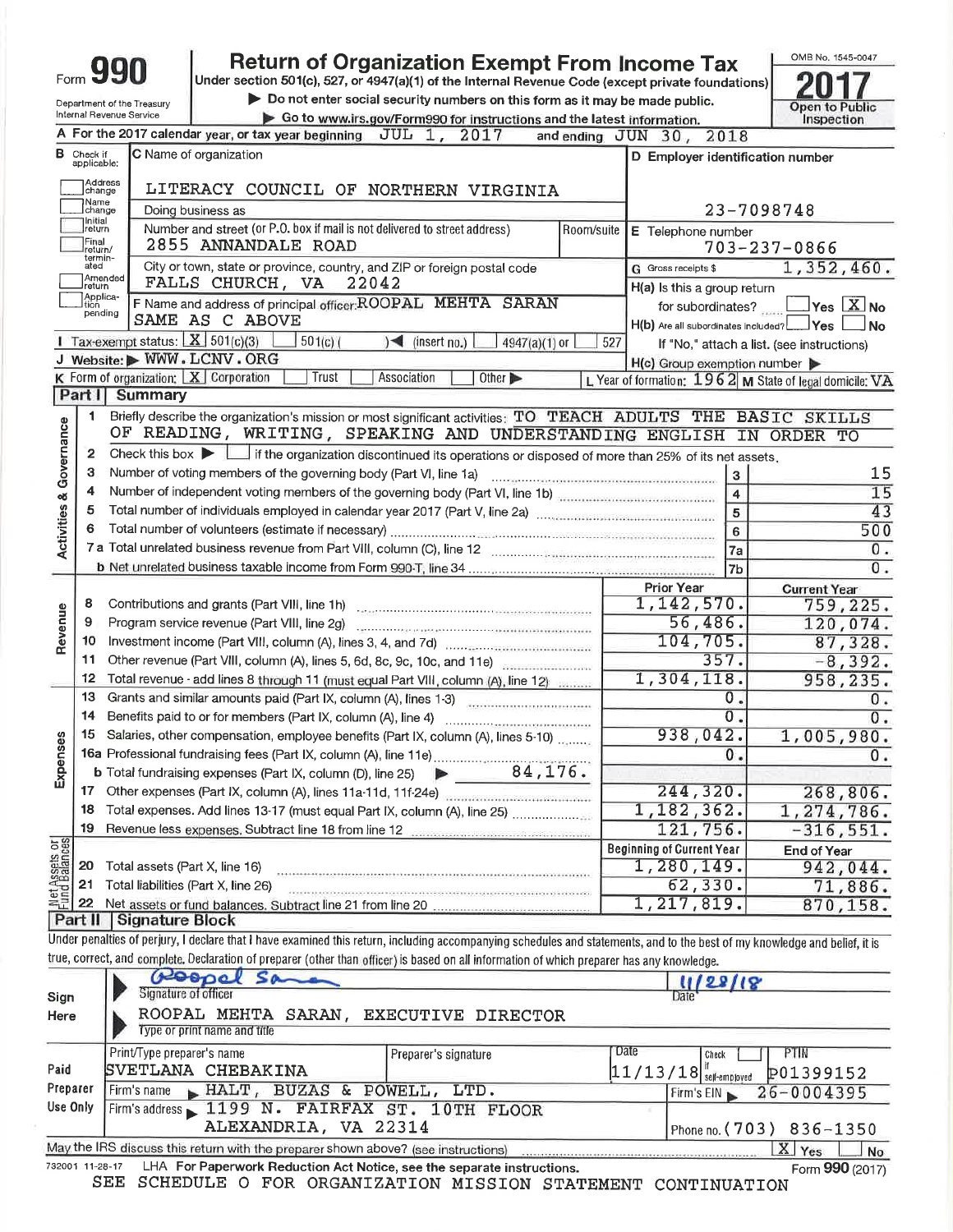|              | LITERACY COUNCIL OF NORTHERN VIRGINIA<br>Form 990 (2017)                                                                                                             | 23-7098748 | Page 2                                  |
|--------------|----------------------------------------------------------------------------------------------------------------------------------------------------------------------|------------|-----------------------------------------|
|              | Part III   Statement of Program Service Accomplishments                                                                                                              |            |                                         |
|              |                                                                                                                                                                      |            | $\boxed{\text{X}}$                      |
| 1.           | Briefly describe the organization's mission:<br>TO TEACH ADULTS THE BASIC SKILLS OF READING, WRITING, SPEAKING AND                                                   |            |                                         |
|              | UNDERSTANDING ENGLISH IN ORDER TO EMPOWER THEM TO PARTICIPATE IN THEIR                                                                                               |            |                                         |
|              | COMMUNITIES. LCNV ALSO RECRUITS AND TRAINS VOLUNTEERS TO SERVE AS                                                                                                    |            |                                         |
|              | INSTRUCTORS AND PROVIDE SUPPORT TO ADULT LEARNERS.                                                                                                                   |            |                                         |
| $\mathbf{2}$ | Did the organization undertake any significant program services during the year which were not listed on the                                                         |            |                                         |
|              | prior Form 990 or 990-EZ?                                                                                                                                            |            | $\Box$ Yes $[\overline{\mathrm{X}}]$ No |
| 3            | If "Yes," describe these new services on Schedule O.<br>Did the organization cease conducting, or make significant changes in how it conducts, any program services? |            | $\Box$ Yes $[\overline{\mathrm{X}}]$ No |
|              | If "Yes," describe these changes on Schedule O.                                                                                                                      |            |                                         |
| 4            | Describe the organization's program service accomplishments for each of its three largest program services, as measured by expenses.                                 |            |                                         |
|              | Section 501(c)(3) and 501(c)(4) organizations are required to report the amount of grants and allocations to others, the total expenses, and                         |            |                                         |
|              | revenue, if any, for each program service reported.                                                                                                                  |            |                                         |
| 4a           | 428,709. including grants of \$<br>) (Expenses \$<br>) (Revenue \$<br>(Code:<br>LCNV CONDUCTS BEGINNING LEVEL ELA (ENGLISH LANGUAGE ACQUISTION)                      |            | 61,834.<br><b>CLASSES</b>               |
|              | AND FAMILY LEARNING CLASSES THROUGHOUT NORTHERN VIRGINIA.                                                                                                            |            |                                         |
|              |                                                                                                                                                                      |            |                                         |
|              |                                                                                                                                                                      |            |                                         |
|              |                                                                                                                                                                      |            |                                         |
|              |                                                                                                                                                                      |            |                                         |
|              |                                                                                                                                                                      |            |                                         |
|              |                                                                                                                                                                      |            |                                         |
|              |                                                                                                                                                                      |            |                                         |
|              |                                                                                                                                                                      |            |                                         |
|              |                                                                                                                                                                      |            |                                         |
| 4b           | $\overline{69}$ , $\overline{127}$ $\cdot$ including grants of \$<br>(Expenses \$<br>) (Revenue \$<br>(Code:                                                         |            | 4,460.                                  |
|              | LCNV PROVIDES INSTRUCTOR TRAININGS THREE TO FOUR TIMES A YEAR FOR NEW                                                                                                |            |                                         |
|              | VOLUNTEERS INTERESTED IN SERVING AS CLASSROOM TEACHERS, AIDES, OR                                                                                                    |            |                                         |
|              | SUPPLEMENTAL TUTORS.                                                                                                                                                 |            |                                         |
|              |                                                                                                                                                                      |            |                                         |
|              |                                                                                                                                                                      |            |                                         |
|              |                                                                                                                                                                      |            |                                         |
|              |                                                                                                                                                                      |            |                                         |
|              |                                                                                                                                                                      |            |                                         |
|              |                                                                                                                                                                      |            |                                         |
|              |                                                                                                                                                                      |            |                                         |
|              |                                                                                                                                                                      |            |                                         |
| 4c           | 262, 123.<br>including grants of \$<br>(Code:<br>) (Expenses \$<br>) (Revenue \$                                                                                     |            | 41,132.                                 |
|              | LCNV PROVIDES BEGINNING-LEVEL ENGLISH LANGUAGE WORKFORCE INSTRUCTION                                                                                                 |            |                                         |
|              | THROUGH DESTINATION WORKFORCE, BOTH IN PARTNERSHIP WITH BUSINESSES TO                                                                                                |            |                                         |
|              | INCUMBENT EMPLOYEES, AND AS A CAMPUS-BASED PROGRAM TO HELP<br>UPSKILL<br>UNEMPLOYED ADULTS GAIN WORKPLACE VOCABULARY AND                                             | SKILLS.    |                                         |
|              | SOFT                                                                                                                                                                 |            |                                         |
|              |                                                                                                                                                                      |            |                                         |
|              |                                                                                                                                                                      |            |                                         |
|              |                                                                                                                                                                      |            |                                         |
|              |                                                                                                                                                                      |            |                                         |
|              |                                                                                                                                                                      |            |                                         |
|              |                                                                                                                                                                      |            |                                         |
|              |                                                                                                                                                                      |            |                                         |
| 4d -         | Other program services (Describe in Schedule O.)                                                                                                                     |            |                                         |
|              | 177, 286. including grants of \$<br>(Expenses \$<br>(Revenue \$                                                                                                      |            |                                         |
| 4e           | 937, 245.<br>Total program service expenses                                                                                                                          |            |                                         |
|              |                                                                                                                                                                      |            | Form 990 (2017)                         |
|              | 732002 11-28-17<br>2                                                                                                                                                 |            |                                         |
|              | 19471113 756386 44043.0<br>2017.04030 LITERACY COUNCIL OF NORTHER 44043_01                                                                                           |            |                                         |
|              |                                                                                                                                                                      |            |                                         |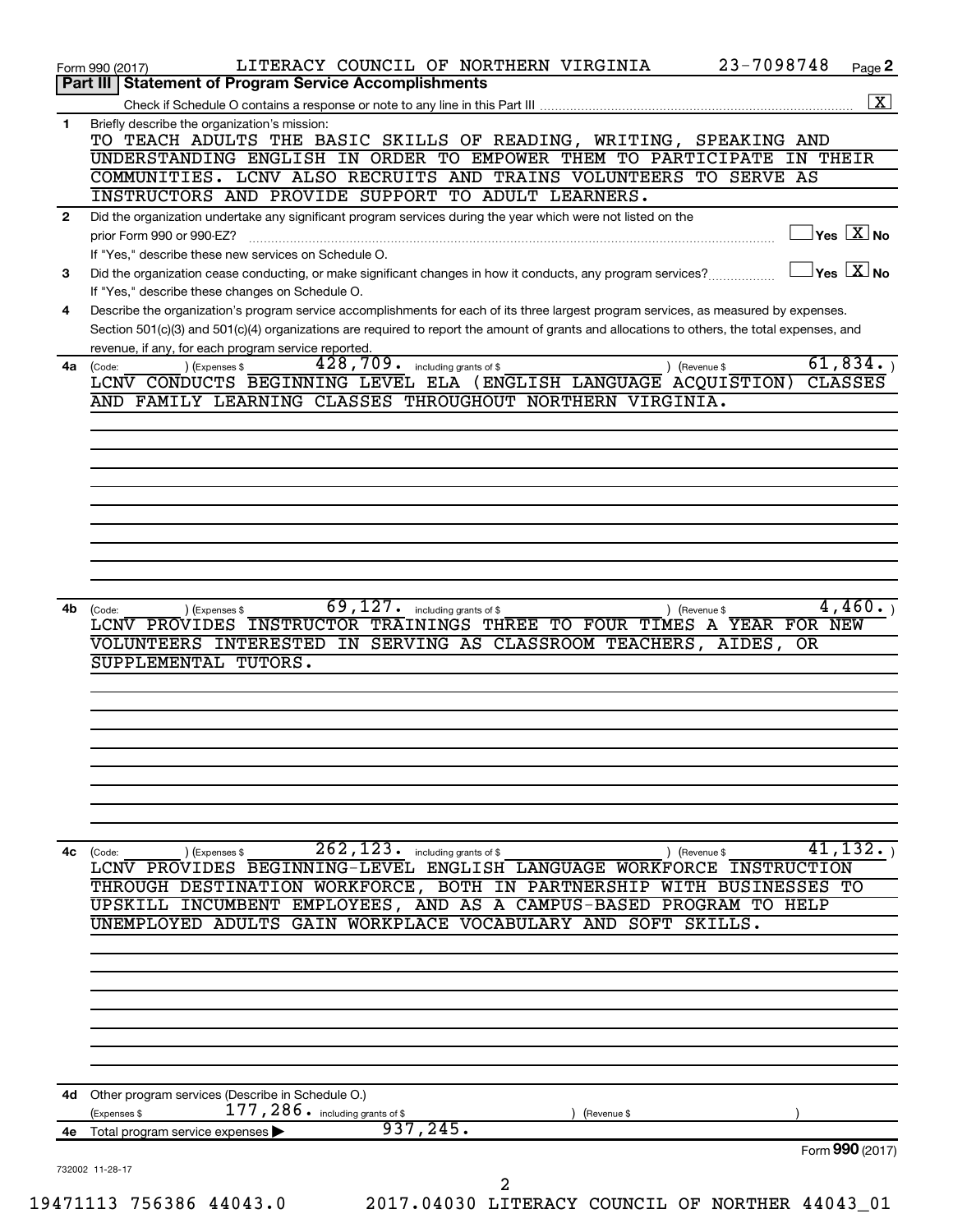|  | Form 990 (2017) |  |
|--|-----------------|--|
|  |                 |  |

|     | <b>Checklist of Required Schedules</b><br><b>Part IV</b>                                                                                                                                                                                    |                 |                         |                              |
|-----|---------------------------------------------------------------------------------------------------------------------------------------------------------------------------------------------------------------------------------------------|-----------------|-------------------------|------------------------------|
|     |                                                                                                                                                                                                                                             |                 | Yes                     | No.                          |
| 1   | Is the organization described in section $501(c)(3)$ or $4947(a)(1)$ (other than a private foundation)?                                                                                                                                     |                 |                         |                              |
|     |                                                                                                                                                                                                                                             | 1               | X                       |                              |
| 2   |                                                                                                                                                                                                                                             | $\mathbf{2}$    | $\overline{\mathbf{X}}$ |                              |
| 3   | Did the organization engage in direct or indirect political campaign activities on behalf of or in opposition to candidates for                                                                                                             |                 |                         |                              |
|     |                                                                                                                                                                                                                                             | 3               |                         | x                            |
| 4   | Section 501(c)(3) organizations. Did the organization engage in lobbying activities, or have a section 501(h) election in effect                                                                                                            |                 |                         |                              |
|     |                                                                                                                                                                                                                                             | 4               |                         | х                            |
| 5   | Is the organization a section 501(c)(4), 501(c)(5), or 501(c)(6) organization that receives membership dues, assessments, or                                                                                                                |                 |                         |                              |
|     |                                                                                                                                                                                                                                             | 5               |                         | х                            |
| 6   | Did the organization maintain any donor advised funds or any similar funds or accounts for which donors have the right to                                                                                                                   |                 |                         |                              |
|     | provide advice on the distribution or investment of amounts in such funds or accounts? If "Yes," complete Schedule D, Part I                                                                                                                | 6               |                         | x                            |
| 7   | Did the organization receive or hold a conservation easement, including easements to preserve open space,                                                                                                                                   |                 |                         |                              |
|     |                                                                                                                                                                                                                                             | $\overline{7}$  |                         | х                            |
| 8   | Did the organization maintain collections of works of art, historical treasures, or other similar assets? If "Yes," complete                                                                                                                |                 |                         |                              |
|     | Schedule D, Part III <b>Process Construction Construction Construction</b> Construction Construction Construction Construction Construction Construction Construction Construction Construction Construction Construction Construct         | 8               |                         | х                            |
| 9   | Did the organization report an amount in Part X, line 21, for escrow or custodial account liability, serve as a custodian for                                                                                                               |                 |                         |                              |
|     | amounts not listed in Part X; or provide credit counseling, debt management, credit repair, or debt negotiation services?                                                                                                                   |                 |                         |                              |
|     | If "Yes." complete Schedule D, Part IV                                                                                                                                                                                                      | 9               |                         | x                            |
| 10  | Did the organization, directly or through a related organization, hold assets in temporarily restricted endowments, permanent                                                                                                               |                 |                         |                              |
|     |                                                                                                                                                                                                                                             | 10              |                         | x                            |
| 11  | If the organization's answer to any of the following questions is "Yes," then complete Schedule D, Parts VI, VII, VIII, IX, or X                                                                                                            |                 |                         |                              |
|     | as applicable.                                                                                                                                                                                                                              |                 |                         |                              |
|     | a Did the organization report an amount for land, buildings, and equipment in Part X, line 10? If "Yes," complete Schedule D,                                                                                                               |                 |                         |                              |
|     |                                                                                                                                                                                                                                             | 11a             | X                       |                              |
|     | <b>b</b> Did the organization report an amount for investments - other securities in Part X, line 12 that is 5% or more of its total                                                                                                        |                 |                         |                              |
|     |                                                                                                                                                                                                                                             | 11b             |                         | х                            |
|     | c Did the organization report an amount for investments - program related in Part X, line 13 that is 5% or more of its total                                                                                                                |                 |                         |                              |
|     |                                                                                                                                                                                                                                             | 11с             |                         | х                            |
|     | d Did the organization report an amount for other assets in Part X, line 15 that is 5% or more of its total assets reported in                                                                                                              |                 |                         |                              |
|     |                                                                                                                                                                                                                                             | 11d             |                         | х<br>$\overline{\texttt{x}}$ |
|     |                                                                                                                                                                                                                                             | 11e             |                         |                              |
|     | f Did the organization's separate or consolidated financial statements for the tax year include a footnote that addresses                                                                                                                   |                 | X                       |                              |
|     | the organization's liability for uncertain tax positions under FIN 48 (ASC 740)? If "Yes," complete Schedule D, Part X                                                                                                                      | 11f             |                         |                              |
|     | 12a Did the organization obtain separate, independent audited financial statements for the tax year? If "Yes," complete                                                                                                                     |                 | х                       |                              |
|     | Schedule D, Parts XI and XII                                                                                                                                                                                                                | 12a             |                         |                              |
|     | <b>b</b> Was the organization included in consolidated, independent audited financial statements for the tax year?<br>If "Yes," and if the organization answered "No" to line 12a, then completing Schedule D, Parts XI and XII is optional | 12 <sub>b</sub> |                         | х                            |
| 13  |                                                                                                                                                                                                                                             | 13              |                         | $\overline{\textbf{x}}$      |
| 14a |                                                                                                                                                                                                                                             | 14a             |                         | $\overline{\text{X}}$        |
| b   | Did the organization have aggregate revenues or expenses of more than \$10,000 from grantmaking, fundraising, business,                                                                                                                     |                 |                         |                              |
|     | investment, and program service activities outside the United States, or aggregate foreign investments valued at \$100,000                                                                                                                  |                 |                         |                              |
|     |                                                                                                                                                                                                                                             | 14b             |                         | х                            |
| 15  | Did the organization report on Part IX, column (A), line 3, more than \$5,000 of grants or other assistance to or for any                                                                                                                   |                 |                         |                              |
|     |                                                                                                                                                                                                                                             | 15              |                         | х                            |
| 16  | Did the organization report on Part IX, column (A), line 3, more than \$5,000 of aggregate grants or other assistance to                                                                                                                    |                 |                         |                              |
|     |                                                                                                                                                                                                                                             | 16              |                         | х                            |
| 17  | Did the organization report a total of more than \$15,000 of expenses for professional fundraising services on Part IX,                                                                                                                     |                 |                         |                              |
|     |                                                                                                                                                                                                                                             | 17              |                         | х                            |
| 18  | Did the organization report more than \$15,000 total of fundraising event gross income and contributions on Part VIII, lines                                                                                                                |                 |                         |                              |
|     |                                                                                                                                                                                                                                             | 18              |                         | х                            |
| 19  | Did the organization report more than \$15,000 of gross income from gaming activities on Part VIII, line 9a? If "Yes,"                                                                                                                      |                 |                         |                              |
|     |                                                                                                                                                                                                                                             | 19              |                         | X                            |

Form (2017) **990**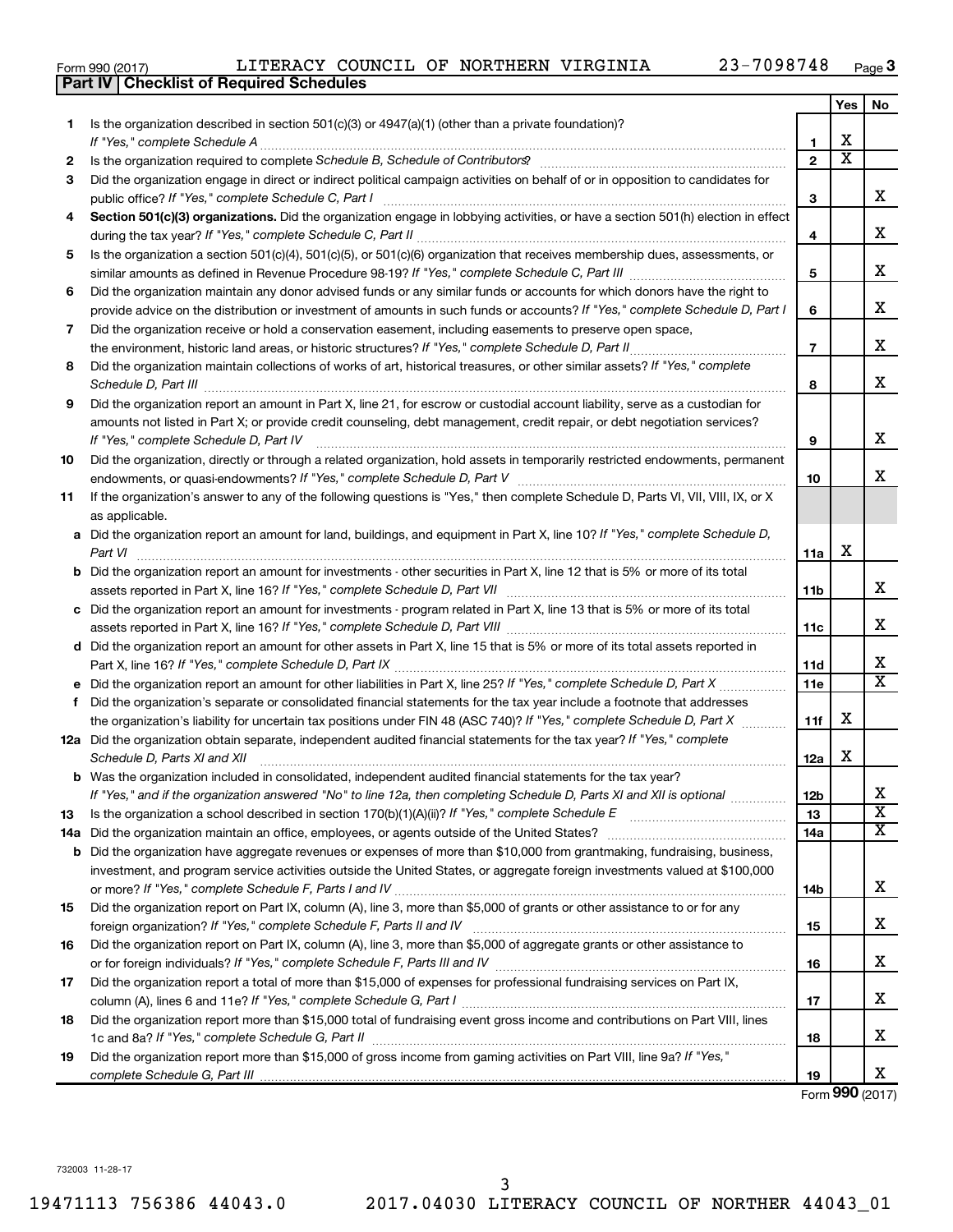| Form 990 (2017) |  | LITERACY COUNCIL OF NORTHERN VIRGINIA |  |  | 23-7098748 | Page |
|-----------------|--|---------------------------------------|--|--|------------|------|
|-----------------|--|---------------------------------------|--|--|------------|------|

|    | <b>Part IV   Checklist of Required Schedules (continued)</b>                                                                      |                 |     |                         |
|----|-----------------------------------------------------------------------------------------------------------------------------------|-----------------|-----|-------------------------|
|    |                                                                                                                                   |                 | Yes | No                      |
|    | 20a Did the organization operate one or more hospital facilities? If "Yes," complete Schedule H                                   | 20a             |     | $\overline{\mathbf{X}}$ |
| b  |                                                                                                                                   | 20 <sub>b</sub> |     |                         |
| 21 | Did the organization report more than \$5,000 of grants or other assistance to any domestic organization or                       |                 |     |                         |
|    |                                                                                                                                   | 21              |     | x                       |
| 22 | Did the organization report more than \$5,000 of grants or other assistance to or for domestic individuals on                     |                 |     |                         |
|    |                                                                                                                                   | 22              |     | x                       |
| 23 | Did the organization answer "Yes" to Part VII, Section A, line 3, 4, or 5 about compensation of the organization's current        |                 |     |                         |
|    | and former officers, directors, trustees, key employees, and highest compensated employees? If "Yes," complete                    |                 |     |                         |
|    | Schedule J                                                                                                                        | 23              |     | x                       |
|    | 24a Did the organization have a tax-exempt bond issue with an outstanding principal amount of more than \$100,000 as of the       |                 |     |                         |
|    | last day of the year, that was issued after December 31, 2002? If "Yes," answer lines 24b through 24d and complete                |                 |     |                         |
|    | Schedule K. If "No", go to line 25a                                                                                               | 24a             |     | x                       |
|    |                                                                                                                                   | 24 <sub>b</sub> |     |                         |
|    | Did the organization maintain an escrow account other than a refunding escrow at any time during the year to defease              |                 |     |                         |
|    |                                                                                                                                   | 24c             |     |                         |
|    |                                                                                                                                   | 24d             |     |                         |
|    | 25a Section 501(c)(3), 501(c)(4), and 501(c)(29) organizations. Did the organization engage in an excess benefit                  |                 |     |                         |
|    |                                                                                                                                   | 25a             |     | x                       |
| b  | Is the organization aware that it engaged in an excess benefit transaction with a disqualified person in a prior year, and        |                 |     |                         |
|    | that the transaction has not been reported on any of the organization's prior Forms 990 or 990-EZ? If "Yes," complete             |                 |     |                         |
|    | Schedule L, Part I                                                                                                                | 25b             |     | x                       |
| 26 | Did the organization report any amount on Part X, line 5, 6, or 22 for receivables from or payables to any current or             |                 |     |                         |
|    | former officers, directors, trustees, key employees, highest compensated employees, or disqualified persons? If "Yes,"            |                 |     |                         |
|    | complete Schedule L, Part II                                                                                                      | 26              |     | x                       |
| 27 | Did the organization provide a grant or other assistance to an officer, director, trustee, key employee, substantial              |                 |     |                         |
|    | contributor or employee thereof, a grant selection committee member, or to a 35% controlled entity or family member               |                 |     |                         |
|    |                                                                                                                                   | 27              |     | x                       |
| 28 | Was the organization a party to a business transaction with one of the following parties (see Schedule L, Part IV                 |                 |     |                         |
|    | instructions for applicable filing thresholds, conditions, and exceptions):                                                       |                 |     |                         |
| а  | A current or former officer, director, trustee, or key employee? If "Yes," complete Schedule L, Part IV                           | 28a             |     | x                       |
| b  | A family member of a current or former officer, director, trustee, or key employee? If "Yes," complete Schedule L, Part IV        | 28 <sub>b</sub> |     | $\overline{\text{X}}$   |
|    | c An entity of which a current or former officer, director, trustee, or key employee (or a family member thereof) was an officer, |                 |     |                         |
|    | director, trustee, or direct or indirect owner? If "Yes," complete Schedule L, Part IV                                            | 28c             |     | x                       |
| 29 |                                                                                                                                   | 29              |     | $\overline{\mathtt{x}}$ |
| 30 | Did the organization receive contributions of art, historical treasures, or other similar assets, or qualified conservation       |                 |     |                         |
|    |                                                                                                                                   | 30              |     | Y<br>4                  |
| 31 | Did the organization liquidate, terminate, or dissolve and cease operations?                                                      |                 |     |                         |
|    |                                                                                                                                   | 31              |     | x                       |
| 32 | Did the organization sell, exchange, dispose of, or transfer more than 25% of its net assets? If "Yes," complete                  |                 |     |                         |
|    | Schedule N, Part II                                                                                                               | 32              |     | x                       |
| 33 | Did the organization own 100% of an entity disregarded as separate from the organization under Regulations                        |                 |     |                         |
|    |                                                                                                                                   | 33              |     | x                       |
| 34 | Was the organization related to any tax-exempt or taxable entity? If "Yes," complete Schedule R, Part II, III, or IV, and         |                 |     |                         |
|    | Part V, line 1                                                                                                                    | 34              |     | x                       |
|    |                                                                                                                                   | 35a             |     | $\overline{\mathtt{x}}$ |
|    | b If "Yes" to line 35a, did the organization receive any payment from or engage in any transaction with a controlled entity       |                 |     |                         |
|    |                                                                                                                                   | 35b             |     |                         |
| 36 | Section 501(c)(3) organizations. Did the organization make any transfers to an exempt non-charitable related organization?        |                 |     |                         |
|    |                                                                                                                                   | 36              |     | x                       |
| 37 | Did the organization conduct more than 5% of its activities through an entity that is not a related organization                  |                 |     |                         |
|    |                                                                                                                                   | 37              |     | x                       |
| 38 | Did the organization complete Schedule O and provide explanations in Schedule O for Part VI, lines 11b and 19?                    |                 |     |                         |
|    |                                                                                                                                   | 38              | X   |                         |

Form (2017) **990**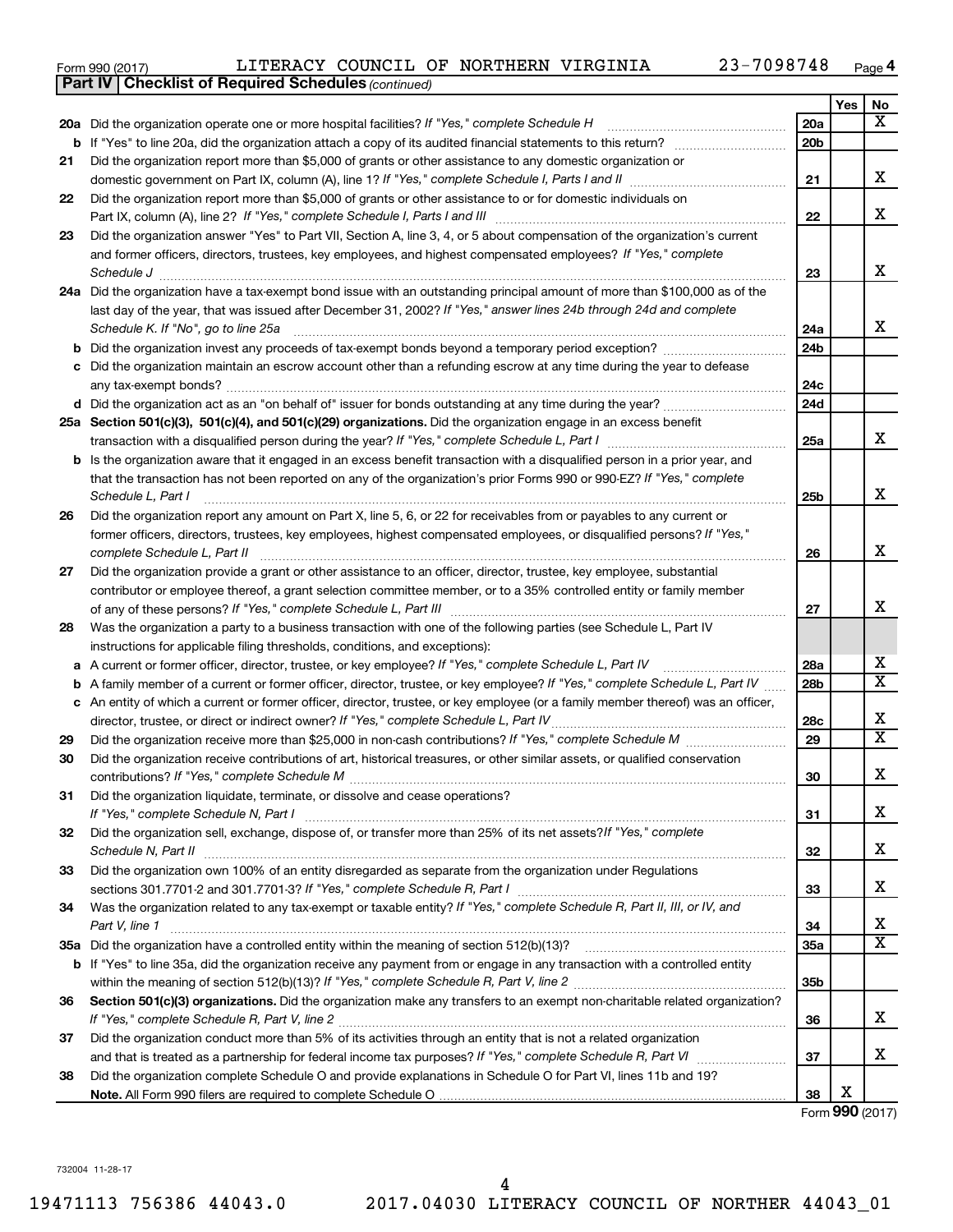|         | Part V<br><b>Statements Regarding Other IRS Filings and Tax Compliance</b><br>Check if Schedule O contains a response or note to any line in this Part V                                                                            |                |                 |           |
|---------|-------------------------------------------------------------------------------------------------------------------------------------------------------------------------------------------------------------------------------------|----------------|-----------------|-----------|
|         |                                                                                                                                                                                                                                     |                | Yes             | <b>No</b> |
|         | 0<br>1a                                                                                                                                                                                                                             |                |                 |           |
|         | $\Omega$<br>1 <sub>b</sub><br>Enter the number of Forms W-2G included in line 1a. Enter -0- if not applicable                                                                                                                       |                |                 |           |
|         | Did the organization comply with backup withholding rules for reportable payments to vendors and reportable gaming                                                                                                                  |                |                 |           |
|         |                                                                                                                                                                                                                                     | 1c             |                 |           |
|         | 2a Enter the number of employees reported on Form W-3, Transmittal of Wage and Tax Statements,                                                                                                                                      |                |                 |           |
|         | 43<br>filed for the calendar year ending with or within the year covered by this return<br>2a                                                                                                                                       |                |                 |           |
|         |                                                                                                                                                                                                                                     | 2 <sub>b</sub> | х               |           |
|         |                                                                                                                                                                                                                                     |                |                 |           |
|         | 3a Did the organization have unrelated business gross income of \$1,000 or more during the year?                                                                                                                                    | За             |                 | х         |
|         |                                                                                                                                                                                                                                     | 3 <sub>b</sub> |                 |           |
|         | 4a At any time during the calendar year, did the organization have an interest in, or a signature or other authority over, a                                                                                                        |                |                 |           |
|         |                                                                                                                                                                                                                                     | 4a             |                 | х         |
|         | <b>b</b> If "Yes," enter the name of the foreign country: $\blacktriangleright$                                                                                                                                                     |                |                 |           |
|         | See instructions for filing requirements for FinCEN Form 114, Report of Foreign Bank and Financial Accounts (FBAR).                                                                                                                 |                |                 |           |
|         |                                                                                                                                                                                                                                     | 5a             |                 | х<br>х    |
| b       |                                                                                                                                                                                                                                     | 5 <sub>b</sub> |                 |           |
|         |                                                                                                                                                                                                                                     | 5c             |                 |           |
|         | 6a Does the organization have annual gross receipts that are normally greater than \$100,000, and did the organization solicit                                                                                                      |                |                 | х         |
|         | <b>b</b> If "Yes," did the organization include with every solicitation an express statement that such contributions or gifts                                                                                                       | 6a             |                 |           |
|         |                                                                                                                                                                                                                                     | 6b             |                 |           |
| 7       | Organizations that may receive deductible contributions under section 170(c).                                                                                                                                                       |                |                 |           |
| a       | Did the organization receive a payment in excess of \$75 made partly as a contribution and partly for goods and services provided to the payor?                                                                                     | 7a             |                 | х         |
|         |                                                                                                                                                                                                                                     | 7b             |                 |           |
|         | c Did the organization sell, exchange, or otherwise dispose of tangible personal property for which it was required                                                                                                                 |                |                 |           |
|         |                                                                                                                                                                                                                                     | 7с             |                 | х         |
|         | 7d<br>d If "Yes," indicate the number of Forms 8282 filed during the year [11] [11] The Sear [11] The Sear [11] The Sear [11] The Sear [11] The Sear [11] The Sear [11] The Sear [11] The Sear [11] The Sear [11] The Sear [11] The |                |                 |           |
|         |                                                                                                                                                                                                                                     | 7е             |                 | х         |
| f.      | Did the organization, during the year, pay premiums, directly or indirectly, on a personal benefit contract?                                                                                                                        | 7f             |                 | x         |
|         | If the organization received a contribution of qualified intellectual property, did the organization file Form 8899 as required?                                                                                                    | 7g             |                 |           |
| h       | If the organization received a contribution of cars, boats, airplanes, or other vehicles, did the organization file a Form 1098-C?                                                                                                  | 7h             |                 |           |
| 8       | Sponsoring organizations maintaining donor advised funds. Did a donor advised fund maintained by the                                                                                                                                |                |                 |           |
|         |                                                                                                                                                                                                                                     | 8              |                 |           |
| 9       | Sponsoring organizations maintaining donor advised funds.                                                                                                                                                                           |                |                 |           |
| а       |                                                                                                                                                                                                                                     | <b>9a</b>      |                 |           |
| b       |                                                                                                                                                                                                                                     | 9b             |                 |           |
| 10      | Section 501(c)(7) organizations. Enter:<br>10a                                                                                                                                                                                      |                |                 |           |
| а       | Gross receipts, included on Form 990, Part VIII, line 12, for public use of club facilities<br>10b                                                                                                                                  |                |                 |           |
| b<br>11 | Section 501(c)(12) organizations. Enter:                                                                                                                                                                                            |                |                 |           |
| а       | 11a                                                                                                                                                                                                                                 |                |                 |           |
| b       | Gross income from other sources (Do not net amounts due or paid to other sources against                                                                                                                                            |                |                 |           |
|         | amounts due or received from them.)<br>11b                                                                                                                                                                                          |                |                 |           |
|         | 12a Section 4947(a)(1) non-exempt charitable trusts. Is the organization filing Form 990 in lieu of Form 1041?                                                                                                                      | 12a            |                 |           |
| b       | If "Yes," enter the amount of tax-exempt interest received or accrued during the year<br>12b                                                                                                                                        |                |                 |           |
| 13      | Section 501(c)(29) qualified nonprofit health insurance issuers.                                                                                                                                                                    |                |                 |           |
| а       | Is the organization licensed to issue qualified health plans in more than one state?                                                                                                                                                | 13a            |                 |           |
|         | Note. See the instructions for additional information the organization must report on Schedule O.                                                                                                                                   |                |                 |           |
|         | <b>b</b> Enter the amount of reserves the organization is required to maintain by the states in which the                                                                                                                           |                |                 |           |
|         | 13 <sub>b</sub>                                                                                                                                                                                                                     |                |                 |           |
|         | 13c                                                                                                                                                                                                                                 |                |                 |           |
|         | 14a Did the organization receive any payments for indoor tanning services during the tax year?                                                                                                                                      | 14a            |                 | х         |
|         |                                                                                                                                                                                                                                     | 14b            |                 |           |
|         |                                                                                                                                                                                                                                     |                | Form 990 (2017) |           |

Form 990 (2017) LITERACY COUNCIL OF NORTHERN VIRGINIA 23-7098748 <sub>Page</sub> 5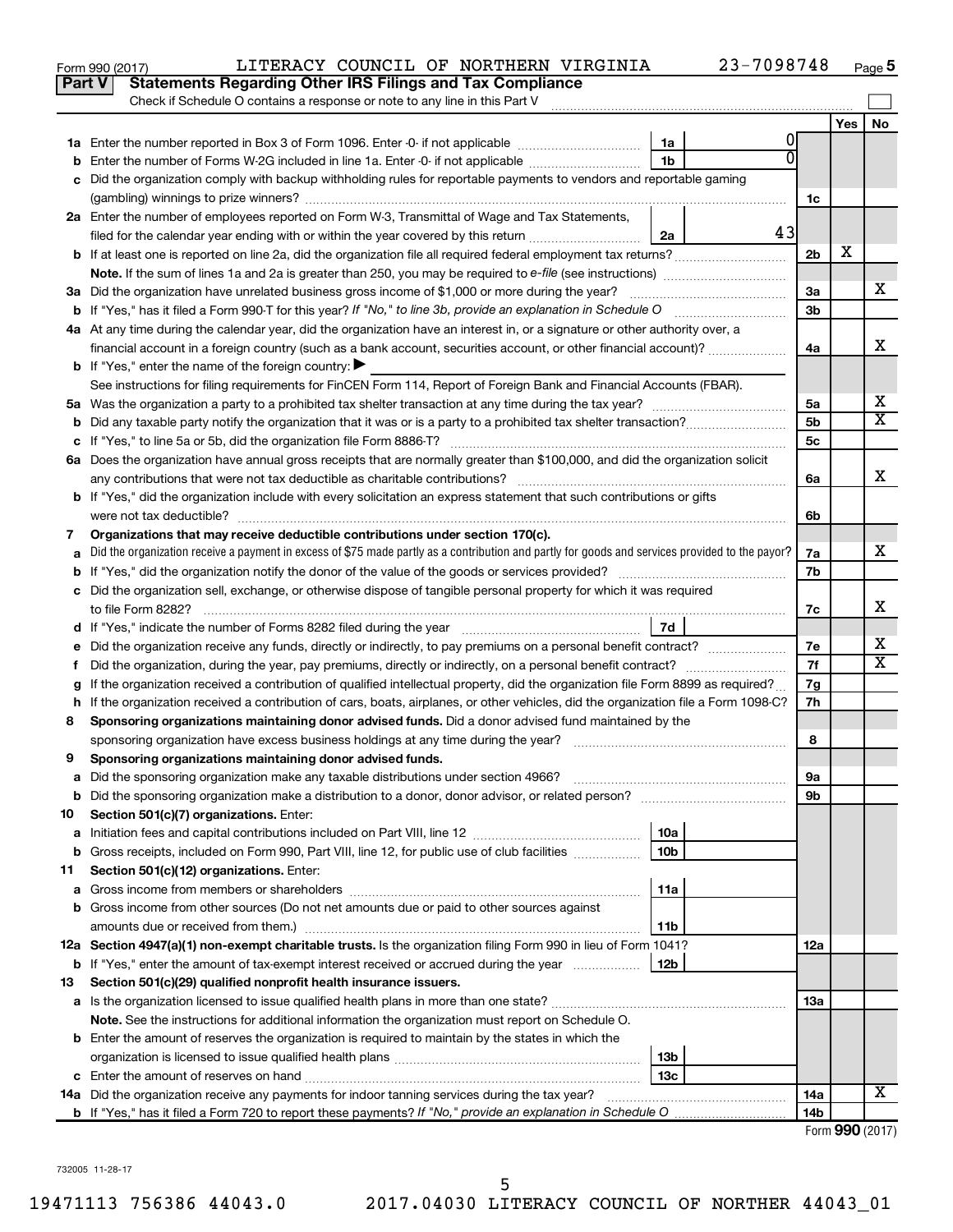| Form 990 (2017) |  |  |
|-----------------|--|--|
|-----------------|--|--|

## Form 990 (2017)  $LITERACY$  COUNCIL OF NORTHERN VIRGINIA  $23-7098748$  Page

**Part VI** Governance, Management, and Disclosure For each "Yes" response to lines 2 through 7b below, and for a "No" response *to line 8a, 8b, or 10b below, describe the circumstances, processes, or changes in Schedule O. See instructions.*

|     | Check if Schedule O contains a response or note to any line in this Part VI [11] [12] [12] Check if Schedule O contains a response or note to any line in this Part VI                                                         |                               |                 |                         | $\mathbf{X}$            |
|-----|--------------------------------------------------------------------------------------------------------------------------------------------------------------------------------------------------------------------------------|-------------------------------|-----------------|-------------------------|-------------------------|
|     | <b>Section A. Governing Body and Management</b>                                                                                                                                                                                |                               |                 |                         |                         |
|     |                                                                                                                                                                                                                                |                               |                 | Yes                     | No                      |
|     | 1a Enter the number of voting members of the governing body at the end of the tax year                                                                                                                                         | 15<br>1a                      |                 |                         |                         |
|     | If there are material differences in voting rights among members of the governing body, or if the governing                                                                                                                    |                               |                 |                         |                         |
|     | body delegated broad authority to an executive committee or similar committee, explain in Schedule O.                                                                                                                          |                               |                 |                         |                         |
| b   | Enter the number of voting members included in line 1a, above, who are independent                                                                                                                                             | 15<br>1b                      |                 |                         |                         |
| 2   | Did any officer, director, trustee, or key employee have a family relationship or a business relationship with any other                                                                                                       |                               |                 |                         |                         |
|     | officer, director, trustee, or key employee?                                                                                                                                                                                   |                               | $\mathbf{2}$    |                         | х                       |
| 3   | Did the organization delegate control over management duties customarily performed by or under the direct supervision                                                                                                          |                               |                 |                         |                         |
|     |                                                                                                                                                                                                                                |                               | 3               |                         | х                       |
| 4   | Did the organization make any significant changes to its governing documents since the prior Form 990 was filed?                                                                                                               |                               | 4               |                         | $\overline{\mathbf{x}}$ |
| 5   |                                                                                                                                                                                                                                |                               | 5               |                         | $\overline{\mathbf{x}}$ |
| 6   |                                                                                                                                                                                                                                |                               | 6               |                         | $\overline{\mathbf{x}}$ |
| 7a  | Did the organization have members, stockholders, or other persons who had the power to elect or appoint one or                                                                                                                 |                               |                 |                         |                         |
|     |                                                                                                                                                                                                                                |                               | 7a              |                         | X                       |
| b   | Are any governance decisions of the organization reserved to (or subject to approval by) members, stockholders, or                                                                                                             |                               |                 |                         |                         |
|     |                                                                                                                                                                                                                                |                               | 7b              |                         | x                       |
| 8   | Did the organization contemporaneously document the meetings held or written actions undertaken during the year by the following:                                                                                              |                               |                 |                         |                         |
| а   |                                                                                                                                                                                                                                |                               | 8a              | х                       |                         |
|     |                                                                                                                                                                                                                                |                               | 8b              | $\overline{\mathbf{x}}$ |                         |
| 9   | Is there any officer, director, trustee, or key employee listed in Part VII, Section A, who cannot be reached at the                                                                                                           |                               |                 |                         |                         |
|     |                                                                                                                                                                                                                                |                               | 9               |                         | х                       |
|     | Section B. Policies (This Section B requests information about policies not required by the Internal Revenue Code.)                                                                                                            |                               |                 |                         |                         |
|     |                                                                                                                                                                                                                                |                               |                 | Yes                     | No                      |
|     |                                                                                                                                                                                                                                |                               | 10a             |                         | х                       |
|     | <b>b</b> If "Yes," did the organization have written policies and procedures governing the activities of such chapters, affiliates,                                                                                            |                               |                 |                         |                         |
|     |                                                                                                                                                                                                                                |                               | 10b             |                         |                         |
|     |                                                                                                                                                                                                                                |                               | 11a             | X                       |                         |
|     | 11a Has the organization provided a complete copy of this Form 990 to all members of its governing body before filing the form?                                                                                                |                               |                 |                         |                         |
|     | Describe in Schedule O the process, if any, used by the organization to review this Form 990.                                                                                                                                  |                               |                 | х                       |                         |
| 12a | Did the organization have a written conflict of interest policy? If "No," go to line 13                                                                                                                                        |                               | 12a             | X                       |                         |
|     | Were officers, directors, or trustees, and key employees required to disclose annually interests that could give rise to conflicts?                                                                                            |                               | 12 <sub>b</sub> |                         |                         |
| с   | Did the organization regularly and consistently monitor and enforce compliance with the policy? If "Yes," describe                                                                                                             |                               |                 | X                       |                         |
|     | in Schedule O how this was done manufactured and continuum and contact the was done manufactured and contact t                                                                                                                 |                               | 12c             | $\overline{\mathbf{x}}$ |                         |
| 13  |                                                                                                                                                                                                                                |                               | 13              |                         |                         |
| 14  |                                                                                                                                                                                                                                |                               | 14              | X                       |                         |
| 15  | Did the process for determining compensation of the following persons include a review and approval by independent                                                                                                             |                               |                 |                         |                         |
|     | persons, comparability data, and contemporaneous substantiation of the deliberation and decision?                                                                                                                              |                               |                 |                         |                         |
| а   | The organization's CEO, Executive Director, or top management official [111] [12] manument content or organization's CEO, Executive Director, or top management official [11] manument content or or or or or or or or or or o |                               | 15a             | х                       |                         |
|     |                                                                                                                                                                                                                                |                               | 15b             |                         | х                       |
|     | If "Yes" to line 15a or 15b, describe the process in Schedule O (see instructions).                                                                                                                                            |                               |                 |                         |                         |
|     | 16a Did the organization invest in, contribute assets to, or participate in a joint venture or similar arrangement with a                                                                                                      |                               |                 |                         |                         |
|     | taxable entity during the year?                                                                                                                                                                                                |                               | 16a             |                         | x                       |
|     | b If "Yes," did the organization follow a written policy or procedure requiring the organization to evaluate its participation                                                                                                 |                               |                 |                         |                         |
|     | in joint venture arrangements under applicable federal tax law, and take steps to safeguard the organization's                                                                                                                 |                               |                 |                         |                         |
|     | exempt status with respect to such arrangements?                                                                                                                                                                               |                               | 16b             |                         |                         |
|     | <b>Section C. Disclosure</b>                                                                                                                                                                                                   |                               |                 |                         |                         |
| 17  | List the states with which a copy of this Form 990 is required to be filed $\blacktriangleright\mathrm{VA}$                                                                                                                    |                               |                 |                         |                         |
| 18  | Section 6104 requires an organization to make its Forms 1023 (or 1024 if applicable), 990, and 990-T (Section 501(c)(3)s only) available                                                                                       |                               |                 |                         |                         |
|     | for public inspection. Indicate how you made these available. Check all that apply.<br>$\lfloor x \rfloor$ Another's website<br>$\lfloor x \rfloor$ Upon request<br>  X   Own website                                          | Other (explain in Schedule O) |                 |                         |                         |
| 19  | Describe in Schedule O whether (and if so, how) the organization made its governing documents, conflict of interest policy, and financial                                                                                      |                               |                 |                         |                         |
|     | statements available to the public during the tax year.                                                                                                                                                                        |                               |                 |                         |                         |
| 20  | State the name, address, and telephone number of the person who possesses the organization's books and records:                                                                                                                |                               |                 |                         |                         |
|     | THE ORGANIZATION - 703-237-0866                                                                                                                                                                                                |                               |                 |                         |                         |
|     | 22042<br>2855 ANNANDALE ROAD, FALLS CHURCH, VA                                                                                                                                                                                 |                               |                 |                         |                         |
|     | 732006 11-28-17                                                                                                                                                                                                                |                               |                 | Form 990 (2017)         |                         |
|     | 6<br>19471113 756386 44043.0<br>2017.04030 LITERACY COUNCIL OF NORTHER 44043_01                                                                                                                                                |                               |                 |                         |                         |
|     |                                                                                                                                                                                                                                |                               |                 |                         |                         |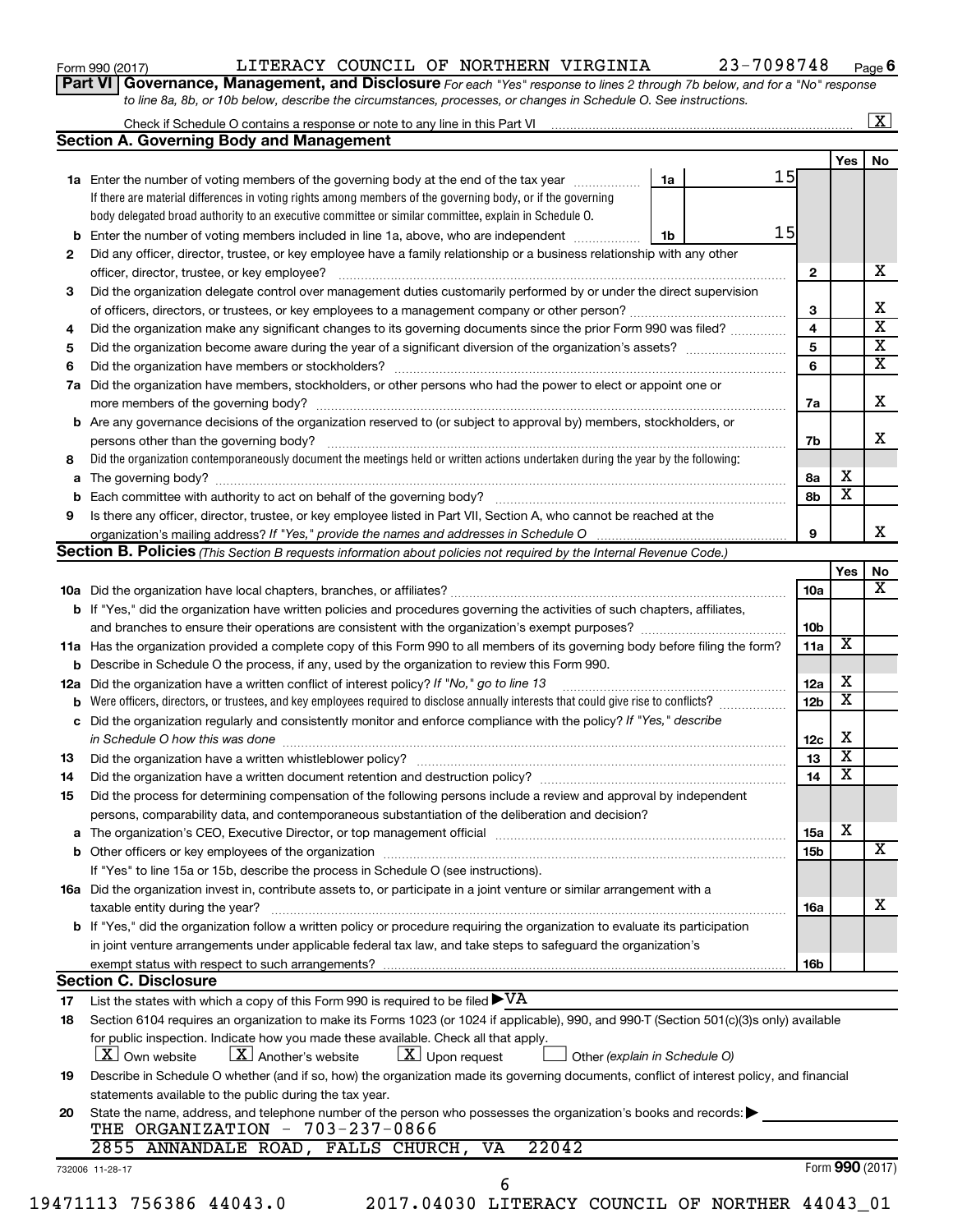$\Box$ 

| Part VII Compensation of Officers, Directors, Trustees, Key Employees, Highest Compensated |  |
|--------------------------------------------------------------------------------------------|--|
| <b>Employees, and Independent Contractors</b>                                              |  |

#### Check if Schedule O contains a response or note to any line in this Part VII

**Section A. Officers, Directors, Trustees, Key Employees, and Highest Compensated Employees**

**1a**  Complete this table for all persons required to be listed. Report compensation for the calendar year ending with or within the organization's tax year.

**•** List all of the organization's current officers, directors, trustees (whether individuals or organizations), regardless of amount of compensation.

**•** List all of the organization's **current** key employees, if any. See instructions for definition of "key employee." Enter -0- in columns  $(D)$ ,  $(E)$ , and  $(F)$  if no compensation was paid.

**•** List the organization's five current highest compensated employees (other than an officer, director, trustee, or key employee) who received report-

**•** List all of the organization's former officers, key employees, and highest compensated employees who received more than \$100,000 of able compensation (Box 5 of Form W-2 and/or Box 7 of Form 1099-MISC) of more than \$100,000 from the organization and any related organizations. reportable compensation from the organization and any related organizations.

**•** List all of the organization's former directors or trustees that received, in the capacity as a former director or trustee of the organization, more than \$10,000 of reportable compensation from the organization and any related organizations.

List persons in the following order: individual trustees or directors; institutional trustees; officers; key employees; highest compensated employees; and former such persons.

Check this box if neither the organization nor any related organization compensated any current officer, director, or trustee.  $\Box$ 

| (A)                                  | (B)                    |                                         |                                                                  | (C)         |              |                                 |        | (D)                             | (E)                              | (F)                      |
|--------------------------------------|------------------------|-----------------------------------------|------------------------------------------------------------------|-------------|--------------|---------------------------------|--------|---------------------------------|----------------------------------|--------------------------|
| Name and Title                       | Average                | Position<br>(do not check more than one |                                                                  |             |              |                                 |        | Reportable                      | Reportable                       | Estimated                |
|                                      | hours per              |                                         | box, unless person is both an<br>officer and a director/trustee) |             |              |                                 |        | compensation                    | compensation                     | amount of                |
|                                      | week                   |                                         |                                                                  |             |              |                                 |        | from                            | from related                     | other                    |
|                                      | (list any<br>hours for | ndividual trustee or director           |                                                                  |             |              |                                 |        | the                             | organizations<br>(W-2/1099-MISC) | compensation<br>from the |
|                                      | related                |                                         |                                                                  |             |              |                                 |        | organization<br>(W-2/1099-MISC) |                                  | organization             |
|                                      | organizations          |                                         |                                                                  |             |              |                                 |        |                                 |                                  | and related              |
|                                      | below                  |                                         | nstitutional trustee                                             |             | Key employee |                                 |        |                                 |                                  | organizations            |
|                                      | line)                  |                                         |                                                                  | Officer     |              | Highest compensated<br>employee | Former |                                 |                                  |                          |
| ANUPAM KUMAR<br>(1)                  | 0.50                   |                                         |                                                                  |             |              |                                 |        |                                 |                                  |                          |
| VICE PRESIDENT                       |                        | $\mathbf X$                             |                                                                  | $\mathbf X$ |              |                                 |        | $\mathbf 0$ .                   | $\mathbf 0$ .                    | $\mathbf 0$ .            |
| (2)<br>ANNE SPEAR                    | 1.00                   |                                         |                                                                  |             |              |                                 |        |                                 |                                  |                          |
| PRESIDENT                            |                        | X                                       |                                                                  | $\mathbf X$ |              |                                 |        | $\mathbf 0$ .                   | $\mathbf 0$ .                    | $\mathbf 0$ .            |
| <b>JANET BARSY</b><br>(3)            | 1.00                   |                                         |                                                                  |             |              |                                 |        |                                 |                                  |                          |
| <b>DIRECTOR</b>                      |                        | X                                       |                                                                  |             |              |                                 |        | $\mathbf 0$ .                   | $\mathbf 0$ .                    | $\mathbf 0$ .            |
| (4)<br>JENNIFER GALLOWAY             | 0.50                   |                                         |                                                                  |             |              |                                 |        |                                 |                                  |                          |
| <b>DIRECTOR</b>                      |                        | $\mathbf X$                             |                                                                  |             |              |                                 |        | $\mathbf 0$ .                   | $\mathbf 0$ .                    | $\mathbf 0$ .            |
| (5)<br>CAROL ASHWORTH                | 0.50                   |                                         |                                                                  |             |              |                                 |        |                                 |                                  |                          |
| <b>DIRECTOR</b>                      |                        | $\mathbf X$                             |                                                                  |             |              |                                 |        | 0                               | 0.                               | $\mathbf 0$ .            |
| KYLE GRIESER<br>(6)                  | 0.50                   |                                         |                                                                  |             |              |                                 |        |                                 |                                  |                          |
| <b>DIRECTOR</b>                      |                        | $\mathbf X$                             |                                                                  |             |              |                                 |        | $\mathbf 0$                     | $\mathbf 0$ .                    | $\mathbf 0$ .            |
| (7)<br>ADAM GRIMM                    | 0.50                   |                                         |                                                                  |             |              |                                 |        |                                 |                                  |                          |
| <b>DIRECTOR</b>                      |                        | $\mathbf X$                             |                                                                  |             |              |                                 |        | $\mathbf 0$ .                   | $\mathbf 0$ .                    | $\mathbf 0$ .            |
| SEEMA JAIN<br>(8)                    | 0.50                   |                                         |                                                                  |             |              |                                 |        |                                 |                                  |                          |
| <b>DIRECTOR</b>                      |                        | X                                       |                                                                  |             |              |                                 |        | $\mathbf 0$ .                   | $\mathbf 0$ .                    | 0.                       |
| (9)<br><b>JEAN KU</b>                | 0.50                   |                                         |                                                                  |             |              |                                 |        |                                 |                                  |                          |
| <b>DIRECTOR</b>                      |                        | X                                       |                                                                  |             |              |                                 |        | $\mathbf 0$ .                   | $\mathbf 0$ .                    | $\mathbf 0$ .            |
| (10) MARIAM Y. RANGWALA              | 0.50                   |                                         |                                                                  |             |              |                                 |        |                                 |                                  |                          |
| <b>DIRECTOR</b>                      |                        | X                                       |                                                                  |             |              |                                 |        | 0                               | 0.                               | $\mathbf 0$ .            |
| (11) MARTINA BOONE                   | 0.50                   |                                         |                                                                  |             |              |                                 |        |                                 |                                  |                          |
| <b>DIRECTOR</b>                      |                        | X                                       |                                                                  |             |              |                                 |        | $\mathbf 0$ .                   | $\mathbf 0$                      | $\mathbf 0$ .            |
| (12) ROB ABBOT                       | 1.00                   |                                         |                                                                  |             |              |                                 |        |                                 |                                  |                          |
| <b>SECRETARY</b>                     |                        | X                                       |                                                                  | $\mathbf X$ |              |                                 |        | 0                               | $\mathbf 0$ .                    | $\mathbf 0$ .            |
| (13) JOHN V. THOMAS                  | 0.50                   |                                         |                                                                  |             |              |                                 |        |                                 |                                  |                          |
| <b>DIRECTOR</b>                      |                        | $\mathbf X$                             |                                                                  |             |              |                                 |        | $\mathbf 0$ .                   | $\mathbf 0$ .                    | $\mathbf 0$ .            |
| (14) PAUL BYRNE                      | 1.00                   |                                         |                                                                  |             |              |                                 |        |                                 |                                  |                          |
| <b>TREASURER</b>                     |                        | $\mathbf X$                             |                                                                  | $\mathbf X$ |              |                                 |        | $\mathbf 0$ .                   | $\mathbf 0$ .                    | 0.                       |
| (15) MICHAEL REES GAVIN              | 0.50                   |                                         |                                                                  |             |              |                                 |        |                                 |                                  |                          |
| <b>DIRECTOR</b>                      |                        | X                                       |                                                                  |             |              |                                 |        | $\mathbf 0$                     | $\mathbf 0$ .                    | $\mathbf 0$ .            |
| (16) ROOPAL M. SARAN                 | 40.00                  |                                         |                                                                  |             |              |                                 |        |                                 |                                  |                          |
| EXECUTIVE DIRECTOR STARTING 08/28/17 |                        |                                         |                                                                  | $\mathbf X$ |              |                                 |        | 40,000.                         | $\mathbf 0$                      | 225.                     |
| (17) PATRICIA DONNELLY               | 40.00                  |                                         |                                                                  |             |              |                                 |        |                                 |                                  |                          |
| EXECUTIVE DIRECTOR UNTIL 8/29/17     |                        |                                         |                                                                  | $\mathbf X$ |              |                                 |        | 84,824.                         | 0.                               | 20, 200.                 |
| 732007 11-28-17                      |                        |                                         |                                                                  |             |              |                                 |        |                                 |                                  | Form 990 (2017)          |

7

19471113 756386 44043.0 2017.04030 LITERACY COUNCIL OF NORTHER 44043\_01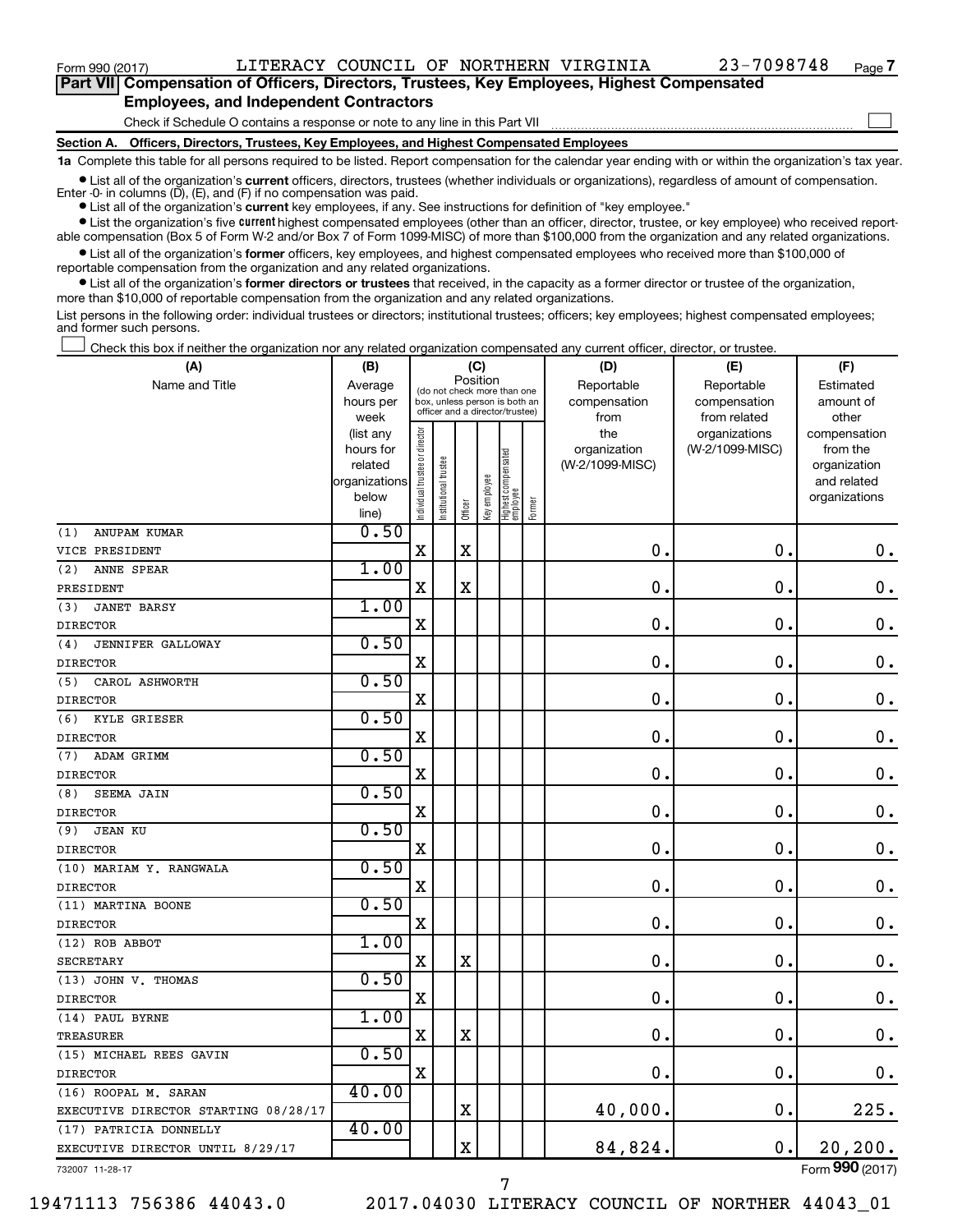|   | Form 990 (2017)                                                                                                                                                                                                                                        |                                                                                                        |                                                                                           |                                |                       |                 |              |                                                                                                 |        | LITERACY COUNCIL OF NORTHERN VIRGINIA                                               | 23-7098748                                                                            |          |     |                                                                                    | Page 8           |
|---|--------------------------------------------------------------------------------------------------------------------------------------------------------------------------------------------------------------------------------------------------------|--------------------------------------------------------------------------------------------------------|-------------------------------------------------------------------------------------------|--------------------------------|-----------------------|-----------------|--------------|-------------------------------------------------------------------------------------------------|--------|-------------------------------------------------------------------------------------|---------------------------------------------------------------------------------------|----------|-----|------------------------------------------------------------------------------------|------------------|
|   | <b>Part VII</b>                                                                                                                                                                                                                                        | Section A. Officers, Directors, Trustees, Key Employees, and Highest Compensated Employees (continued) |                                                                                           |                                |                       |                 |              |                                                                                                 |        |                                                                                     |                                                                                       |          |     |                                                                                    |                  |
|   | (A)<br>Name and title                                                                                                                                                                                                                                  |                                                                                                        | (B)<br>Average<br>hours per<br>week<br>(list any<br>hours for<br>related<br>organizations | Individual trustee or director |                       | (C)<br>Position |              | (do not check more than one<br>box, unless person is both an<br>officer and a director/trustee) |        | (D)<br>Reportable<br>compensation<br>from<br>the<br>organization<br>(W-2/1099-MISC) | (E)<br>Reportable<br>compensation<br>from related<br>organizations<br>(W-2/1099-MISC) |          |     | (F)<br>Estimated<br>amount of<br>other<br>compensation<br>from the<br>organization |                  |
|   |                                                                                                                                                                                                                                                        |                                                                                                        | below<br>line)                                                                            |                                | Institutional trustee | Officer         | Key employee | Highest compensated<br>  employee                                                               | Former |                                                                                     |                                                                                       |          |     | and related<br>organizations                                                       |                  |
|   |                                                                                                                                                                                                                                                        |                                                                                                        |                                                                                           |                                |                       |                 |              |                                                                                                 |        |                                                                                     |                                                                                       |          |     |                                                                                    |                  |
|   |                                                                                                                                                                                                                                                        |                                                                                                        |                                                                                           |                                |                       |                 |              |                                                                                                 |        |                                                                                     |                                                                                       |          |     |                                                                                    |                  |
|   |                                                                                                                                                                                                                                                        |                                                                                                        |                                                                                           |                                |                       |                 |              |                                                                                                 |        |                                                                                     |                                                                                       |          |     |                                                                                    |                  |
|   | 1b Sub-total<br>c Total from continuation sheets to Part VII, Section A manuscreen continuum                                                                                                                                                           |                                                                                                        |                                                                                           |                                |                       |                 |              |                                                                                                 |        | 124,824.<br>$\overline{0}$ .                                                        |                                                                                       | 0.<br>σ. |     | 20,425.                                                                            | $\overline{0}$ . |
|   |                                                                                                                                                                                                                                                        |                                                                                                        |                                                                                           |                                |                       |                 |              |                                                                                                 |        | 124,824.                                                                            |                                                                                       | σ.       |     | 20,425.                                                                            |                  |
| 2 | Total number of individuals (including but not limited to those listed above) who received more than \$100,000 of reportable                                                                                                                           |                                                                                                        |                                                                                           |                                |                       |                 |              |                                                                                                 |        |                                                                                     |                                                                                       |          |     |                                                                                    | 0                |
|   | compensation from the organization                                                                                                                                                                                                                     |                                                                                                        |                                                                                           |                                |                       |                 |              |                                                                                                 |        |                                                                                     |                                                                                       |          |     | Yes                                                                                | No               |
| 3 | Did the organization list any former officer, director, or trustee, key employee, or highest compensated employee on                                                                                                                                   |                                                                                                        |                                                                                           |                                |                       |                 |              |                                                                                                 |        |                                                                                     |                                                                                       |          | 3   |                                                                                    | x                |
|   | For any individual listed on line 1a, is the sum of reportable compensation and other compensation from the organization<br>and related organizations greater than \$150,000? If "Yes," complete Schedule J for such individual                        |                                                                                                        |                                                                                           |                                |                       |                 |              |                                                                                                 |        |                                                                                     |                                                                                       |          | 4   |                                                                                    | X                |
| 5 | Did any person listed on line 1a receive or accrue compensation from any unrelated organization or individual for services<br>rendered to the organization? If "Yes," complete Schedule J for such person                                              |                                                                                                        |                                                                                           |                                |                       |                 |              |                                                                                                 |        |                                                                                     |                                                                                       |          |     |                                                                                    | X                |
|   | <b>Section B. Independent Contractors</b>                                                                                                                                                                                                              |                                                                                                        |                                                                                           |                                |                       |                 |              |                                                                                                 |        |                                                                                     |                                                                                       |          | 5   |                                                                                    |                  |
| 1 | Complete this table for your five highest compensated independent contractors that received more than \$100,000 of compensation from<br>the organization. Report compensation for the calendar year ending with or within the organization's tax year. |                                                                                                        |                                                                                           |                                |                       |                 |              |                                                                                                 |        |                                                                                     |                                                                                       |          |     |                                                                                    |                  |
|   |                                                                                                                                                                                                                                                        | (A)<br>Name and business address                                                                       |                                                                                           |                                | <b>NONE</b>           |                 |              |                                                                                                 |        | (B)<br>Description of services                                                      |                                                                                       |          | (C) | Compensation                                                                       |                  |
|   |                                                                                                                                                                                                                                                        |                                                                                                        |                                                                                           |                                |                       |                 |              |                                                                                                 |        |                                                                                     |                                                                                       |          |     |                                                                                    |                  |
|   |                                                                                                                                                                                                                                                        |                                                                                                        |                                                                                           |                                |                       |                 |              |                                                                                                 |        |                                                                                     |                                                                                       |          |     |                                                                                    |                  |
|   |                                                                                                                                                                                                                                                        |                                                                                                        |                                                                                           |                                |                       |                 |              |                                                                                                 |        |                                                                                     |                                                                                       |          |     |                                                                                    |                  |
| 2 | Total number of independent contractors (including but not limited to those listed above) who received more than                                                                                                                                       |                                                                                                        |                                                                                           |                                |                       |                 |              |                                                                                                 |        |                                                                                     |                                                                                       |          |     |                                                                                    |                  |
|   | \$100,000 of compensation from the organization                                                                                                                                                                                                        |                                                                                                        |                                                                                           |                                |                       |                 |              | 0                                                                                               |        |                                                                                     |                                                                                       |          |     | $F_{\text{sum}}$ 000 (2017)                                                        |                  |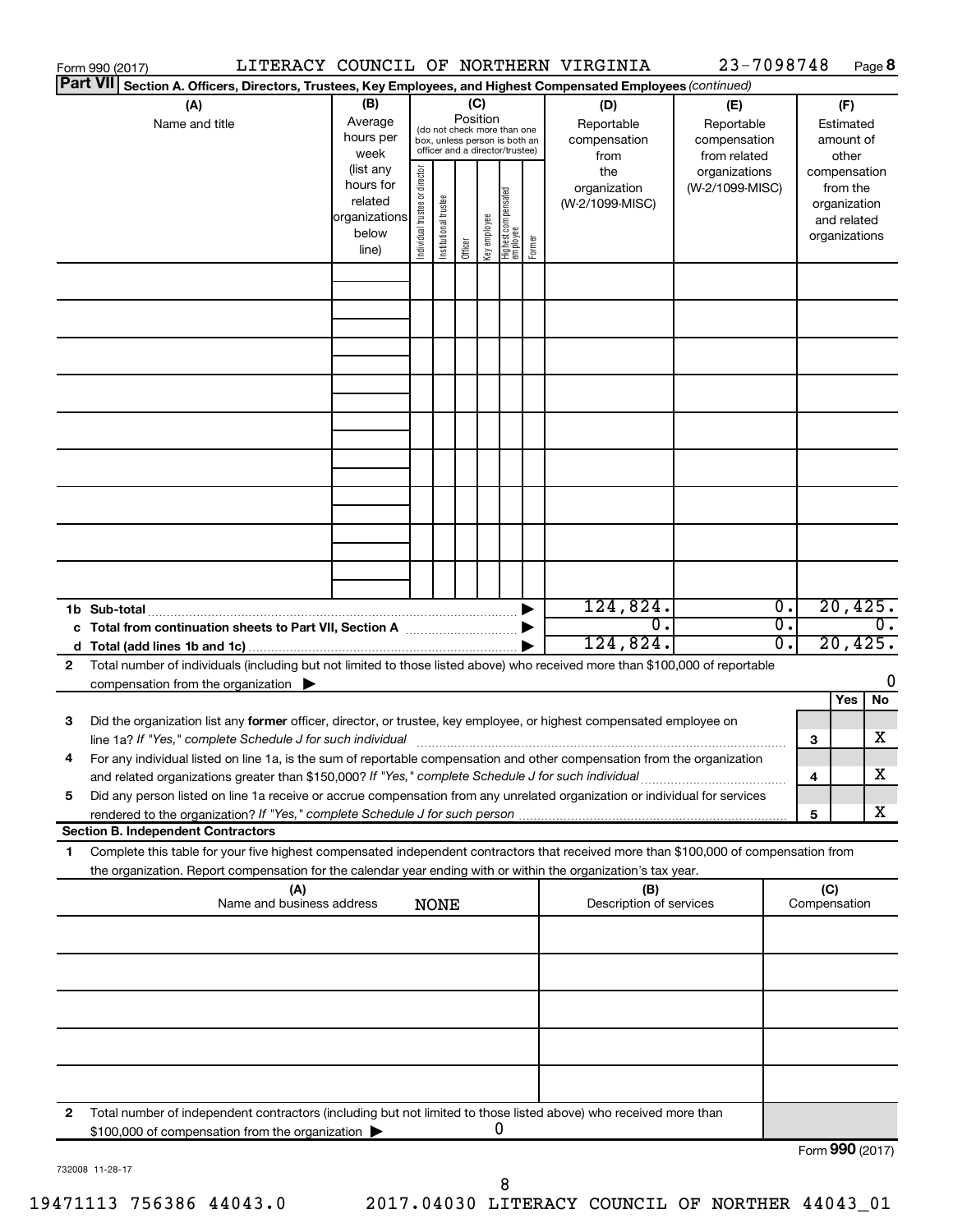|                                                           | <b>Part VIII</b> |   | <b>Statement of Revenue</b>                             |                                            |                      |               |                                          |                                  |                                                                    |
|-----------------------------------------------------------|------------------|---|---------------------------------------------------------|--------------------------------------------|----------------------|---------------|------------------------------------------|----------------------------------|--------------------------------------------------------------------|
|                                                           |                  |   |                                                         |                                            |                      | Total revenue | Related or<br>exempt function<br>revenue | Unrelated<br>business<br>revenue | (D)<br>Revenue excluded<br>from tax under<br>sections<br>512 - 514 |
| Contributions, Gifts, Grants<br>and Other Similar Amounts |                  |   | 1 a Federated campaigns                                 | 1a                                         | 3,344.               |               |                                          |                                  |                                                                    |
|                                                           |                  |   | <b>b</b> Membership dues                                | 1b                                         |                      |               |                                          |                                  |                                                                    |
|                                                           |                  |   | c Fundraising events                                    | 1 <sub>c</sub>                             |                      |               |                                          |                                  |                                                                    |
|                                                           |                  |   | d Related organizations                                 | 1 <sub>d</sub><br>$\overline{\phantom{a}}$ | 312,990.             |               |                                          |                                  |                                                                    |
|                                                           |                  |   | e Government grants (contributions)                     | 1e                                         |                      |               |                                          |                                  |                                                                    |
|                                                           |                  |   | f All other contributions, gifts, grants, and           |                                            | 442,891.             |               |                                          |                                  |                                                                    |
|                                                           |                  |   | similar amounts not included above                      | 1f                                         | 13,083.              |               |                                          |                                  |                                                                    |
|                                                           |                  |   | g Noncash contributions included in lines 1a-1f: \$     |                                            |                      | 759,225.      |                                          |                                  |                                                                    |
|                                                           |                  |   |                                                         |                                            | <b>Business Code</b> |               |                                          |                                  |                                                                    |
|                                                           | 2a               |   | STUDENT FEES                                            |                                            | 900099               | 61,834.       |                                          |                                  |                                                                    |
|                                                           |                  | b | <b>SERVICE FEES</b>                                     |                                            | 900099               | 53,780.       | $\frac{61,834}{53,780}$                  |                                  |                                                                    |
|                                                           |                  |   | <b>WORKSHOP FEES</b>                                    |                                            | 900099               | 4,460.        | 4,460.                                   |                                  |                                                                    |
| Program Service<br>Revenue                                |                  | d |                                                         |                                            |                      |               |                                          |                                  |                                                                    |
|                                                           |                  | е |                                                         |                                            |                      |               |                                          |                                  |                                                                    |
|                                                           |                  | f | All other program service revenue                       |                                            |                      |               |                                          |                                  |                                                                    |
|                                                           |                  |   |                                                         |                                            |                      | 120,074.      |                                          |                                  |                                                                    |
|                                                           | 3                |   | Investment income (including dividends, interest, and   |                                            |                      |               |                                          |                                  |                                                                    |
|                                                           |                  |   |                                                         |                                            |                      | 19,131.       |                                          |                                  | 19,131.                                                            |
|                                                           | 4                |   | Income from investment of tax-exempt bond proceeds      |                                            |                      |               |                                          |                                  |                                                                    |
|                                                           | 5                |   |                                                         |                                            |                      |               |                                          |                                  |                                                                    |
|                                                           |                  |   |                                                         | (i) Real                                   | (ii) Personal        |               |                                          |                                  |                                                                    |
|                                                           |                  |   | 6 a Gross rents<br>$\ldots \ldots \ldots \ldots \ldots$ |                                            |                      |               |                                          |                                  |                                                                    |
|                                                           |                  | b | Less: rental expenses                                   |                                            |                      |               |                                          |                                  |                                                                    |
|                                                           |                  |   | c Rental income or (loss)                               |                                            |                      |               |                                          |                                  |                                                                    |
|                                                           |                  |   | d Net rental income or (loss)                           |                                            |                      |               |                                          |                                  |                                                                    |
|                                                           |                  |   | 7 a Gross amount from sales of                          | (i) Securities                             | (ii) Other           |               |                                          |                                  |                                                                    |
|                                                           |                  |   | assets other than inventory                             | 448,938.                                   |                      |               |                                          |                                  |                                                                    |
|                                                           |                  |   | <b>b</b> Less: cost or other basis                      |                                            |                      |               |                                          |                                  |                                                                    |
|                                                           |                  |   | and sales expenses                                      | 380,741.<br>68, 197.                       |                      |               |                                          |                                  |                                                                    |
|                                                           |                  |   |                                                         |                                            |                      |               |                                          |                                  |                                                                    |
|                                                           |                  |   |                                                         |                                            | ▶                    | 68,197.       |                                          |                                  | 68,197.                                                            |
|                                                           |                  |   | 8 a Gross income from fundraising events (not           |                                            |                      |               |                                          |                                  |                                                                    |
|                                                           |                  |   | including \$<br>contributions reported on line 1c). See | of                                         |                      |               |                                          |                                  |                                                                    |
|                                                           |                  |   |                                                         |                                            |                      |               |                                          |                                  |                                                                    |
| <b>Other Revenue</b>                                      |                  |   |                                                         | b                                          |                      |               |                                          |                                  |                                                                    |
|                                                           |                  |   | c Net income or (loss) from fundraising events          |                                            | .                    |               |                                          |                                  |                                                                    |
|                                                           |                  |   | 9 a Gross income from gaming activities. See            |                                            |                      |               |                                          |                                  |                                                                    |
|                                                           |                  |   |                                                         |                                            |                      |               |                                          |                                  |                                                                    |
|                                                           |                  |   |                                                         | b                                          |                      |               |                                          |                                  |                                                                    |
|                                                           |                  |   | c Net income or (loss) from gaming activities           |                                            |                      |               |                                          |                                  |                                                                    |
|                                                           |                  |   | 10 a Gross sales of inventory, less returns             |                                            |                      |               |                                          |                                  |                                                                    |
|                                                           |                  |   |                                                         |                                            | 836.                 |               |                                          |                                  |                                                                    |
|                                                           |                  |   | <b>b</b> Less: cost of goods sold                       | $\mathbf{b}$                               | 13,484.              |               |                                          |                                  |                                                                    |
|                                                           |                  |   | c Net income or (loss) from sales of inventory          |                                            |                      | $-12,648.$    | $-12,648.$                               |                                  |                                                                    |
|                                                           |                  |   | Miscellaneous Revenue                                   |                                            | <b>Business Code</b> |               |                                          |                                  |                                                                    |
|                                                           |                  |   | 11 a OTHER INCOME                                       |                                            | 900099               | 3,966.        |                                          |                                  | 3,966.                                                             |
|                                                           |                  | b | LIBRARY FUNDS                                           |                                            | 900099               | 290.          |                                          |                                  | 290.                                                               |
|                                                           |                  | с |                                                         |                                            |                      |               |                                          |                                  |                                                                    |
|                                                           |                  | d |                                                         |                                            |                      |               |                                          |                                  |                                                                    |
|                                                           |                  |   |                                                         |                                            |                      | 4,256.        |                                          |                                  |                                                                    |
|                                                           | 12               |   |                                                         |                                            |                      | 958, 235.     | 107,426.                                 | 0.                               | 91,584.                                                            |
| 732009 11-28-17                                           |                  |   |                                                         |                                            |                      | 9             |                                          |                                  | Form 990 (2017)                                                    |

Form 990 (2017) LITERACY COUNCIL OF NORTHERN VIRGINIA 23-7098748 Page

23-7098748 Page 9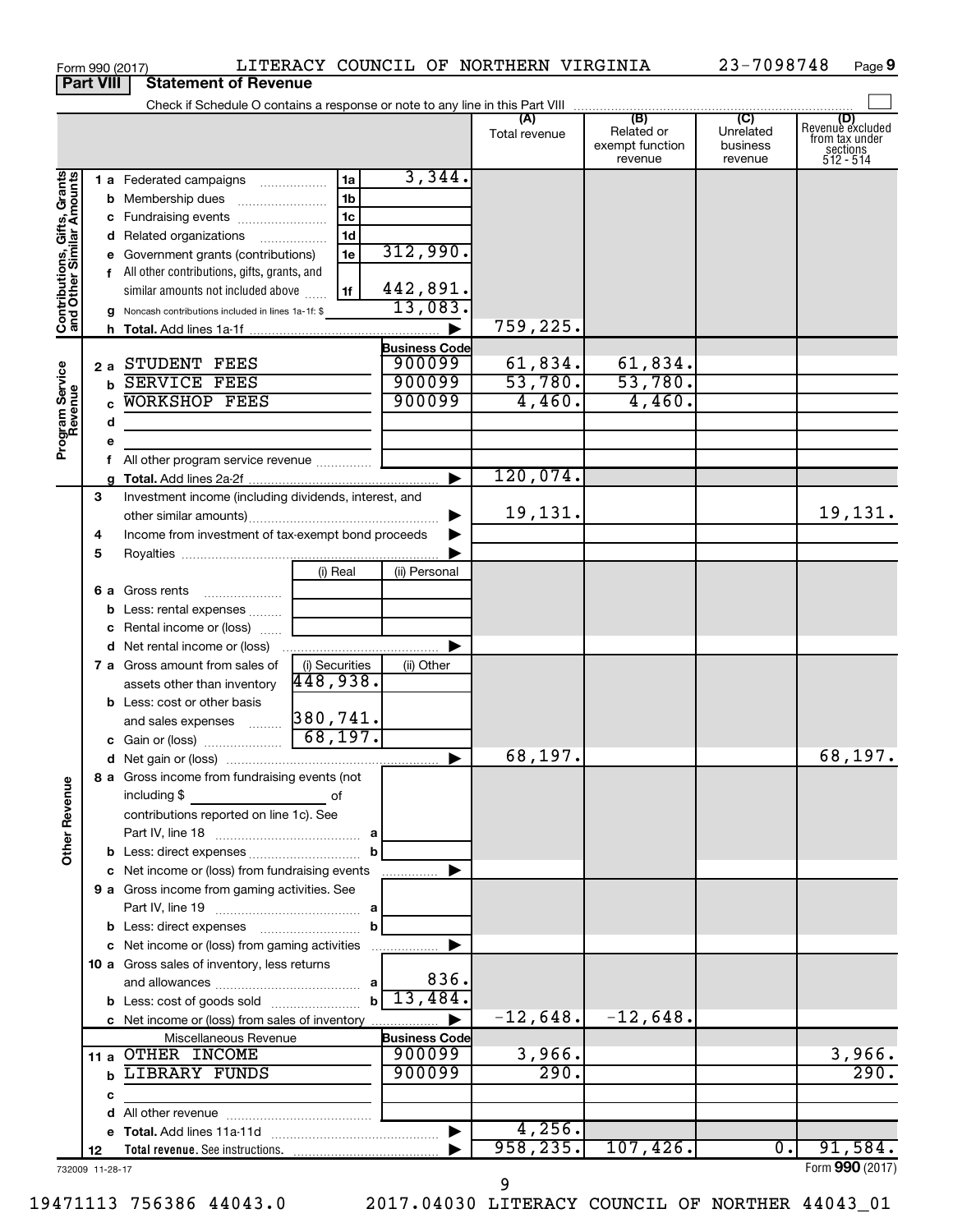**Part IX | Statement of Functional Expenses** 

Form 990 (2017) LITERACY COUNCIL OF NORTHERN VIRGINIA 23-7098748 Page

|        | Section 501(c)(3) and 501(c)(4) organizations must complete all columns. All other organizations must complete column (A).                                                                                  |                                                                                           |                             |                                    |                         |
|--------|-------------------------------------------------------------------------------------------------------------------------------------------------------------------------------------------------------------|-------------------------------------------------------------------------------------------|-----------------------------|------------------------------------|-------------------------|
|        |                                                                                                                                                                                                             | Check if Schedule O contains a response or note to any line in this Part IX<br>(A)<br>(B) |                             | (C)                                | (D)                     |
|        | Do not include amounts reported on lines 6b,<br>7b, 8b, 9b, and 10b of Part VIII.                                                                                                                           | Total expenses                                                                            | Program service<br>expenses | Management and<br>general expenses | Fundraising<br>expenses |
| 1      | Grants and other assistance to domestic organizations                                                                                                                                                       |                                                                                           |                             |                                    |                         |
|        | and domestic governments. See Part IV, line 21<br>$\ddotsc$                                                                                                                                                 |                                                                                           |                             |                                    |                         |
| 2      | Grants and other assistance to domestic                                                                                                                                                                     |                                                                                           |                             |                                    |                         |
|        | individuals. See Part IV, line 22                                                                                                                                                                           |                                                                                           |                             |                                    |                         |
| 3      | Grants and other assistance to foreign                                                                                                                                                                      |                                                                                           |                             |                                    |                         |
|        | organizations, foreign governments, and foreign                                                                                                                                                             |                                                                                           |                             |                                    |                         |
|        | individuals. See Part IV, lines 15 and 16                                                                                                                                                                   |                                                                                           |                             |                                    |                         |
| 4      | Benefits paid to or for members                                                                                                                                                                             |                                                                                           |                             |                                    |                         |
| 5      | Compensation of current officers, directors,                                                                                                                                                                |                                                                                           |                             |                                    |                         |
|        | trustees, and key employees                                                                                                                                                                                 | 139,401.                                                                                  | 104,853.                    | 24,719.                            | 9,829.                  |
| 6      | Compensation not included above, to disqualified                                                                                                                                                            |                                                                                           |                             |                                    |                         |
|        | persons (as defined under section 4958(f)(1)) and                                                                                                                                                           |                                                                                           |                             |                                    |                         |
|        | persons described in section 4958(c)(3)(B)<br>1.1.1.1.1.1.1                                                                                                                                                 | 721,075.                                                                                  | 542, 371.                   | 127,864.                           | 50,840.                 |
| 7      |                                                                                                                                                                                                             |                                                                                           |                             |                                    |                         |
| 8      | Pension plan accruals and contributions (include                                                                                                                                                            | 17,305.                                                                                   | 13,025.                     | 3,060.                             |                         |
|        | section 401(k) and 403(b) employer contributions)                                                                                                                                                           | 61,407.                                                                                   | 44,811.                     | 12,326.                            | $\frac{1,220}{4,270}$   |
| 9      |                                                                                                                                                                                                             | 66,792.                                                                                   | 49,989.                     | 12,092.                            | 4,711.                  |
| 10     | Fees for services (non-employees):                                                                                                                                                                          |                                                                                           |                             |                                    |                         |
| 11     |                                                                                                                                                                                                             |                                                                                           |                             |                                    |                         |
|        |                                                                                                                                                                                                             |                                                                                           |                             |                                    |                         |
| b      |                                                                                                                                                                                                             | 23,063.                                                                                   | 16,967.                     | 4,467.                             | 1,629.                  |
| с<br>d |                                                                                                                                                                                                             |                                                                                           |                             |                                    |                         |
| е      | Professional fundraising services. See Part IV, line 17                                                                                                                                                     |                                                                                           |                             |                                    |                         |
| f.     | Investment management fees                                                                                                                                                                                  | 7,693.                                                                                    |                             | 7,693.                             |                         |
| g      | Other. (If line 11g amount exceeds 10% of line 25,                                                                                                                                                          |                                                                                           |                             |                                    |                         |
|        | column (A) amount, list line 11g expenses on Sch O.)                                                                                                                                                        | 7,792.                                                                                    |                             | 1,679.                             | 462.                    |
| 12     |                                                                                                                                                                                                             | 30,481.                                                                                   | $\frac{5,651}{35}$          | 30,446.                            |                         |
| 13     |                                                                                                                                                                                                             | 37,396.                                                                                   | 25,591.                     | 8,454.                             | 3,351.                  |
| 14     |                                                                                                                                                                                                             | 76, 340.                                                                                  | 53, 121.                    | 17,800.                            | 5,419.                  |
| 15     |                                                                                                                                                                                                             |                                                                                           |                             |                                    |                         |
| 16     |                                                                                                                                                                                                             | 5,663.                                                                                    | 5,663.                      |                                    |                         |
| 17     |                                                                                                                                                                                                             | 3,566.                                                                                    | 3,449.                      | 102.                               | 15.                     |
| 18     | Payments of travel or entertainment expenses                                                                                                                                                                |                                                                                           |                             |                                    |                         |
|        | for any federal, state, or local public officials                                                                                                                                                           |                                                                                           |                             |                                    |                         |
| 19     | Conferences, conventions, and meetings                                                                                                                                                                      |                                                                                           |                             |                                    |                         |
| 20     | Interest                                                                                                                                                                                                    |                                                                                           |                             |                                    |                         |
| 21     |                                                                                                                                                                                                             |                                                                                           |                             |                                    |                         |
| 22     | Depreciation, depletion, and amortization                                                                                                                                                                   | 17,637.                                                                                   | 15,873.                     | 882.                               | 882.                    |
| 23     | Insurance                                                                                                                                                                                                   | 7,152.                                                                                    | 5,804.                      | 847.                               | 501.                    |
| 24     | Other expenses. Itemize expenses not covered<br>above. (List miscellaneous expenses in line 24e. If line<br>24e amount exceeds 10% of line 25, column (A)<br>amount, list line 24e expenses on Schedule O.) |                                                                                           |                             |                                    |                         |
|        | PROGRAM BOOKS AND SUPPL                                                                                                                                                                                     | 44,953.                                                                                   | 44,953.                     |                                    |                         |
| b      | <b>MISCELLANEOUS EXPENSE</b>                                                                                                                                                                                | 7,070.                                                                                    | 5,089.                      | 934.                               | 1,047.                  |
| с      |                                                                                                                                                                                                             |                                                                                           |                             |                                    |                         |
| d      |                                                                                                                                                                                                             |                                                                                           |                             |                                    |                         |
| е      | All other expenses                                                                                                                                                                                          |                                                                                           |                             |                                    |                         |
| 25     | Total functional expenses. Add lines 1 through 24e                                                                                                                                                          | 1,274,786.                                                                                | 937, 245.                   | 253, 365.                          | 84, 176.                |
| 26     | Joint costs. Complete this line only if the organization                                                                                                                                                    |                                                                                           |                             |                                    |                         |
|        | reported in column (B) joint costs from a combined                                                                                                                                                          |                                                                                           |                             |                                    |                         |
|        | educational campaign and fundraising solicitation.                                                                                                                                                          |                                                                                           |                             |                                    |                         |
|        | Check here $\blacktriangleright$<br>if following SOP 98-2 (ASC 958-720)                                                                                                                                     |                                                                                           |                             |                                    |                         |

732010 11-28-17

Form (2017) **990**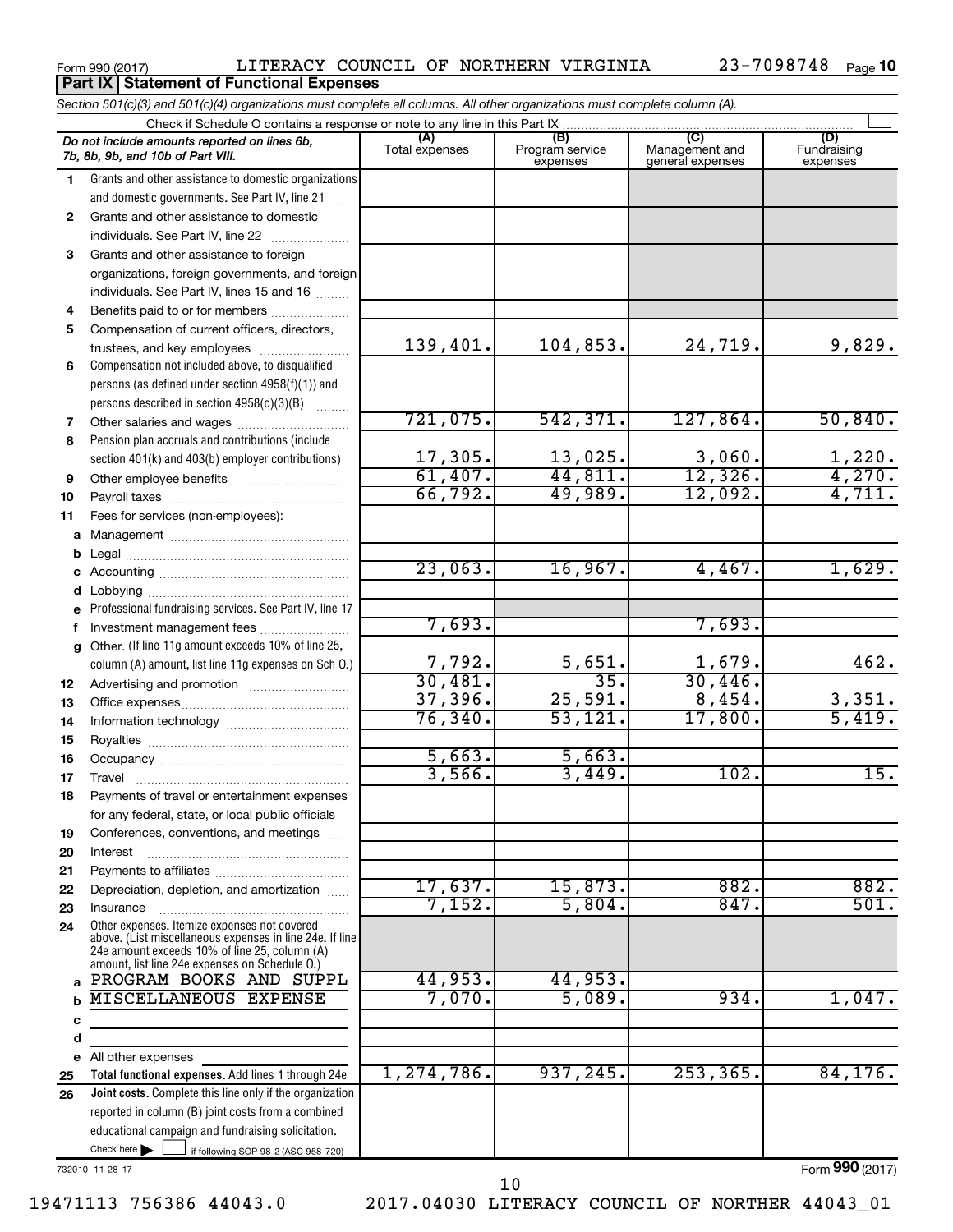**34**

**34**

1,280,149. 942,044.

Form (2017) **990**

| Form 990 (2017) |  | LITERACY COUNCIL OF NORTHERN VIRGINIA |  | 23-7098748 | Page 11 |
|-----------------|--|---------------------------------------|--|------------|---------|
|-----------------|--|---------------------------------------|--|------------|---------|

|                             |          |                                                                                                                              |            |            | (A)<br>Beginning of year |                 | (B)<br>End of year |
|-----------------------------|----------|------------------------------------------------------------------------------------------------------------------------------|------------|------------|--------------------------|-----------------|--------------------|
|                             | 1        |                                                                                                                              |            |            | 1,465.                   | 1               | 1,486.             |
|                             | 2        |                                                                                                                              |            |            | 14,716.                  | $\mathbf{2}$    | 74,937.            |
|                             | з        |                                                                                                                              | 167, 134.  | 3          | 210,061.                 |                 |                    |
|                             | 4        |                                                                                                                              |            |            |                          | 4               |                    |
|                             | 5        | Loans and other receivables from current and former officers, directors,                                                     |            |            |                          |                 |                    |
|                             |          | trustees, key employees, and highest compensated employees. Complete                                                         |            |            |                          |                 |                    |
|                             |          | Part II of Schedule L                                                                                                        |            |            |                          | 5               |                    |
|                             | 6        | Loans and other receivables from other disqualified persons (as defined under                                                |            |            |                          |                 |                    |
|                             |          | section $4958(f)(1)$ , persons described in section $4958(c)(3)(B)$ , and contributing                                       |            |            |                          |                 |                    |
|                             |          | employers and sponsoring organizations of section 501(c)(9) voluntary                                                        |            |            |                          |                 |                    |
| Assets                      |          | employees' beneficiary organizations (see instr). Complete Part II of Sch L                                                  |            |            |                          | 6               |                    |
|                             | 7        |                                                                                                                              |            |            | 25, 266.                 | $\overline{7}$  | 13,383.            |
|                             | 8<br>9   |                                                                                                                              |            |            | 24,837.                  | 8<br>9          | 4,915.             |
|                             |          |                                                                                                                              |            |            |                          |                 |                    |
|                             |          | <b>10a</b> Land, buildings, and equipment: cost or other<br>basis. Complete Part VI of Schedule D  10a                       |            | 191,819.   |                          |                 |                    |
|                             |          |                                                                                                                              |            | 172,765.   | 30,701.                  | 10 <sub>c</sub> | 19,054.            |
|                             | 11       |                                                                                                                              |            |            | 1,016,030.               | 11              | 618, 208.          |
|                             | 12       |                                                                                                                              |            |            |                          | 12              |                    |
|                             | 13       |                                                                                                                              |            |            |                          | 13              |                    |
|                             | 14       |                                                                                                                              |            | 14         |                          |                 |                    |
|                             | 15       |                                                                                                                              |            | 15         |                          |                 |                    |
|                             | 16       |                                                                                                                              | 1,280,149. | 16         | 942,044.                 |                 |                    |
|                             | 17       |                                                                                                                              | 62,330.    | 17         | 67,091.                  |                 |                    |
|                             | 18       |                                                                                                                              |            |            |                          | 18              |                    |
|                             | 19       |                                                                                                                              |            |            |                          | 19              | 4,795.             |
|                             | 20       |                                                                                                                              |            |            |                          | 20              |                    |
|                             | 21       | Escrow or custodial account liability. Complete Part IV of Schedule D                                                        |            |            |                          | 21              |                    |
|                             | 22       | Loans and other payables to current and former officers, directors, trustees,                                                |            |            |                          |                 |                    |
| Liabilities                 |          | key employees, highest compensated employees, and disqualified persons.                                                      |            |            |                          |                 |                    |
|                             |          |                                                                                                                              |            |            |                          | 22              |                    |
|                             | 23       | Secured mortgages and notes payable to unrelated third parties                                                               |            |            |                          | 23              |                    |
|                             | 24       | Unsecured notes and loans payable to unrelated third parties                                                                 |            |            |                          | 24              |                    |
|                             | 25       | Other liabilities (including federal income tax, payables to related third                                                   |            |            |                          |                 |                    |
|                             |          | parties, and other liabilities not included on lines 17-24). Complete Part X of                                              |            |            |                          |                 |                    |
|                             |          | Schedule D                                                                                                                   |            |            |                          | 25              |                    |
|                             | 26       | Total liabilities. Add lines 17 through 25                                                                                   |            |            | 62,330.                  | 26              | 71,886.            |
|                             |          | Organizations that follow SFAS 117 (ASC 958), check here $\blacktriangleright \begin{array}{c} \boxed{X} \\ \end{array}$ and |            |            |                          |                 |                    |
|                             |          | complete lines 27 through 29, and lines 33 and 34.                                                                           |            |            |                          |                 |                    |
|                             | 27       |                                                                                                                              |            | 1,069,709. | 27                       | 649,832.        |                    |
|                             | 28       |                                                                                                                              |            |            | 148, 110.                | 28              | 220, 326.          |
|                             | 29       | Permanently restricted net assets                                                                                            |            |            |                          | 29              |                    |
|                             |          | Organizations that do not follow SFAS 117 (ASC 958), check here ▶                                                            |            |            |                          |                 |                    |
|                             |          | and complete lines 30 through 34.                                                                                            |            |            |                          |                 |                    |
|                             | 30       |                                                                                                                              |            |            |                          | 30              |                    |
|                             | 31       | Paid-in or capital surplus, or land, building, or equipment fund                                                             |            |            |                          | 31              |                    |
| Net Assets or Fund Balances | 32<br>33 | Retained earnings, endowment, accumulated income, or other funds<br>Total net assets or fund balances                        |            |            | 1, 217, 819.             | 32<br>33        | 870, 158.          |
|                             |          |                                                                                                                              |            |            |                          |                 |                    |

Total liabilities and net assets/fund balances

**Part X** | Balance Sheet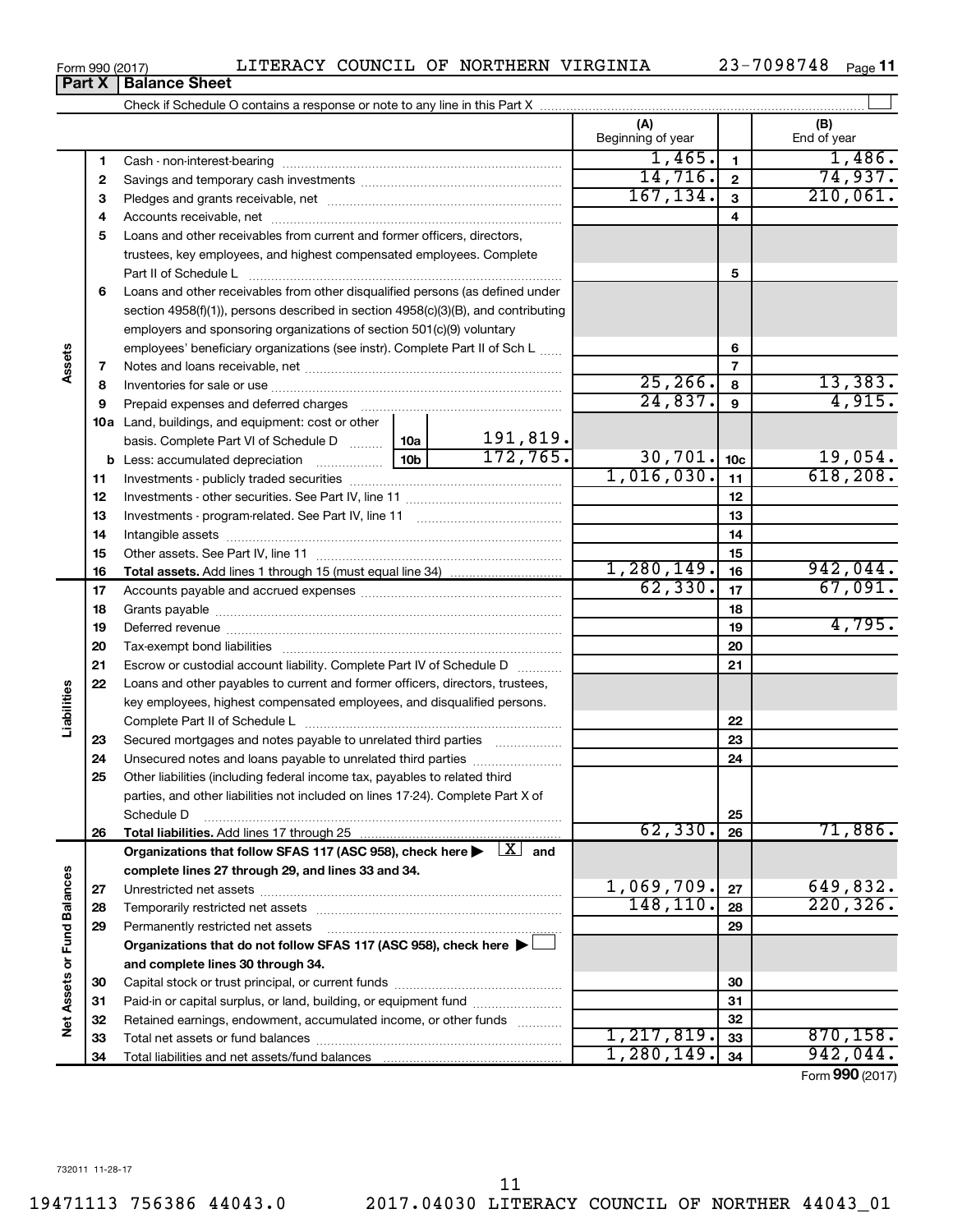|    | LITERACY COUNCIL OF NORTHERN VIRGINIA<br>Form 990 (2017)                                                                                                                                                                      |                         | 23-7098748     |                     | Page 12                 |
|----|-------------------------------------------------------------------------------------------------------------------------------------------------------------------------------------------------------------------------------|-------------------------|----------------|---------------------|-------------------------|
|    | Part XI   Reconciliation of Net Assets                                                                                                                                                                                        |                         |                |                     |                         |
|    |                                                                                                                                                                                                                               |                         |                |                     |                         |
|    |                                                                                                                                                                                                                               |                         |                |                     |                         |
| 1  |                                                                                                                                                                                                                               | $\mathbf{1}$            |                |                     | 958,235.                |
| 2  |                                                                                                                                                                                                                               | $\overline{2}$          | 1,274,786.     |                     |                         |
| З  | Revenue less expenses. Subtract line 2 from line 1                                                                                                                                                                            | 3                       | $-316,551.$    |                     |                         |
| 4  |                                                                                                                                                                                                                               | $\overline{\mathbf{4}}$ | 1, 217, 819.   |                     |                         |
| 5  | Net unrealized gains (losses) on investments [11] matter in the content of the state of the state of the state of the state of the state of the state of the state of the state of the state of the state of the state of the | 5                       |                |                     | $-31,110.$              |
| 6  | Donated services and use of facilities                                                                                                                                                                                        | 6                       |                |                     |                         |
| 7  | Investment expenses                                                                                                                                                                                                           | $\overline{7}$          |                |                     |                         |
| 8  |                                                                                                                                                                                                                               | 8                       |                |                     |                         |
| 9  |                                                                                                                                                                                                                               | 9                       |                |                     | $\overline{0}$ .        |
| 10 | Net assets or fund balances at end of year. Combine lines 3 through 9 (must equal Part X, line 33,                                                                                                                            |                         |                |                     |                         |
|    | column (B))                                                                                                                                                                                                                   | 10                      |                |                     | 870,158.                |
|    | Part XII Financial Statements and Reporting                                                                                                                                                                                   |                         |                |                     |                         |
|    |                                                                                                                                                                                                                               |                         |                |                     | $\overline{\mathbf{x}}$ |
|    |                                                                                                                                                                                                                               |                         |                | Yes                 | <b>No</b>               |
| 1  | Accounting method used to prepare the Form 990: $\Box$ Cash $\Box X$ Accrual<br>$\Box$ Other                                                                                                                                  |                         |                |                     |                         |
|    | If the organization changed its method of accounting from a prior year or checked "Other," explain in Schedule O.                                                                                                             |                         |                |                     |                         |
|    |                                                                                                                                                                                                                               |                         | 2a             |                     | x                       |
|    | If "Yes," check a box below to indicate whether the financial statements for the year were compiled or reviewed on a                                                                                                          |                         |                |                     |                         |
|    | separate basis, consolidated basis, or both:                                                                                                                                                                                  |                         |                |                     |                         |
|    | Both consolidated and separate basis<br>Separate basis<br>Consolidated basis                                                                                                                                                  |                         |                |                     |                         |
|    |                                                                                                                                                                                                                               |                         | 2 <sub>b</sub> | x                   |                         |
|    | If "Yes," check a box below to indicate whether the financial statements for the year were audited on a separate basis,                                                                                                       |                         |                |                     |                         |
|    | consolidated basis, or both:                                                                                                                                                                                                  |                         |                |                     |                         |
|    | $ \mathbf{X} $ Separate basis<br>Consolidated basis<br>Both consolidated and separate basis                                                                                                                                   |                         |                |                     |                         |
|    | c If "Yes" to line 2a or 2b, does the organization have a committee that assumes responsibility for oversight of the audit,                                                                                                   |                         |                |                     |                         |
|    | review, or compilation of its financial statements and selection of an independent accountant?                                                                                                                                |                         | 2c             | х                   |                         |
|    | If the organization changed either its oversight process or selection process during the tax year, explain in Schedule O.                                                                                                     |                         |                |                     |                         |
|    | 3a As a result of a federal award, was the organization required to undergo an audit or audits as set forth in the Single Audit                                                                                               |                         |                |                     |                         |
|    |                                                                                                                                                                                                                               |                         | За             |                     | x                       |
|    | b If "Yes," did the organization undergo the required audit or audits? If the organization did not undergo the required audit                                                                                                 |                         |                |                     |                         |
|    |                                                                                                                                                                                                                               |                         | 3b             | $000 \, \text{GeV}$ |                         |

Form (2017) **990**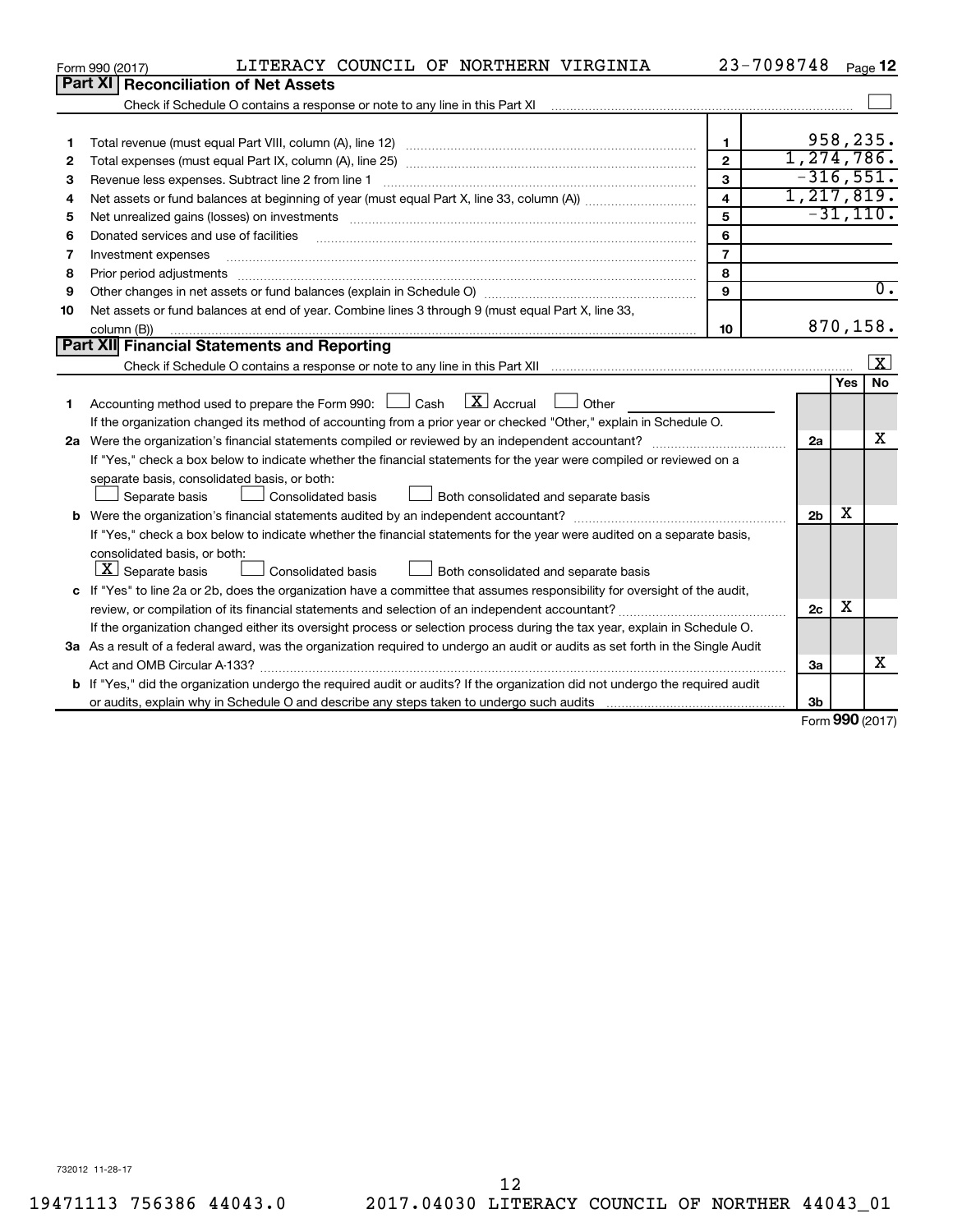| <b>SCHEDULE A</b> |  |
|-------------------|--|
|-------------------|--|

Department of the Treasury

| (Form 990 or 990-EZ) |  |  |
|----------------------|--|--|
|                      |  |  |

Form 990 or 990-EZ)<br>
Complete if the organization is a section 501(c)(3) organization or a section<br> **Public Charity Status and Public Support 4947(a)(1) nonexempt charitable trust.**

**| Attach to Form 990 or Form 990-EZ.** 

| OMB No 1545-0047                    |
|-------------------------------------|
|                                     |
| <b>Open to Public</b><br>Inspection |

|                | Internal Revenue Service<br>Inspection<br>Go to www.irs.gov/Form990 for instructions and the latest information. |                                       |                                               |  |          |                                                                                                                                                                                       |     |                                   |                                                      |                                       |
|----------------|------------------------------------------------------------------------------------------------------------------|---------------------------------------|-----------------------------------------------|--|----------|---------------------------------------------------------------------------------------------------------------------------------------------------------------------------------------|-----|-----------------------------------|------------------------------------------------------|---------------------------------------|
|                |                                                                                                                  | Name of the organization              |                                               |  |          |                                                                                                                                                                                       |     |                                   |                                                      | <b>Employer identification number</b> |
|                |                                                                                                                  |                                       |                                               |  |          | LITERACY COUNCIL OF NORTHERN VIRGINIA                                                                                                                                                 |     |                                   |                                                      | 23-7098748                            |
|                | <b>Part I</b>                                                                                                    |                                       |                                               |  |          | Reason for Public Charity Status (All organizations must complete this part.) See instructions.                                                                                       |     |                                   |                                                      |                                       |
|                |                                                                                                                  |                                       |                                               |  |          | The organization is not a private foundation because it is: (For lines 1 through 12, check only one box.)                                                                             |     |                                   |                                                      |                                       |
| 1              |                                                                                                                  |                                       |                                               |  |          | A church, convention of churches, or association of churches described in section 170(b)(1)(A)(i).                                                                                    |     |                                   |                                                      |                                       |
| 2              |                                                                                                                  |                                       |                                               |  |          | A school described in section 170(b)(1)(A)(ii). (Attach Schedule E (Form 990 or 990-EZ).)                                                                                             |     |                                   |                                                      |                                       |
| з              |                                                                                                                  |                                       |                                               |  |          | A hospital or a cooperative hospital service organization described in section 170(b)(1)(A)(iii).                                                                                     |     |                                   |                                                      |                                       |
| 4              |                                                                                                                  | city, and state:                      |                                               |  |          | A medical research organization operated in conjunction with a hospital described in section 170(b)(1)(A)(iii). Enter the hospital's name,                                            |     |                                   |                                                      |                                       |
| 5              |                                                                                                                  |                                       |                                               |  |          | An organization operated for the benefit of a college or university owned or operated by a governmental unit described in                                                             |     |                                   |                                                      |                                       |
|                |                                                                                                                  |                                       | section 170(b)(1)(A)(iv). (Complete Part II.) |  |          |                                                                                                                                                                                       |     |                                   |                                                      |                                       |
| 6              |                                                                                                                  |                                       |                                               |  |          | A federal, state, or local government or governmental unit described in section 170(b)(1)(A)(v).                                                                                      |     |                                   |                                                      |                                       |
| $\overline{7}$ | $\lfloor x \rfloor$                                                                                              |                                       |                                               |  |          | An organization that normally receives a substantial part of its support from a governmental unit or from the general public described in                                             |     |                                   |                                                      |                                       |
|                |                                                                                                                  |                                       | section 170(b)(1)(A)(vi). (Complete Part II.) |  |          |                                                                                                                                                                                       |     |                                   |                                                      |                                       |
| 8              |                                                                                                                  |                                       |                                               |  |          | A community trust described in section 170(b)(1)(A)(vi). (Complete Part II.)                                                                                                          |     |                                   |                                                      |                                       |
| 9              |                                                                                                                  |                                       |                                               |  |          | An agricultural research organization described in section 170(b)(1)(A)(ix) operated in conjunction with a land-grant college                                                         |     |                                   |                                                      |                                       |
|                |                                                                                                                  |                                       |                                               |  |          | or university or a non-land-grant college of agriculture (see instructions). Enter the name, city, and state of the college or                                                        |     |                                   |                                                      |                                       |
|                |                                                                                                                  | university:                           |                                               |  |          |                                                                                                                                                                                       |     |                                   |                                                      |                                       |
| 10             |                                                                                                                  |                                       |                                               |  |          | An organization that normally receives: (1) more than 33 1/3% of its support from contributions, membership fees, and gross receipts from                                             |     |                                   |                                                      |                                       |
|                |                                                                                                                  |                                       |                                               |  |          | activities related to its exempt functions - subject to certain exceptions, and (2) no more than 33 1/3% of its support from gross investment                                         |     |                                   |                                                      |                                       |
|                |                                                                                                                  |                                       |                                               |  |          | income and unrelated business taxable income (less section 511 tax) from businesses acquired by the organization after June 30, 1975.                                                 |     |                                   |                                                      |                                       |
|                |                                                                                                                  |                                       | See section 509(a)(2). (Complete Part III.)   |  |          |                                                                                                                                                                                       |     |                                   |                                                      |                                       |
| 11             |                                                                                                                  |                                       |                                               |  |          | An organization organized and operated exclusively to test for public safety. See section 509(a)(4).                                                                                  |     |                                   |                                                      |                                       |
| 12             |                                                                                                                  |                                       |                                               |  |          | An organization organized and operated exclusively for the benefit of, to perform the functions of, or to carry out the purposes of one or                                            |     |                                   |                                                      |                                       |
|                |                                                                                                                  |                                       |                                               |  |          | more publicly supported organizations described in section 509(a)(1) or section 509(a)(2). See section 509(a)(3). Check the box in                                                    |     |                                   |                                                      |                                       |
|                |                                                                                                                  |                                       |                                               |  |          | lines 12a through 12d that describes the type of supporting organization and complete lines 12e, 12f, and 12g.                                                                        |     |                                   |                                                      |                                       |
| а              |                                                                                                                  |                                       |                                               |  |          | Type I. A supporting organization operated, supervised, or controlled by its supported organization(s), typically by giving                                                           |     |                                   |                                                      |                                       |
|                |                                                                                                                  |                                       |                                               |  |          | the supported organization(s) the power to regularly appoint or elect a majority of the directors or trustees of the supporting                                                       |     |                                   |                                                      |                                       |
| b              |                                                                                                                  |                                       |                                               |  |          | organization. You must complete Part IV, Sections A and B.<br>Type II. A supporting organization supervised or controlled in connection with its supported organization(s), by having |     |                                   |                                                      |                                       |
|                |                                                                                                                  |                                       |                                               |  |          | control or management of the supporting organization vested in the same persons that control or manage the supported                                                                  |     |                                   |                                                      |                                       |
|                |                                                                                                                  |                                       |                                               |  |          | organization(s). You must complete Part IV, Sections A and C.                                                                                                                         |     |                                   |                                                      |                                       |
| с              |                                                                                                                  |                                       |                                               |  |          | Type III functionally integrated. A supporting organization operated in connection with, and functionally integrated with,                                                            |     |                                   |                                                      |                                       |
|                |                                                                                                                  |                                       |                                               |  |          | its supported organization(s) (see instructions). You must complete Part IV, Sections A, D, and E.                                                                                    |     |                                   |                                                      |                                       |
| d              |                                                                                                                  |                                       |                                               |  |          | Type III non-functionally integrated. A supporting organization operated in connection with its supported organization(s)                                                             |     |                                   |                                                      |                                       |
|                |                                                                                                                  |                                       |                                               |  |          | that is not functionally integrated. The organization generally must satisfy a distribution requirement and an attentiveness                                                          |     |                                   |                                                      |                                       |
|                |                                                                                                                  |                                       |                                               |  |          | requirement (see instructions). You must complete Part IV, Sections A and D, and Part V.                                                                                              |     |                                   |                                                      |                                       |
| e              |                                                                                                                  |                                       |                                               |  |          | Check this box if the organization received a written determination from the IRS that it is a Type I, Type II, Type III                                                               |     |                                   |                                                      |                                       |
|                |                                                                                                                  |                                       |                                               |  |          | functionally integrated, or Type III non-functionally integrated supporting organization.                                                                                             |     |                                   |                                                      |                                       |
|                |                                                                                                                  |                                       |                                               |  |          |                                                                                                                                                                                       |     |                                   |                                                      |                                       |
| g              |                                                                                                                  |                                       |                                               |  |          | Provide the following information about the supported organization(s).                                                                                                                |     | (iv) Is the organization listed   |                                                      | (vi) Amount of other                  |
|                |                                                                                                                  | (i) Name of supported<br>organization |                                               |  | (ii) EIN | (iii) Type of organization<br>(described on lines 1-10                                                                                                                                |     | in your governing document?<br>No | (v) Amount of monetary<br>support (see instructions) | support (see instructions)            |
|                |                                                                                                                  |                                       |                                               |  |          | above (see instructions))                                                                                                                                                             | Yes |                                   |                                                      |                                       |
|                |                                                                                                                  |                                       |                                               |  |          |                                                                                                                                                                                       |     |                                   |                                                      |                                       |
|                |                                                                                                                  |                                       |                                               |  |          |                                                                                                                                                                                       |     |                                   |                                                      |                                       |
|                |                                                                                                                  |                                       |                                               |  |          |                                                                                                                                                                                       |     |                                   |                                                      |                                       |
|                |                                                                                                                  |                                       |                                               |  |          |                                                                                                                                                                                       |     |                                   |                                                      |                                       |
|                |                                                                                                                  |                                       |                                               |  |          |                                                                                                                                                                                       |     |                                   |                                                      |                                       |
|                |                                                                                                                  |                                       |                                               |  |          |                                                                                                                                                                                       |     |                                   |                                                      |                                       |
|                |                                                                                                                  |                                       |                                               |  |          |                                                                                                                                                                                       |     |                                   |                                                      |                                       |
|                |                                                                                                                  |                                       |                                               |  |          |                                                                                                                                                                                       |     |                                   |                                                      |                                       |
| Total          |                                                                                                                  |                                       |                                               |  |          |                                                                                                                                                                                       |     |                                   |                                                      |                                       |

LHA For Paperwork Reduction Act Notice, see the Instructions for Form 990 or 990-EZ. 732021 10-06-17 Schedule A (Form 990 or 990-EZ) 2017 13

19471113 756386 44043.0 2017.04030 LITERACY COUNCIL OF NORTHER 44043\_01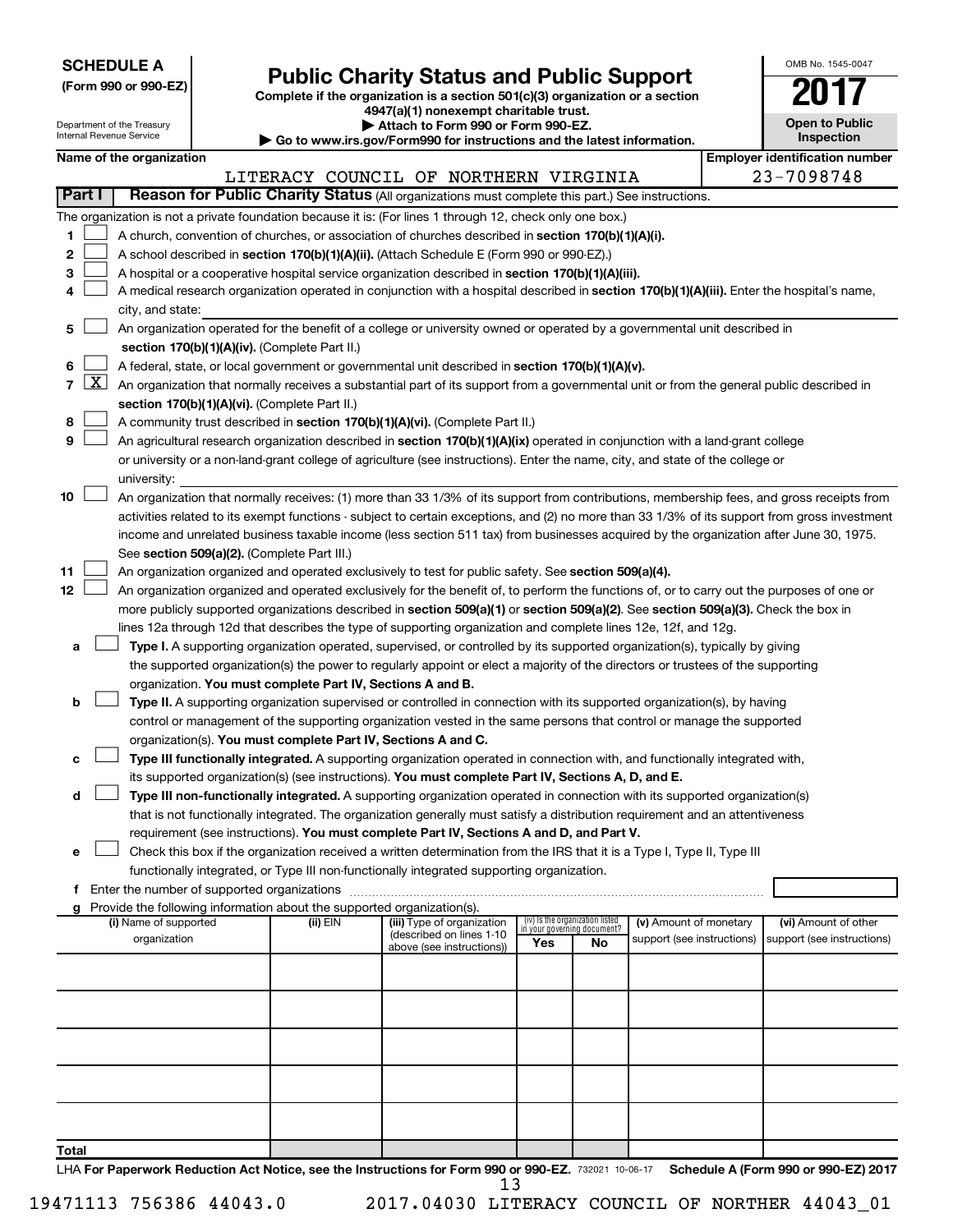#### 23-7098748 Page 2 Schedule A (Form 990 or 990-EZ) 2017 LITERACY COUNCIL OF NORTHERN VIRGINIA 23-7098748 Page **Part II Support Schedule for Organizations Described in Sections 170(b)(1)(A)(iv) and 170(b)(1)(A)(vi)**

(Complete only if you checked the box on line 5, 7, or 8 of Part I or if the organization failed to qualify under Part III. If the organization fails to qualify under the tests listed below, please complete Part III.)

|    | <b>Section A. Public Support</b>                                                                                                                                                                                              |          |          |            |                            |                                      |                                |
|----|-------------------------------------------------------------------------------------------------------------------------------------------------------------------------------------------------------------------------------|----------|----------|------------|----------------------------|--------------------------------------|--------------------------------|
|    | Calendar year (or fiscal year beginning in)                                                                                                                                                                                   | (a) 2013 | (b) 2014 | $(c)$ 2015 | $(d)$ 2016                 | (e) 2017                             | (f) Total                      |
|    | 1 Gifts, grants, contributions, and                                                                                                                                                                                           |          |          |            |                            |                                      |                                |
|    | membership fees received. (Do not                                                                                                                                                                                             |          |          |            |                            |                                      |                                |
|    | include any "unusual grants.")                                                                                                                                                                                                | 962,469. | 1137625. | 1022286.   | 1142570.                   | 759,225.                             | 5024175.                       |
|    | 2 Tax revenues levied for the organ-                                                                                                                                                                                          |          |          |            |                            |                                      |                                |
|    | ization's benefit and either paid to                                                                                                                                                                                          |          |          |            |                            |                                      |                                |
|    | or expended on its behalf                                                                                                                                                                                                     |          |          |            |                            |                                      |                                |
|    | 3 The value of services or facilities                                                                                                                                                                                         |          |          |            |                            |                                      |                                |
|    | furnished by a governmental unit to                                                                                                                                                                                           |          |          |            |                            |                                      |                                |
|    | the organization without charge                                                                                                                                                                                               |          |          |            | 81,000.                    |                                      | $81,000.$ 162,000.             |
|    | 4 Total. Add lines 1 through 3                                                                                                                                                                                                | 962,469. | 1137625. | 1022286.   | 1223570.                   | 840, 225.                            | 5186175.                       |
| 5. | The portion of total contributions                                                                                                                                                                                            |          |          |            |                            |                                      |                                |
|    | by each person (other than a                                                                                                                                                                                                  |          |          |            |                            |                                      |                                |
|    | governmental unit or publicly                                                                                                                                                                                                 |          |          |            |                            |                                      |                                |
|    | supported organization) included                                                                                                                                                                                              |          |          |            |                            |                                      |                                |
|    | on line 1 that exceeds 2% of the                                                                                                                                                                                              |          |          |            |                            |                                      |                                |
|    | amount shown on line 11,                                                                                                                                                                                                      |          |          |            |                            |                                      |                                |
|    | column (f)                                                                                                                                                                                                                    |          |          |            |                            |                                      | 850,561.                       |
|    | 6 Public support. Subtract line 5 from line 4.                                                                                                                                                                                |          |          |            |                            |                                      | 4335614.                       |
|    | <b>Section B. Total Support</b>                                                                                                                                                                                               |          |          |            |                            |                                      |                                |
|    | Calendar year (or fiscal year beginning in)                                                                                                                                                                                   | (a) 2013 | (b) 2014 | $(c)$ 2015 | $\frac{(d) 2016}{1223570}$ | (e) 2017                             | $(t)$ Total<br>5186175.        |
|    | 7 Amounts from line 4                                                                                                                                                                                                         | 962,469. | 1137625. | 1022286.   |                            | 840, 225.                            |                                |
|    | 8 Gross income from interest,                                                                                                                                                                                                 |          |          |            |                            |                                      |                                |
|    | dividends, payments received on                                                                                                                                                                                               |          |          |            |                            |                                      |                                |
|    | securities loans, rents, royalties,                                                                                                                                                                                           |          |          |            |                            |                                      |                                |
|    | and income from similar sources                                                                                                                                                                                               | 23,695.  | 20,642.  | 18,365.    | 23,862.                    | 19,131.                              | 105,695.                       |
|    | <b>9</b> Net income from unrelated business                                                                                                                                                                                   |          |          |            |                            |                                      |                                |
|    | activities, whether or not the                                                                                                                                                                                                |          |          |            |                            |                                      |                                |
|    | business is regularly carried on                                                                                                                                                                                              |          |          |            |                            |                                      |                                |
|    | 10 Other income. Do not include gain                                                                                                                                                                                          |          |          |            |                            |                                      |                                |
|    | or loss from the sale of capital                                                                                                                                                                                              |          |          |            |                            |                                      |                                |
|    | assets (Explain in Part VI.).                                                                                                                                                                                                 | 1,816.   | 240.     | 4,625.     |                            | 4,256.                               | 10,937.                        |
|    | <b>11 Total support.</b> Add lines 7 through 10                                                                                                                                                                               |          |          |            |                            |                                      | 5302807.                       |
|    | 12 Gross receipts from related activities, etc. (see instructions)                                                                                                                                                            |          |          |            |                            | 12                                   | 390,665.                       |
|    | 13 First five years. If the Form 990 is for the organization's first, second, third, fourth, or fifth tax year as a section 501(c)(3)                                                                                         |          |          |            |                            |                                      |                                |
|    | organization, check this box and stop here                                                                                                                                                                                    |          |          |            |                            |                                      |                                |
|    | Section C. Computation of Public Support Percentage                                                                                                                                                                           |          |          |            |                            |                                      |                                |
|    | 14 Public support percentage for 2017 (line 6, column (f) divided by line 11, column (f) <i>mummumumum</i>                                                                                                                    |          |          |            |                            | 14                                   | 81.76<br>%                     |
|    |                                                                                                                                                                                                                               |          |          |            |                            | 15                                   | 82.90<br>$\%$                  |
|    | 16a 33 1/3% support test - 2017. If the organization did not check the box on line 13, and line 14 is 33 1/3% or more, check this box and                                                                                     |          |          |            |                            |                                      |                                |
|    | stop here. The organization qualifies as a publicly supported organization manufaction manufacture or the organization manufacture or the organization manufacture or the organization of the state of the state of the state |          |          |            |                            |                                      | $\blacktriangleright$ $\mid$ X |
|    | b 33 1/3% support test - 2016. If the organization did not check a box on line 13 or 16a, and line 15 is 33 1/3% or more, check this box                                                                                      |          |          |            |                            |                                      |                                |
|    |                                                                                                                                                                                                                               |          |          |            |                            |                                      |                                |
|    | 17a 10% -facts-and-circumstances test - 2017. If the organization did not check a box on line 13, 16a, or 16b, and line 14 is 10% or more,                                                                                    |          |          |            |                            |                                      |                                |
|    | and if the organization meets the "facts-and-circumstances" test, check this box and stop here. Explain in Part VI how the organization                                                                                       |          |          |            |                            |                                      |                                |
|    |                                                                                                                                                                                                                               |          |          |            |                            |                                      |                                |
|    | b 10% -facts-and-circumstances test - 2016. If the organization did not check a box on line 13, 16a, 16b, or 17a, and line 15 is 10% or                                                                                       |          |          |            |                            |                                      |                                |
|    | more, and if the organization meets the "facts-and-circumstances" test, check this box and stop here. Explain in Part VI how the                                                                                              |          |          |            |                            |                                      |                                |
|    | organization meets the "facts-and-circumstances" test. The organization qualifies as a publicly supported organization                                                                                                        |          |          |            |                            |                                      |                                |
| 18 | Private foundation. If the organization did not check a box on line 13, 16a, 16b, 17a, or 17b, check this box and see instructions                                                                                            |          |          |            |                            |                                      |                                |
|    |                                                                                                                                                                                                                               |          |          |            |                            | Schedule A (Form 990 or 990-EZ) 2017 |                                |

732022 10-06-17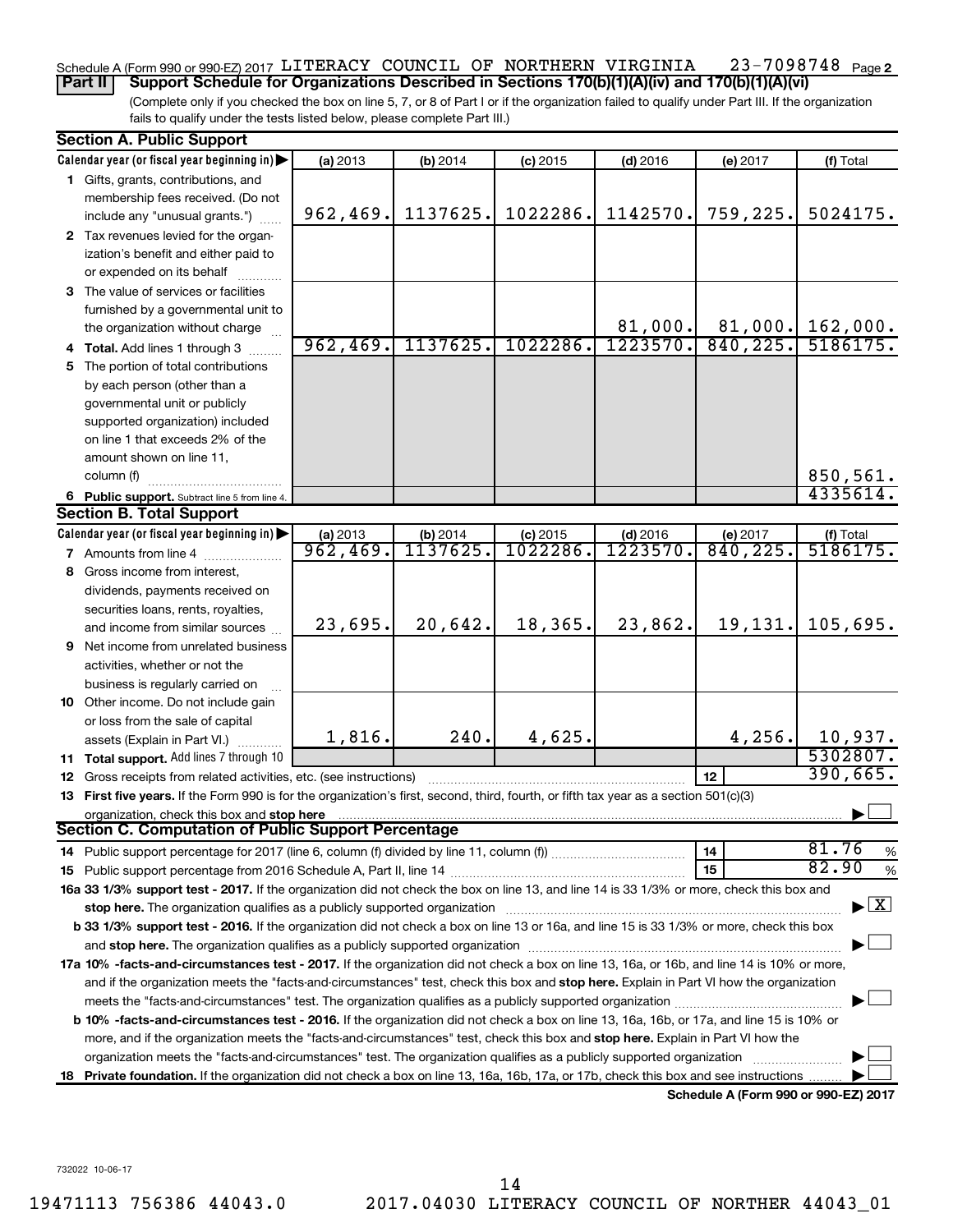#### 23-7098748 Page 3 Schedule A (Form 990 or 990-EZ) 2017 LITERACY COUNCIL OF NORTHERN VIRGINIA 23-7098748 Page **Part III Support Schedule for Organizations Described in Section 509(a)(2)**

(Complete only if you checked the box on line 10 of Part I or if the organization failed to qualify under Part II. If the organization fails to qualify under the tests listed below, please complete Part II.)

| <b>Section A. Public Support</b>                                                                                                                                                                                               |          |          |            |            |          |                                      |
|--------------------------------------------------------------------------------------------------------------------------------------------------------------------------------------------------------------------------------|----------|----------|------------|------------|----------|--------------------------------------|
| Calendar year (or fiscal year beginning in)                                                                                                                                                                                    | (a) 2013 | (b) 2014 | $(c)$ 2015 | $(d)$ 2016 | (e) 2017 | (f) Total                            |
| 1 Gifts, grants, contributions, and                                                                                                                                                                                            |          |          |            |            |          |                                      |
| membership fees received. (Do not                                                                                                                                                                                              |          |          |            |            |          |                                      |
| include any "unusual grants.")                                                                                                                                                                                                 |          |          |            |            |          |                                      |
| 2 Gross receipts from admissions,<br>merchandise sold or services per-<br>formed, or facilities furnished in<br>any activity that is related to the<br>organization's tax-exempt purpose                                       |          |          |            |            |          |                                      |
| 3 Gross receipts from activities that                                                                                                                                                                                          |          |          |            |            |          |                                      |
| are not an unrelated trade or bus-                                                                                                                                                                                             |          |          |            |            |          |                                      |
| iness under section 513                                                                                                                                                                                                        |          |          |            |            |          |                                      |
| 4 Tax revenues levied for the organ-                                                                                                                                                                                           |          |          |            |            |          |                                      |
| ization's benefit and either paid to                                                                                                                                                                                           |          |          |            |            |          |                                      |
| or expended on its behalf<br>.                                                                                                                                                                                                 |          |          |            |            |          |                                      |
| 5 The value of services or facilities                                                                                                                                                                                          |          |          |            |            |          |                                      |
| furnished by a governmental unit to                                                                                                                                                                                            |          |          |            |            |          |                                      |
| the organization without charge                                                                                                                                                                                                |          |          |            |            |          |                                      |
| 6 Total. Add lines 1 through 5                                                                                                                                                                                                 |          |          |            |            |          |                                      |
| 7a Amounts included on lines 1, 2, and                                                                                                                                                                                         |          |          |            |            |          |                                      |
| 3 received from disqualified persons                                                                                                                                                                                           |          |          |            |            |          |                                      |
| <b>b</b> Amounts included on lines 2 and 3 received<br>from other than disqualified persons that<br>exceed the greater of \$5,000 or 1% of the<br>amount on line 13 for the year                                               |          |          |            |            |          |                                      |
| c Add lines 7a and 7b                                                                                                                                                                                                          |          |          |            |            |          |                                      |
| 8 Public support. (Subtract line 7c from line 6.)                                                                                                                                                                              |          |          |            |            |          |                                      |
| <b>Section B. Total Support</b>                                                                                                                                                                                                |          |          |            |            |          |                                      |
| Calendar year (or fiscal year beginning in)                                                                                                                                                                                    | (a) 2013 | (b) 2014 | $(c)$ 2015 | $(d)$ 2016 | (e) 2017 | (f) Total                            |
| <b>9</b> Amounts from line 6                                                                                                                                                                                                   |          |          |            |            |          |                                      |
| <b>10a</b> Gross income from interest,<br>dividends, payments received on<br>securities loans, rents, royalties,<br>and income from similar sources                                                                            |          |          |            |            |          |                                      |
| <b>b</b> Unrelated business taxable income                                                                                                                                                                                     |          |          |            |            |          |                                      |
| (less section 511 taxes) from businesses<br>acquired after June 30, 1975                                                                                                                                                       |          |          |            |            |          |                                      |
| c Add lines 10a and 10b                                                                                                                                                                                                        |          |          |            |            |          |                                      |
| 11 Net income from unrelated business<br>activities not included in line 10b.<br>whether or not the business is<br>regularly carried on                                                                                        |          |          |            |            |          |                                      |
| <b>12</b> Other income. Do not include gain<br>or loss from the sale of capital<br>assets (Explain in Part VI.)                                                                                                                |          |          |            |            |          |                                      |
| <b>13</b> Total support. (Add lines 9, 10c, 11, and 12.)                                                                                                                                                                       |          |          |            |            |          |                                      |
| 14 First five years. If the Form 990 is for the organization's first, second, third, fourth, or fifth tax year as a section 501(c)(3) organization,                                                                            |          |          |            |            |          |                                      |
| check this box and stop here manufactured and stop here and stop here are manufactured and stop here and stop here and stop here and stop here and stop here and stop here and stop here are all the stop of the stop of the s |          |          |            |            |          |                                      |
| Section C. Computation of Public Support Percentage                                                                                                                                                                            |          |          |            |            |          |                                      |
|                                                                                                                                                                                                                                |          |          |            |            | 15       | ℅                                    |
| 16 Public support percentage from 2016 Schedule A, Part III, line 15                                                                                                                                                           |          |          |            |            | 16       | %                                    |
| Section D. Computation of Investment Income Percentage                                                                                                                                                                         |          |          |            |            |          |                                      |
|                                                                                                                                                                                                                                |          |          |            |            | 17       | %                                    |
| 18 Investment income percentage from 2016 Schedule A, Part III, line 17                                                                                                                                                        |          |          |            |            | 18       | %                                    |
| 19a 33 1/3% support tests - 2017. If the organization did not check the box on line 14, and line 15 is more than 33 1/3%, and line 17 is not                                                                                   |          |          |            |            |          |                                      |
| more than 33 1/3%, check this box and stop here. The organization qualifies as a publicly supported organization                                                                                                               |          |          |            |            |          |                                      |
| b 33 1/3% support tests - 2016. If the organization did not check a box on line 14 or line 19a, and line 16 is more than 33 1/3%, and                                                                                          |          |          |            |            |          |                                      |
| line 18 is not more than 33 1/3%, check this box and stop here. The organization qualifies as a publicly supported organization                                                                                                |          |          |            |            |          |                                      |
|                                                                                                                                                                                                                                |          |          |            |            |          |                                      |
| 732023 10-06-17                                                                                                                                                                                                                |          |          | 15         |            |          | Schedule A (Form 990 or 990-EZ) 2017 |

19471113 756386 44043.0 2017.04030 LITERACY COUNCIL OF NORTHER 44043\_01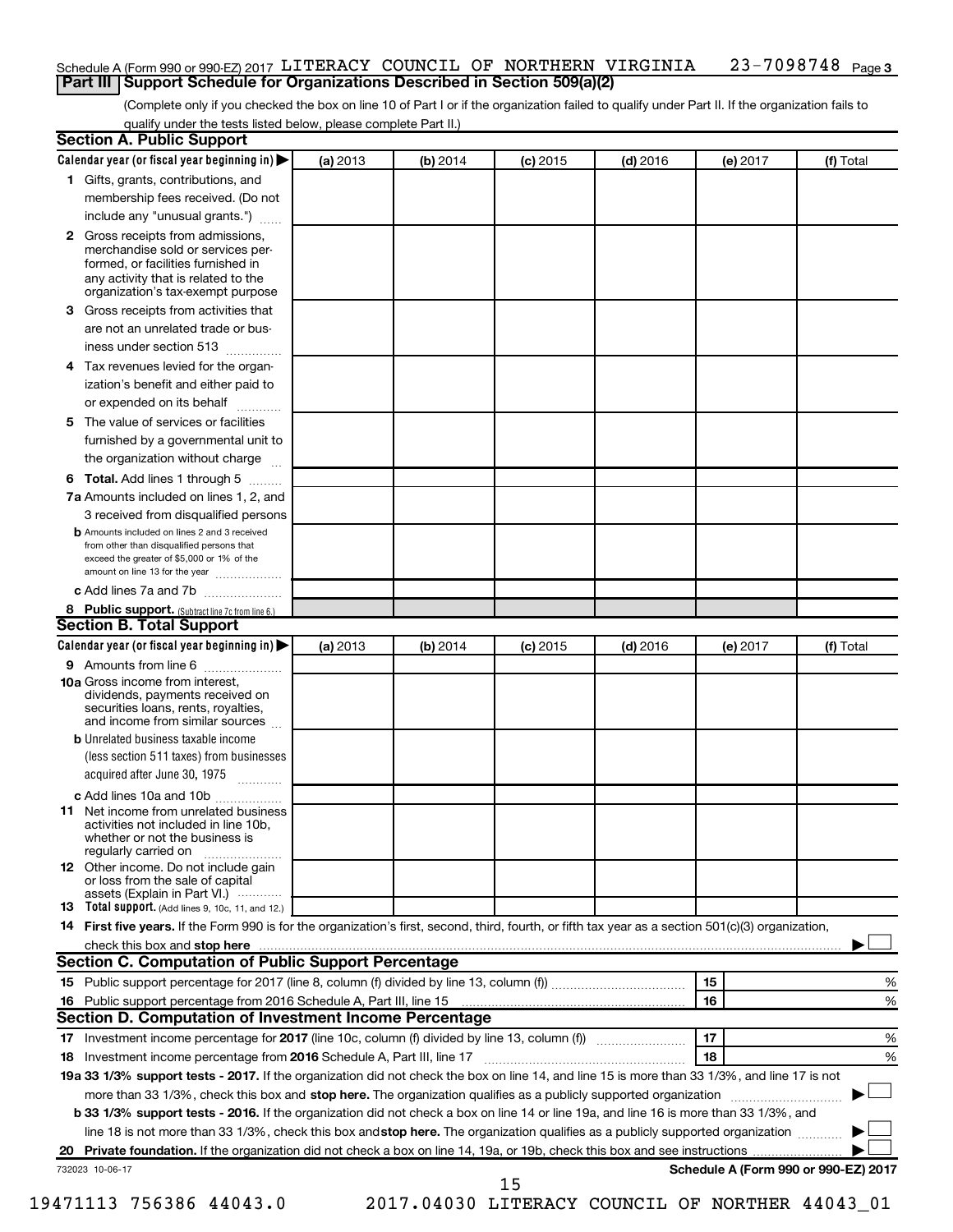## **Part IV Supporting Organizations**

(Complete only if you checked a box in line 12 on Part I. If you checked 12a of Part I, complete Sections A and B. If you checked 12b of Part I, complete Sections A and C. If you checked 12c of Part I, complete Sections A, D, and E. If you checked 12d of Part I, complete Sections A and D, and complete Part V.)

### **Section A. All Supporting Organizations**

- **1** Are all of the organization's supported organizations listed by name in the organization's governing documents? If "No," describe in Part VI how the supported organizations are designated. If designated by *class or purpose, describe the designation. If historic and continuing relationship, explain.*
- **2** Did the organization have any supported organization that does not have an IRS determination of status under section 509(a)(1) or (2)? If "Yes," explain in Part **VI** how the organization determined that the supported *organization was described in section 509(a)(1) or (2).*
- **3a** Did the organization have a supported organization described in section 501(c)(4), (5), or (6)? If "Yes," answer *(b) and (c) below.*
- **b** Did the organization confirm that each supported organization qualified under section 501(c)(4), (5), or (6) and satisfied the public support tests under section 509(a)(2)? If "Yes," describe in Part VI when and how the *organization made the determination.*
- **c** Did the organization ensure that all support to such organizations was used exclusively for section 170(c)(2)(B) purposes? If "Yes," explain in Part VI what controls the organization put in place to ensure such use.
- **4 a** *If* Was any supported organization not organized in the United States ("foreign supported organization")? *"Yes," and if you checked 12a or 12b in Part I, answer (b) and (c) below.*
- **b** Did the organization have ultimate control and discretion in deciding whether to make grants to the foreign supported organization? If "Yes," describe in Part VI how the organization had such control and discretion *despite being controlled or supervised by or in connection with its supported organizations.*
- **c** Did the organization support any foreign supported organization that does not have an IRS determination under sections 501(c)(3) and 509(a)(1) or (2)? If "Yes," explain in Part VI what controls the organization used *to ensure that all support to the foreign supported organization was used exclusively for section 170(c)(2)(B) purposes.*
- **5a** Did the organization add, substitute, or remove any supported organizations during the tax year? If "Yes," answer (b) and (c) below (if applicable). Also, provide detail in **Part VI,** including (i) the names and EIN *numbers of the supported organizations added, substituted, or removed; (ii) the reasons for each such action; (iii) the authority under the organization's organizing document authorizing such action; and (iv) how the action was accomplished (such as by amendment to the organizing document).*
- **b** Type I or Type II only. Was any added or substituted supported organization part of a class already designated in the organization's organizing document?
- **c Substitutions only.**  Was the substitution the result of an event beyond the organization's control?
- **6** Did the organization provide support (whether in the form of grants or the provision of services or facilities) to **Part VI.** support or benefit one or more of the filing organization's supported organizations? If "Yes," provide detail in anyone other than (i) its supported organizations, (ii) individuals that are part of the charitable class benefited by one or more of its supported organizations, or (iii) other supporting organizations that also
- **7** Did the organization provide a grant, loan, compensation, or other similar payment to a substantial contributor regard to a substantial contributor? If "Yes," complete Part I of Schedule L (Form 990 or 990-EZ). (defined in section 4958(c)(3)(C)), a family member of a substantial contributor, or a 35% controlled entity with
- **8** Did the organization make a loan to a disqualified person (as defined in section 4958) not described in line 7? *If "Yes," complete Part I of Schedule L (Form 990 or 990-EZ).*
- **9 a** Was the organization controlled directly or indirectly at any time during the tax year by one or more in section 509(a)(1) or (2))? If "Yes," provide detail in **Part VI.** disqualified persons as defined in section 4946 (other than foundation managers and organizations described
- **b** Did one or more disqualified persons (as defined in line 9a) hold a controlling interest in any entity in which the supporting organization had an interest? If "Yes," provide detail in Part VI.
- **c** Did a disqualified person (as defined in line 9a) have an ownership interest in, or derive any personal benefit from, assets in which the supporting organization also had an interest? If "Yes," provide detail in Part VI.
- **10 a** Was the organization subject to the excess business holdings rules of section 4943 because of section supporting organizations)? If "Yes," answer 10b below. 4943(f) (regarding certain Type II supporting organizations, and all Type III non-functionally integrated
	- **b** Did the organization have any excess business holdings in the tax year? (Use Schedule C, Form 4720, to *determine whether the organization had excess business holdings.)*

732024 10-06-17

**Schedule A (Form 990 or 990-EZ) 2017**

**Yes No**

**1**

**2**

**3a**

**3b**

**3c**

**4a**

**4b**

**4c**

**5a**

**5b 5c**

**6**

**7**

**8**

**9a**

**9b**

**9c**

**10a**

**10b**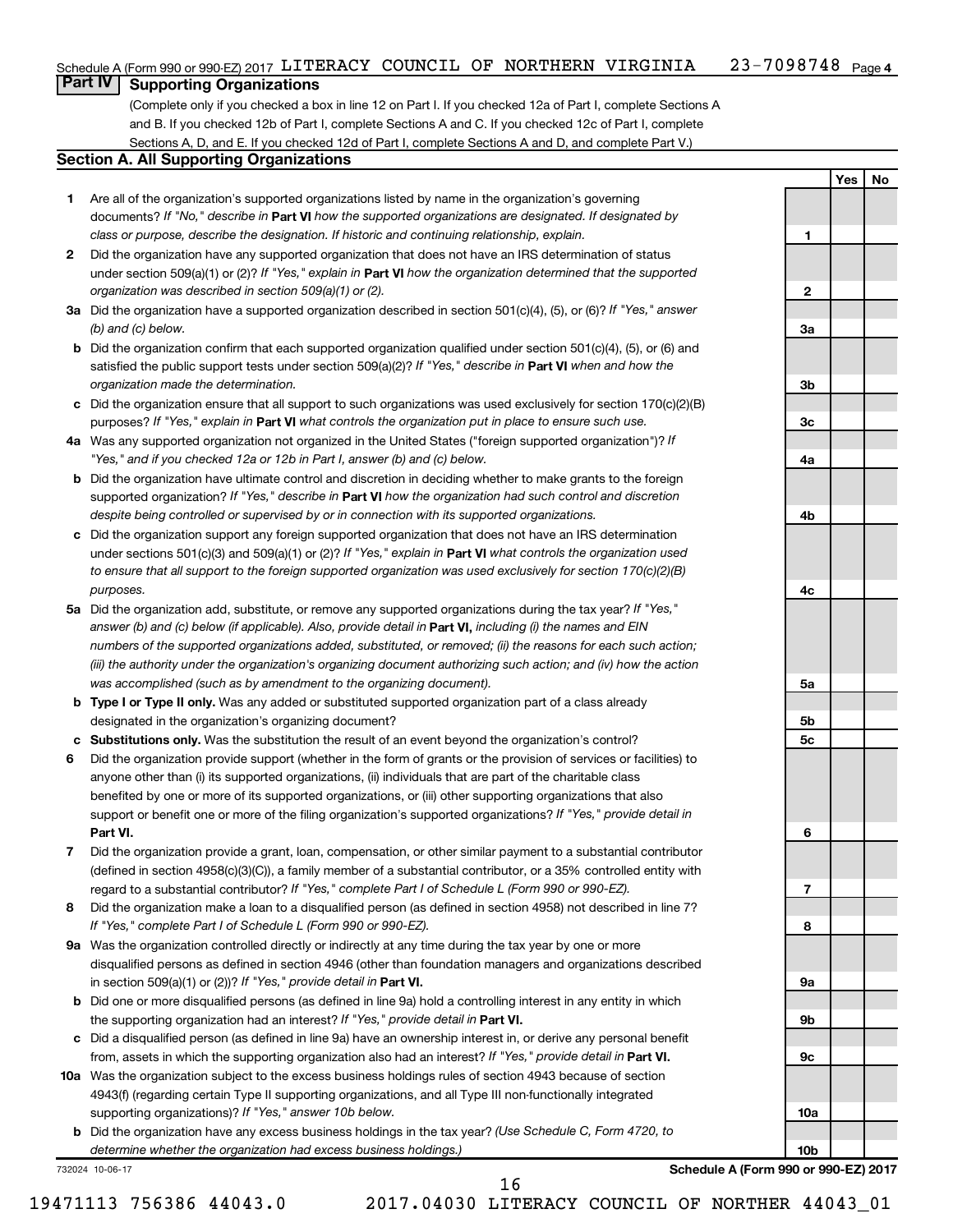#### 23-7098748 Page 5 Schedule A (Form 990 or 990-EZ) 2017 LITERACY COUNCIL OF NORTHERN VIRGINIA 23-1098148 Page **Part IV Supporting Organizations** *(continued)* LITERACY COUNCIL OF NORTHERN VIRGINIA 23-7098748

|              | <i>continued) component of the biggs of gamzations (continued)</i>                                                              |     |     |    |
|--------------|---------------------------------------------------------------------------------------------------------------------------------|-----|-----|----|
|              |                                                                                                                                 |     | Yes | No |
| 11           | Has the organization accepted a gift or contribution from any of the following persons?                                         |     |     |    |
|              | a A person who directly or indirectly controls, either alone or together with persons described in (b) and (c)                  |     |     |    |
|              | below, the governing body of a supported organization?                                                                          | 11a |     |    |
|              | <b>b</b> A family member of a person described in (a) above?                                                                    | 11b |     |    |
|              | c A 35% controlled entity of a person described in (a) or (b) above? If "Yes" to a, b, or c, provide detail in Part VI.         | 11c |     |    |
|              | <b>Section B. Type I Supporting Organizations</b>                                                                               |     |     |    |
|              |                                                                                                                                 |     | Yes | No |
| 1.           | Did the directors, trustees, or membership of one or more supported organizations have the power to                             |     |     |    |
|              | regularly appoint or elect at least a majority of the organization's directors or trustees at all times during the              |     |     |    |
|              | tax year? If "No," describe in Part VI how the supported organization(s) effectively operated, supervised, or                   |     |     |    |
|              | controlled the organization's activities. If the organization had more than one supported organization,                         |     |     |    |
|              | describe how the powers to appoint and/or remove directors or trustees were allocated among the supported                       |     |     |    |
|              | organizations and what conditions or restrictions, if any, applied to such powers during the tax year.                          | 1   |     |    |
|              |                                                                                                                                 |     |     |    |
| $\mathbf{2}$ | Did the organization operate for the benefit of any supported organization other than the supported                             |     |     |    |
|              | organization(s) that operated, supervised, or controlled the supporting organization? If "Yes," explain in                      |     |     |    |
|              | Part VI how providing such benefit carried out the purposes of the supported organization(s) that operated,                     |     |     |    |
|              | supervised, or controlled the supporting organization.                                                                          | 2   |     |    |
|              | <b>Section C. Type II Supporting Organizations</b>                                                                              |     |     |    |
|              |                                                                                                                                 |     | Yes | No |
| 1.           | Were a majority of the organization's directors or trustees during the tax year also a majority of the directors                |     |     |    |
|              | or trustees of each of the organization's supported organization(s)? If "No," describe in Part VI how control                   |     |     |    |
|              | or management of the supporting organization was vested in the same persons that controlled or managed                          |     |     |    |
|              | the supported organization(s).                                                                                                  | 1   |     |    |
|              | <b>Section D. All Type III Supporting Organizations</b>                                                                         |     |     |    |
|              |                                                                                                                                 |     | Yes | No |
| 1.           | Did the organization provide to each of its supported organizations, by the last day of the fifth month of the                  |     |     |    |
|              | organization's tax year, (i) a written notice describing the type and amount of support provided during the prior tax           |     |     |    |
|              | year, (ii) a copy of the Form 990 that was most recently filed as of the date of notification, and (iii) copies of the          |     |     |    |
|              | organization's governing documents in effect on the date of notification, to the extent not previously provided?                | 1   |     |    |
| $\mathbf{2}$ | Were any of the organization's officers, directors, or trustees either (i) appointed or elected by the supported                |     |     |    |
|              | organization(s) or (ii) serving on the governing body of a supported organization? If "No," explain in Part VI how              |     |     |    |
|              | the organization maintained a close and continuous working relationship with the supported organization(s).                     | 2   |     |    |
| 3            | By reason of the relationship described in (2), did the organization's supported organizations have a                           |     |     |    |
|              | significant voice in the organization's investment policies and in directing the use of the organization's                      |     |     |    |
|              | income or assets at all times during the tax year? If "Yes," describe in Part VI the role the organization's                    |     |     |    |
|              | supported organizations played in this regard.                                                                                  | 3   |     |    |
|              | Section E. Type III Functionally Integrated Supporting Organizations                                                            |     |     |    |
| 1            | Check the box next to the method that the organization used to satisfy the Integral Part Test during the yealsee instructions). |     |     |    |
| a            | The organization satisfied the Activities Test. Complete line 2 below.                                                          |     |     |    |
| b            | The organization is the parent of each of its supported organizations. Complete line 3 below.                                   |     |     |    |
| c            | The organization supported a governmental entity. Describe in Part VI how you supported a government entity (see instructions). |     |     |    |
| 2            | Activities Test. Answer (a) and (b) below.                                                                                      |     | Yes | No |
|              | Did substantially all of the organization's activities during the tax year directly further the exempt purposes of              |     |     |    |
| а            |                                                                                                                                 |     |     |    |
|              | the supported organization(s) to which the organization was responsive? If "Yes," then in Part VI identify                      |     |     |    |
|              | those supported organizations and explain how these activities directly furthered their exempt purposes,                        |     |     |    |
|              | how the organization was responsive to those supported organizations, and how the organization determined                       |     |     |    |
|              | that these activities constituted substantially all of its activities.                                                          | 2a  |     |    |
| b            | Did the activities described in (a) constitute activities that, but for the organization's involvement, one or more             |     |     |    |
|              | of the organization's supported organization(s) would have been engaged in? If "Yes," explain in Part VI the                    |     |     |    |
|              | reasons for the organization's position that its supported organization(s) would have engaged in these                          |     |     |    |
|              | activities but for the organization's involvement.                                                                              | 2b  |     |    |
| з            | Parent of Supported Organizations. Answer (a) and (b) below.                                                                    |     |     |    |
| а            | Did the organization have the power to regularly appoint or elect a majority of the officers, directors, or                     |     |     |    |
|              | trustees of each of the supported organizations? Provide details in Part VI.                                                    | За  |     |    |
| b            | Did the organization exercise a substantial degree of direction over the policies, programs, and activities of each             |     |     |    |
|              | of its supported organizations? If "Yes," describe in Part VI the role played by the organization in this regard.               | 3b  |     |    |
|              | Schedule A (Form 990 or 990-EZ) 2017<br>732025 10-06-17                                                                         |     |     |    |
|              | 17                                                                                                                              |     |     |    |

<sup>19471113 756386 44043.0 2017.04030</sup> LITERACY COUNCIL OF NORTHER 44043\_01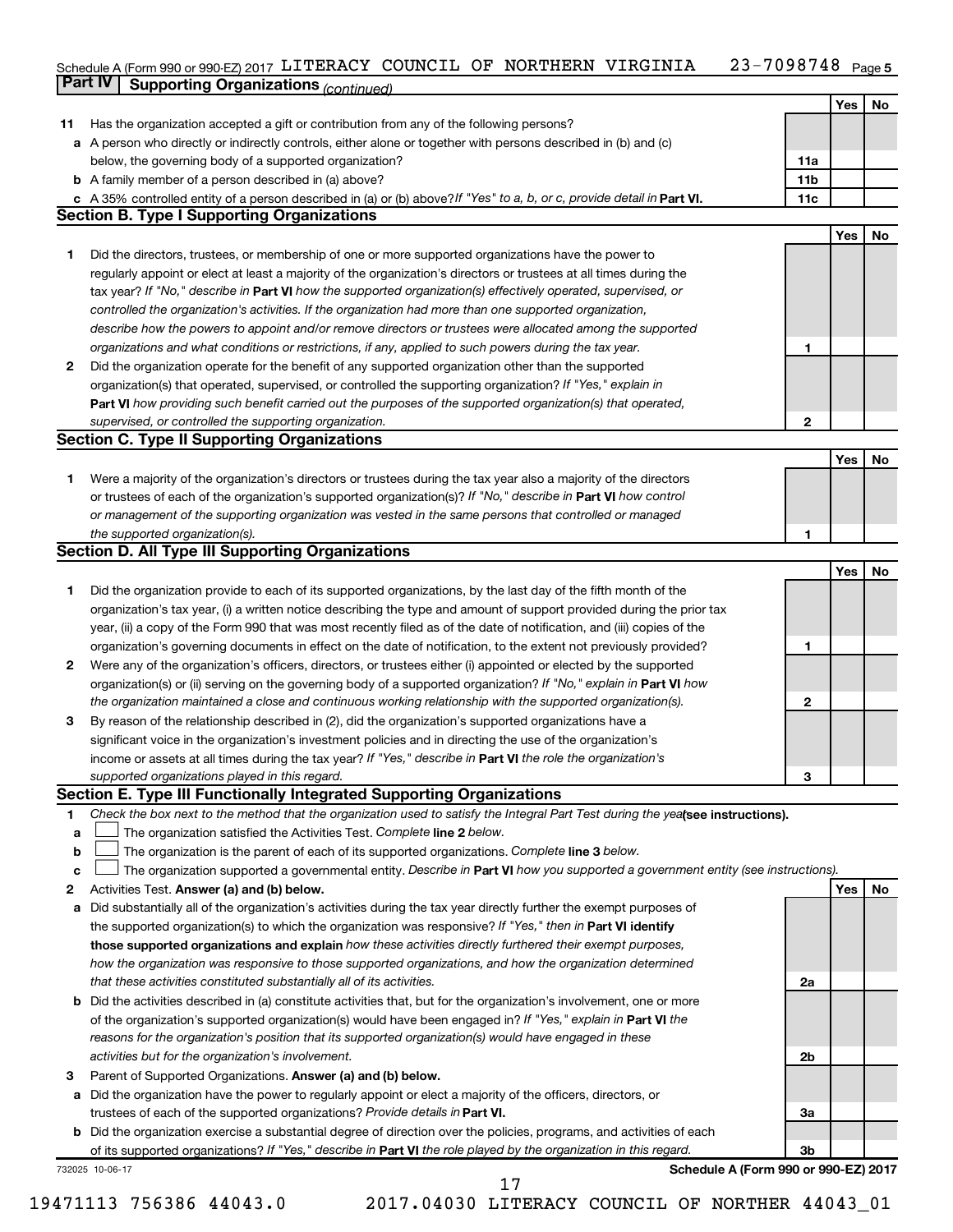| Schedule A (Form 990 or 990-EZ) 2017 LITERACY COUNCIL OF NORTHERN VIRGINIA<br><b>Part V</b> Type III Non-Functionally Integrated 509(a)(3) Supporting Organizations |  |  | 23-7098748 <sub>Page 6</sub> |  |
|---------------------------------------------------------------------------------------------------------------------------------------------------------------------|--|--|------------------------------|--|
|                                                                                                                                                                     |  |  |                              |  |

1 **Letter See instructions.** All Check here if the organization satisfied the Integral Part Test as a qualifying trust on Nov. 20, 1970 (explain in Part VI.) See instructions. All other Type III non-functionally integrated supporting organizations must complete Sections A through E.

|              | Section A - Adjusted Net Income                                              |                | (A) Prior Year | (B) Current Year<br>(optional) |
|--------------|------------------------------------------------------------------------------|----------------|----------------|--------------------------------|
| 1            | Net short-term capital gain                                                  | 1              |                |                                |
| 2            | Recoveries of prior-year distributions                                       | $\mathbf{2}$   |                |                                |
| З            | Other gross income (see instructions)                                        | 3              |                |                                |
| 4            | Add lines 1 through 3                                                        | 4              |                |                                |
| 5            | Depreciation and depletion                                                   | 5              |                |                                |
| 6            | Portion of operating expenses paid or incurred for production or             |                |                |                                |
|              | collection of gross income or for management, conservation, or               |                |                |                                |
|              | maintenance of property held for production of income (see instructions)     | 6              |                |                                |
| 7            | Other expenses (see instructions)                                            | $\overline{7}$ |                |                                |
| 8            | Adjusted Net Income (subtract lines 5, 6, and 7 from line 4)                 | 8              |                |                                |
|              | <b>Section B - Minimum Asset Amount</b>                                      |                | (A) Prior Year | (B) Current Year<br>(optional) |
| 1            | Aggregate fair market value of all non-exempt-use assets (see                |                |                |                                |
|              | instructions for short tax year or assets held for part of year):            |                |                |                                |
|              | <b>a</b> Average monthly value of securities                                 | 1a             |                |                                |
|              | <b>b</b> Average monthly cash balances                                       | 1 <sub>b</sub> |                |                                |
|              | c Fair market value of other non-exempt-use assets                           | 1c             |                |                                |
|              | d Total (add lines 1a, 1b, and 1c)                                           | 1d             |                |                                |
|              | e Discount claimed for blockage or other                                     |                |                |                                |
|              | factors (explain in detail in <b>Part VI</b> ):                              |                |                |                                |
| $\mathbf{2}$ | Acquisition indebtedness applicable to non-exempt-use assets                 | $\mathbf{2}$   |                |                                |
| 3            | Subtract line 2 from line 1d                                                 | 3              |                |                                |
| 4            | Cash deemed held for exempt use. Enter 1-1/2% of line 3 (for greater amount, |                |                |                                |
|              | see instructions)                                                            | 4              |                |                                |
| 5            | Net value of non-exempt-use assets (subtract line 4 from line 3)             | 5              |                |                                |
| 6            | Multiply line 5 by .035                                                      | 6              |                |                                |
| 7            | Recoveries of prior-year distributions                                       | $\overline{7}$ |                |                                |
| 8            | Minimum Asset Amount (add line 7 to line 6)                                  | 8              |                |                                |
|              | <b>Section C - Distributable Amount</b>                                      |                |                | <b>Current Year</b>            |
| 1            | Adjusted net income for prior year (from Section A, line 8, Column A)        | 1              |                |                                |
| 2            | Enter 85% of line 1                                                          | $\mathbf{2}$   |                |                                |
| 3            | Minimum asset amount for prior year (from Section B, line 8, Column A)       | 3              |                |                                |
| 4            | Enter greater of line 2 or line 3                                            | 4              |                |                                |
| 5            | Income tax imposed in prior year                                             | 5              |                |                                |
| 6            | <b>Distributable Amount.</b> Subtract line 5 from line 4, unless subject to  |                |                |                                |
|              | emergency temporary reduction (see instructions)                             | 6              |                |                                |
|              |                                                                              |                |                |                                |

**7** Check here if the current year is the organization's first as a non-functionally integrated Type III supporting organization (see † instructions).

**Schedule A (Form 990 or 990-EZ) 2017**

732026 10-06-17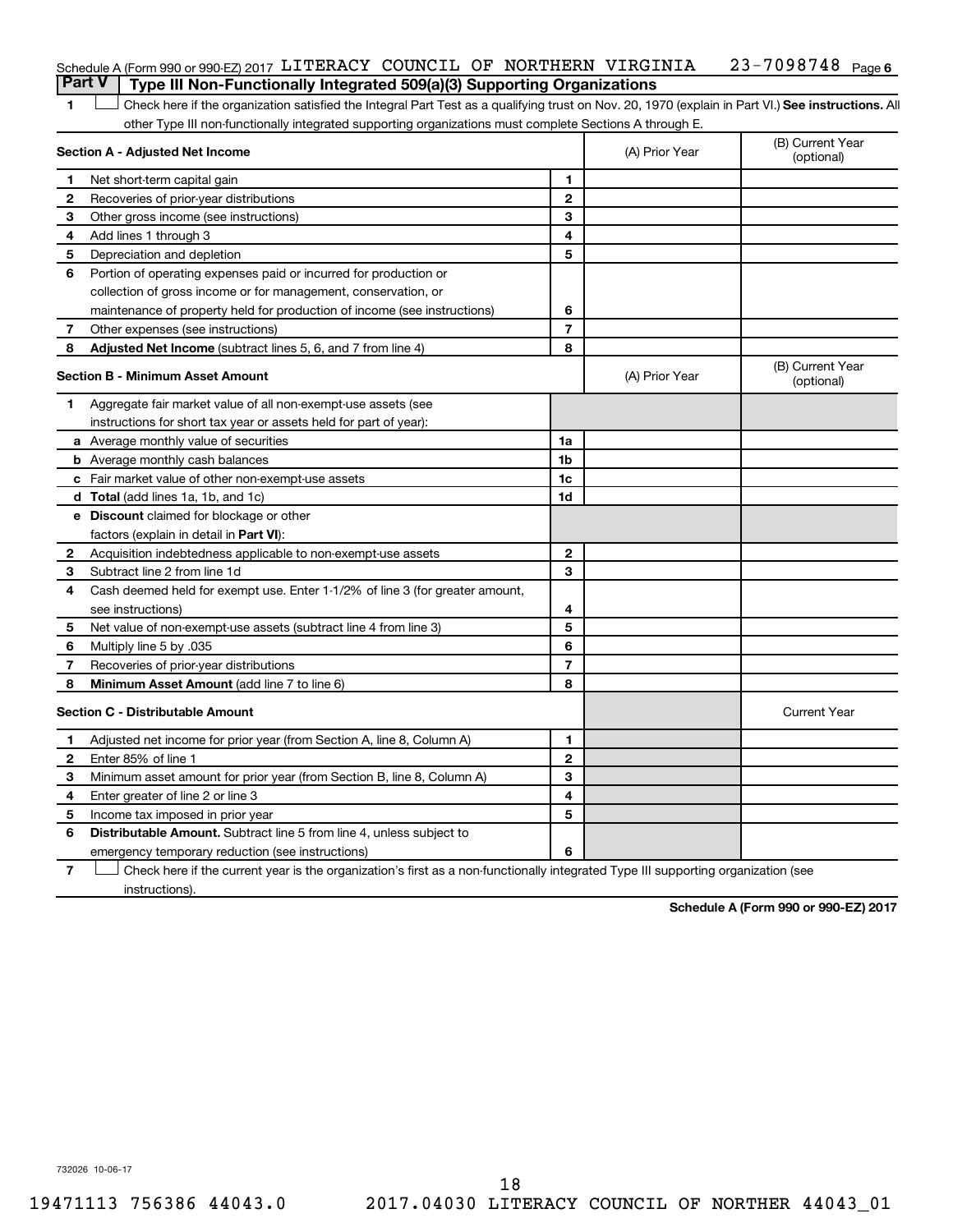#### 23-7098748 Page 7 Schedule A (Form 990 or 990-EZ) 2017 LITERACY COUNCIL OF NORTHERN VIRGINIA 23-1098148 Page LITERACY COUNCIL OF NORTHERN VIRGINIA 23-7098748

| <b>Part V</b> | Type III Non-Functionally Integrated 509(a)(3) Supporting Organizations (continued)        |                                    |                                               |                                                         |
|---------------|--------------------------------------------------------------------------------------------|------------------------------------|-----------------------------------------------|---------------------------------------------------------|
|               | <b>Section D - Distributions</b>                                                           |                                    |                                               | <b>Current Year</b>                                     |
| 1             | Amounts paid to supported organizations to accomplish exempt purposes                      |                                    |                                               |                                                         |
| 2             | Amounts paid to perform activity that directly furthers exempt purposes of supported       |                                    |                                               |                                                         |
|               | organizations, in excess of income from activity                                           |                                    |                                               |                                                         |
| 3             | Administrative expenses paid to accomplish exempt purposes of supported organizations      |                                    |                                               |                                                         |
| 4             | Amounts paid to acquire exempt-use assets                                                  |                                    |                                               |                                                         |
| 5             | Qualified set-aside amounts (prior IRS approval required)                                  |                                    |                                               |                                                         |
| 6             | Other distributions (describe in Part VI). See instructions.                               |                                    |                                               |                                                         |
| 7             | Total annual distributions. Add lines 1 through 6.                                         |                                    |                                               |                                                         |
| 8             | Distributions to attentive supported organizations to which the organization is responsive |                                    |                                               |                                                         |
|               | (provide details in Part VI). See instructions.                                            |                                    |                                               |                                                         |
| 9             | Distributable amount for 2017 from Section C, line 6                                       |                                    |                                               |                                                         |
| 10            | Line 8 amount divided by line 9 amount                                                     |                                    |                                               |                                                         |
|               | Section E - Distribution Allocations (see instructions)                                    | (i)<br><b>Excess Distributions</b> | (ii)<br><b>Underdistributions</b><br>Pre-2017 | (iii)<br><b>Distributable</b><br><b>Amount for 2017</b> |
| 1.            | Distributable amount for 2017 from Section C, line 6                                       |                                    |                                               |                                                         |
| $\mathbf{2}$  | Underdistributions, if any, for years prior to 2017 (reason-                               |                                    |                                               |                                                         |
|               | able cause required- explain in Part VI). See instructions.                                |                                    |                                               |                                                         |
| 3             | Excess distributions carryover, if any, to 2017                                            |                                    |                                               |                                                         |
| a             |                                                                                            |                                    |                                               |                                                         |
|               | <b>b</b> From 2013                                                                         |                                    |                                               |                                                         |
|               | c From 2014                                                                                |                                    |                                               |                                                         |
|               | d From 2015                                                                                |                                    |                                               |                                                         |
|               | e From 2016                                                                                |                                    |                                               |                                                         |
|               | f Total of lines 3a through e                                                              |                                    |                                               |                                                         |
|               | <b>g</b> Applied to underdistributions of prior years                                      |                                    |                                               |                                                         |
|               | <b>h</b> Applied to 2017 distributable amount                                              |                                    |                                               |                                                         |
|               | Carryover from 2012 not applied (see instructions)                                         |                                    |                                               |                                                         |
|               | Remainder. Subtract lines 3g, 3h, and 3i from 3f.                                          |                                    |                                               |                                                         |
| 4             | Distributions for 2017 from Section D,                                                     |                                    |                                               |                                                         |
|               | line $7:$                                                                                  |                                    |                                               |                                                         |
|               | <b>a</b> Applied to underdistributions of prior years                                      |                                    |                                               |                                                         |
|               | <b>b</b> Applied to 2017 distributable amount                                              |                                    |                                               |                                                         |
| с             | Remainder. Subtract lines 4a and 4b from 4.                                                |                                    |                                               |                                                         |
| 5             | Remaining underdistributions for years prior to 2017, if                                   |                                    |                                               |                                                         |
|               | any. Subtract lines 3g and 4a from line 2. For result greater                              |                                    |                                               |                                                         |
|               | than zero, explain in Part VI. See instructions.                                           |                                    |                                               |                                                         |
| 6             | Remaining underdistributions for 2017. Subtract lines 3h                                   |                                    |                                               |                                                         |
|               | and 4b from line 1. For result greater than zero, explain in                               |                                    |                                               |                                                         |
|               | <b>Part VI.</b> See instructions.                                                          |                                    |                                               |                                                         |
| $\mathbf{7}$  | Excess distributions carryover to 2018. Add lines 3j                                       |                                    |                                               |                                                         |
|               | and 4c.                                                                                    |                                    |                                               |                                                         |
| 8             | Breakdown of line 7:                                                                       |                                    |                                               |                                                         |
|               | a Excess from 2013                                                                         |                                    |                                               |                                                         |
|               | <b>b</b> Excess from 2014                                                                  |                                    |                                               |                                                         |
|               | c Excess from 2015                                                                         |                                    |                                               |                                                         |
|               | d Excess from 2016                                                                         |                                    |                                               |                                                         |
|               | e Excess from 2017                                                                         |                                    |                                               |                                                         |

**Schedule A (Form 990 or 990-EZ) 2017**

732027 10-06-17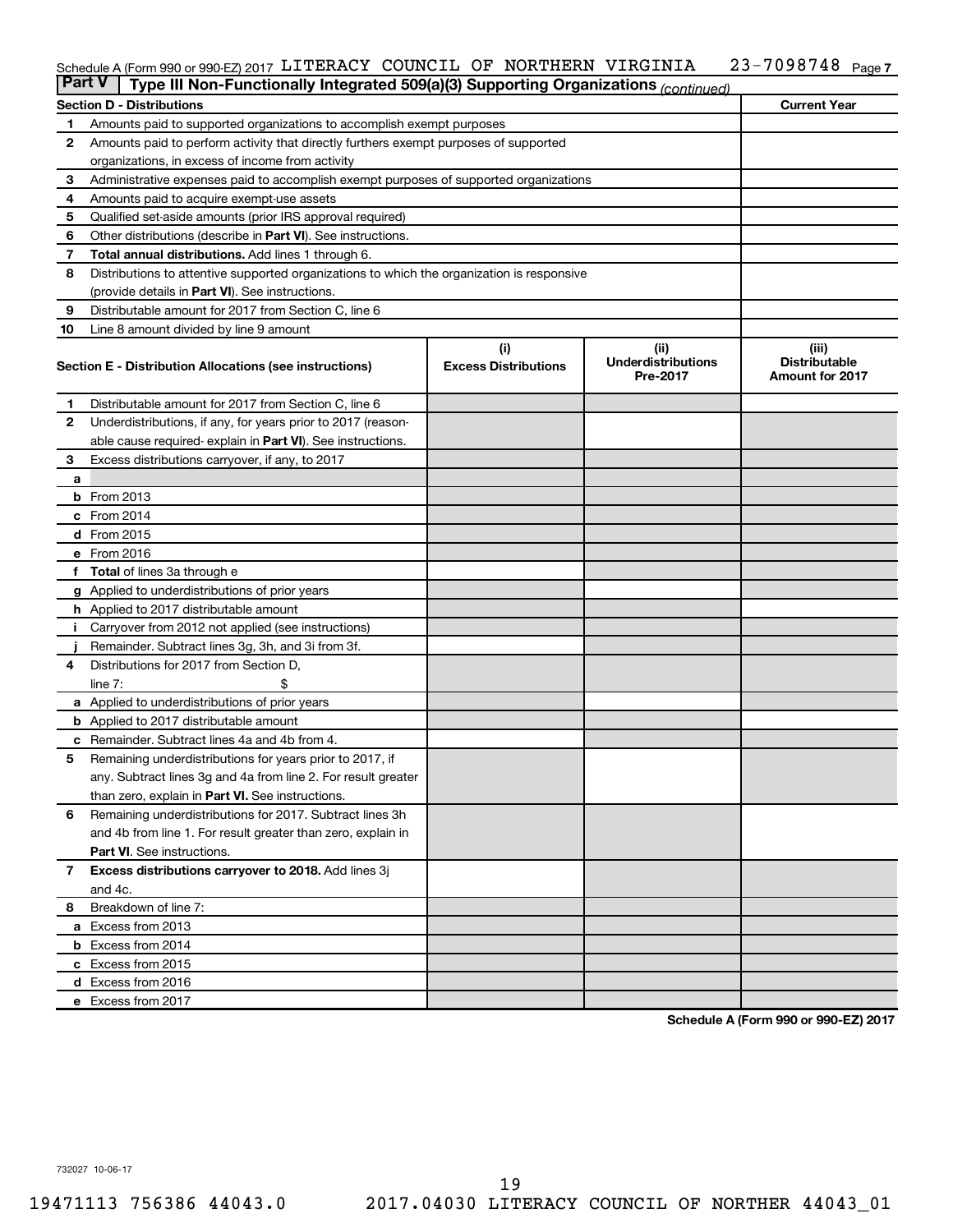|                 | Schedule A (Form 990 or 990-EZ) 2017 LITERACY COUNCIL OF NORTHERN VIRGINIA                                                      |  |    | 23-7098748 Page 8                                                                                                                                                                                                                                                                                                                                                                                                                 |
|-----------------|---------------------------------------------------------------------------------------------------------------------------------|--|----|-----------------------------------------------------------------------------------------------------------------------------------------------------------------------------------------------------------------------------------------------------------------------------------------------------------------------------------------------------------------------------------------------------------------------------------|
| <b>Part VI</b>  | Section D, lines 5, 6, and 8; and Part V, Section E, lines 2, 5, and 6. Also complete this part for any additional information. |  |    | Supplemental Information. Provide the explanations required by Part II, line 10; Part II, line 17a or 17b; Part III, line 12;<br>Part IV, Section A, lines 1, 2, 3b, 3c, 4b, 4c, 5a, 6, 9a, 9b, 9c, 11a, 11b, and 11c; Part IV, Section B, lines 1 and 2; Part IV, Section C,<br>line 1; Part IV, Section D, lines 2 and 3; Part IV, Section E, lines 1c, 2a, 2b, 3a, and 3b; Part V, line 1; Part V, Section B, line 1e; Part V, |
|                 | (See instructions.)                                                                                                             |  |    |                                                                                                                                                                                                                                                                                                                                                                                                                                   |
|                 |                                                                                                                                 |  |    |                                                                                                                                                                                                                                                                                                                                                                                                                                   |
|                 |                                                                                                                                 |  |    |                                                                                                                                                                                                                                                                                                                                                                                                                                   |
|                 |                                                                                                                                 |  |    |                                                                                                                                                                                                                                                                                                                                                                                                                                   |
|                 |                                                                                                                                 |  |    |                                                                                                                                                                                                                                                                                                                                                                                                                                   |
|                 |                                                                                                                                 |  |    |                                                                                                                                                                                                                                                                                                                                                                                                                                   |
|                 |                                                                                                                                 |  |    |                                                                                                                                                                                                                                                                                                                                                                                                                                   |
|                 |                                                                                                                                 |  |    |                                                                                                                                                                                                                                                                                                                                                                                                                                   |
|                 |                                                                                                                                 |  |    |                                                                                                                                                                                                                                                                                                                                                                                                                                   |
|                 |                                                                                                                                 |  |    |                                                                                                                                                                                                                                                                                                                                                                                                                                   |
|                 |                                                                                                                                 |  |    |                                                                                                                                                                                                                                                                                                                                                                                                                                   |
|                 |                                                                                                                                 |  |    |                                                                                                                                                                                                                                                                                                                                                                                                                                   |
|                 |                                                                                                                                 |  |    |                                                                                                                                                                                                                                                                                                                                                                                                                                   |
|                 |                                                                                                                                 |  |    |                                                                                                                                                                                                                                                                                                                                                                                                                                   |
|                 |                                                                                                                                 |  |    |                                                                                                                                                                                                                                                                                                                                                                                                                                   |
|                 |                                                                                                                                 |  |    |                                                                                                                                                                                                                                                                                                                                                                                                                                   |
|                 |                                                                                                                                 |  |    |                                                                                                                                                                                                                                                                                                                                                                                                                                   |
|                 |                                                                                                                                 |  |    |                                                                                                                                                                                                                                                                                                                                                                                                                                   |
|                 |                                                                                                                                 |  |    |                                                                                                                                                                                                                                                                                                                                                                                                                                   |
|                 |                                                                                                                                 |  |    |                                                                                                                                                                                                                                                                                                                                                                                                                                   |
|                 |                                                                                                                                 |  |    |                                                                                                                                                                                                                                                                                                                                                                                                                                   |
|                 |                                                                                                                                 |  |    |                                                                                                                                                                                                                                                                                                                                                                                                                                   |
|                 |                                                                                                                                 |  |    |                                                                                                                                                                                                                                                                                                                                                                                                                                   |
|                 |                                                                                                                                 |  |    |                                                                                                                                                                                                                                                                                                                                                                                                                                   |
|                 |                                                                                                                                 |  |    |                                                                                                                                                                                                                                                                                                                                                                                                                                   |
|                 |                                                                                                                                 |  |    |                                                                                                                                                                                                                                                                                                                                                                                                                                   |
|                 |                                                                                                                                 |  |    |                                                                                                                                                                                                                                                                                                                                                                                                                                   |
|                 |                                                                                                                                 |  |    |                                                                                                                                                                                                                                                                                                                                                                                                                                   |
|                 |                                                                                                                                 |  |    |                                                                                                                                                                                                                                                                                                                                                                                                                                   |
|                 |                                                                                                                                 |  |    |                                                                                                                                                                                                                                                                                                                                                                                                                                   |
|                 |                                                                                                                                 |  |    |                                                                                                                                                                                                                                                                                                                                                                                                                                   |
|                 |                                                                                                                                 |  |    |                                                                                                                                                                                                                                                                                                                                                                                                                                   |
|                 |                                                                                                                                 |  |    |                                                                                                                                                                                                                                                                                                                                                                                                                                   |
|                 |                                                                                                                                 |  |    |                                                                                                                                                                                                                                                                                                                                                                                                                                   |
|                 |                                                                                                                                 |  |    |                                                                                                                                                                                                                                                                                                                                                                                                                                   |
|                 |                                                                                                                                 |  |    |                                                                                                                                                                                                                                                                                                                                                                                                                                   |
|                 |                                                                                                                                 |  |    |                                                                                                                                                                                                                                                                                                                                                                                                                                   |
|                 |                                                                                                                                 |  |    |                                                                                                                                                                                                                                                                                                                                                                                                                                   |
|                 |                                                                                                                                 |  |    |                                                                                                                                                                                                                                                                                                                                                                                                                                   |
|                 |                                                                                                                                 |  |    |                                                                                                                                                                                                                                                                                                                                                                                                                                   |
| 732028 10-06-17 |                                                                                                                                 |  |    | Schedule A (Form 990 or 990-EZ) 2017                                                                                                                                                                                                                                                                                                                                                                                              |
|                 |                                                                                                                                 |  | 20 |                                                                                                                                                                                                                                                                                                                                                                                                                                   |
|                 | 19471113 756386 44043.0                                                                                                         |  |    | 2017.04030 LITERACY COUNCIL OF NORTHER 44043_01                                                                                                                                                                                                                                                                                                                                                                                   |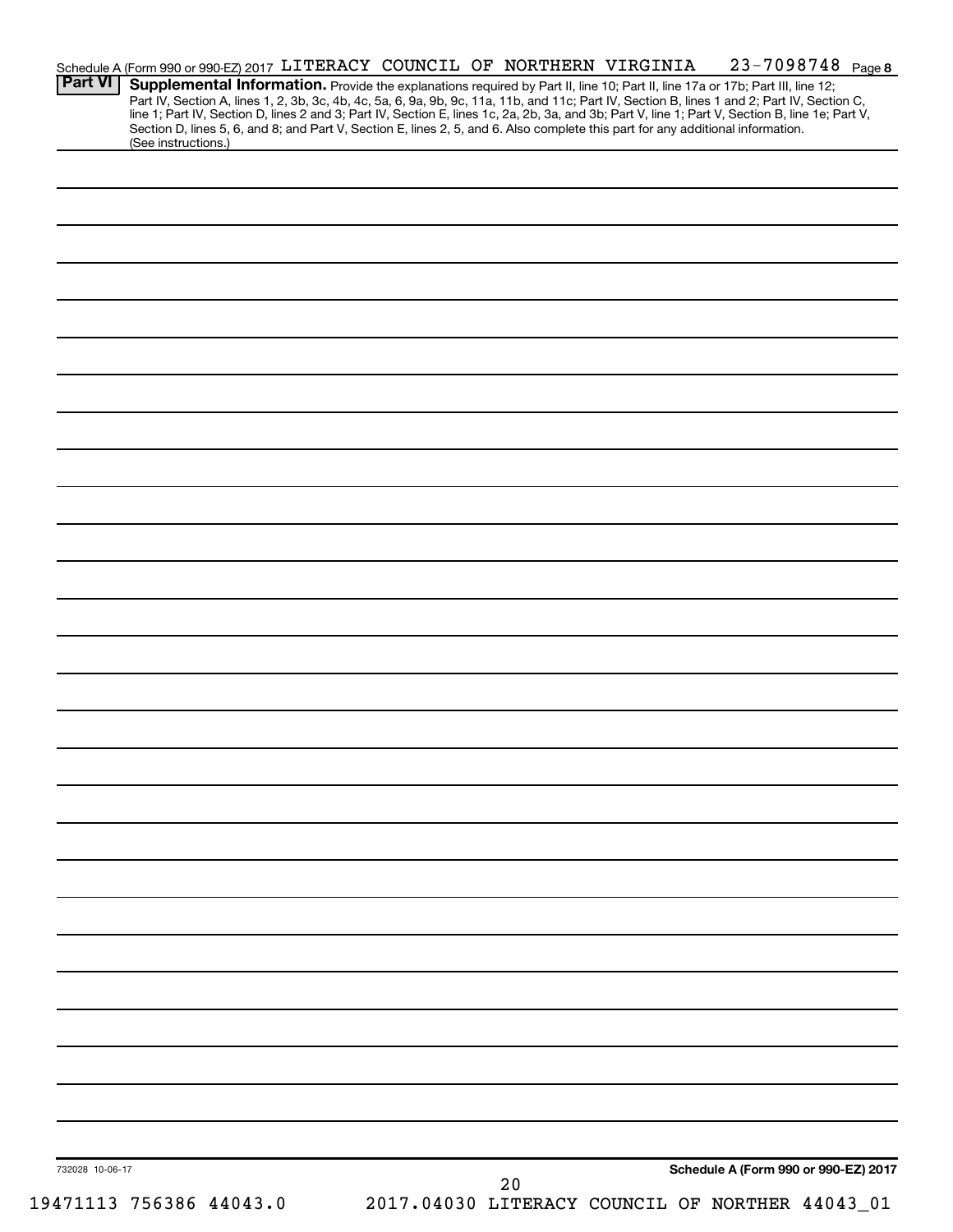# **Schedule B Schedule of Contributors**

**or 990-PF) | Attach to Form 990, Form 990-EZ, or Form 990-PF. | Go to www.irs.gov/Form990 for the latest information.** OMB No. 1545-0047

**2017**

**Employer identification number** 

LITERACY COUNCIL OF NORTHERN VIRGINIA | 23-7098748

| <b>Organization type (check one):</b> |                                                                           |  |  |  |  |
|---------------------------------------|---------------------------------------------------------------------------|--|--|--|--|
| Filers of:                            | Section:                                                                  |  |  |  |  |
| Form 990 or 990-EZ                    | $\lfloor x \rfloor$ 501(c)( 3) (enter number) organization                |  |  |  |  |
|                                       | 4947(a)(1) nonexempt charitable trust not treated as a private foundation |  |  |  |  |
|                                       | 527 political organization                                                |  |  |  |  |
| Form 990-PF                           | 501(c)(3) exempt private foundation                                       |  |  |  |  |
|                                       | 4947(a)(1) nonexempt charitable trust treated as a private foundation     |  |  |  |  |
|                                       | 501(c)(3) taxable private foundation                                      |  |  |  |  |

Check if your organization is covered by the General Rule or a Special Rule.

**Note:**  Only a section 501(c)(7), (8), or (10) organization can check boxes for both the General Rule and a Special Rule. See instructions.

#### **General Rule**

 $\Box$ 

For an organization filing Form 990, 990-EZ, or 990-PF that received, during the year, contributions totaling \$5,000 or more (in money or property) from any one contributor. Complete Parts I and II. See instructions for determining a contributor's total contributions.

#### **Special Rules**

any one contributor, during the year, total contributions of the greater of (1) \$5,000; or (2) 2% of the amount on (i) Form 990, Part VIII, line 1h;  $\boxed{\text{X}}$  For an organization described in section 501(c)(3) filing Form 990 or 990-EZ that met the 33 1/3% support test of the regulations under sections 509(a)(1) and 170(b)(1)(A)(vi), that checked Schedule A (Form 990 or 990-EZ), Part II, line 13, 16a, or 16b, and that received from or (ii) Form 990-EZ, line 1. Complete Parts I and II.

year, total contributions of more than \$1,000 *exclusively* for religious, charitable, scientific, literary, or educational purposes, or for For an organization described in section 501(c)(7), (8), or (10) filing Form 990 or 990-EZ that received from any one contributor, during the the prevention of cruelty to children or animals. Complete Parts I, II, and III.  $\Box$ 

purpose. Don't complete any of the parts unless the General Rule applies to this organization because it received nonexclusively year, contributions exclusively for religious, charitable, etc., purposes, but no such contributions totaled more than \$1,000. If this box is checked, enter here the total contributions that were received during the year for an exclusively religious, charitable, etc., For an organization described in section 501(c)(7), (8), or (10) filing Form 990 or 990-EZ that received from any one contributor, during the religious, charitable, etc., contributions totaling \$5,000 or more during the year  $\ldots$  $\ldots$  $\ldots$  $\ldots$  $\ldots$  $\ldots$  $\Box$ 

**Caution:**  An organization that isn't covered by the General Rule and/or the Special Rules doesn't file Schedule B (Form 990, 990-EZ, or 990-PF),  **must** but it answer "No" on Part IV, line 2, of its Form 990; or check the box on line H of its Form 990-EZ or on its Form 990-PF, Part I, line 2, to certify that it doesn't meet the filing requirements of Schedule B (Form 990, 990-EZ, or 990-PF).

LHA For Paperwork Reduction Act Notice, see the instructions for Form 990, 990-EZ, or 990-PF. Schedule B (Form 990, 990-EZ, or 990-PF) (2017)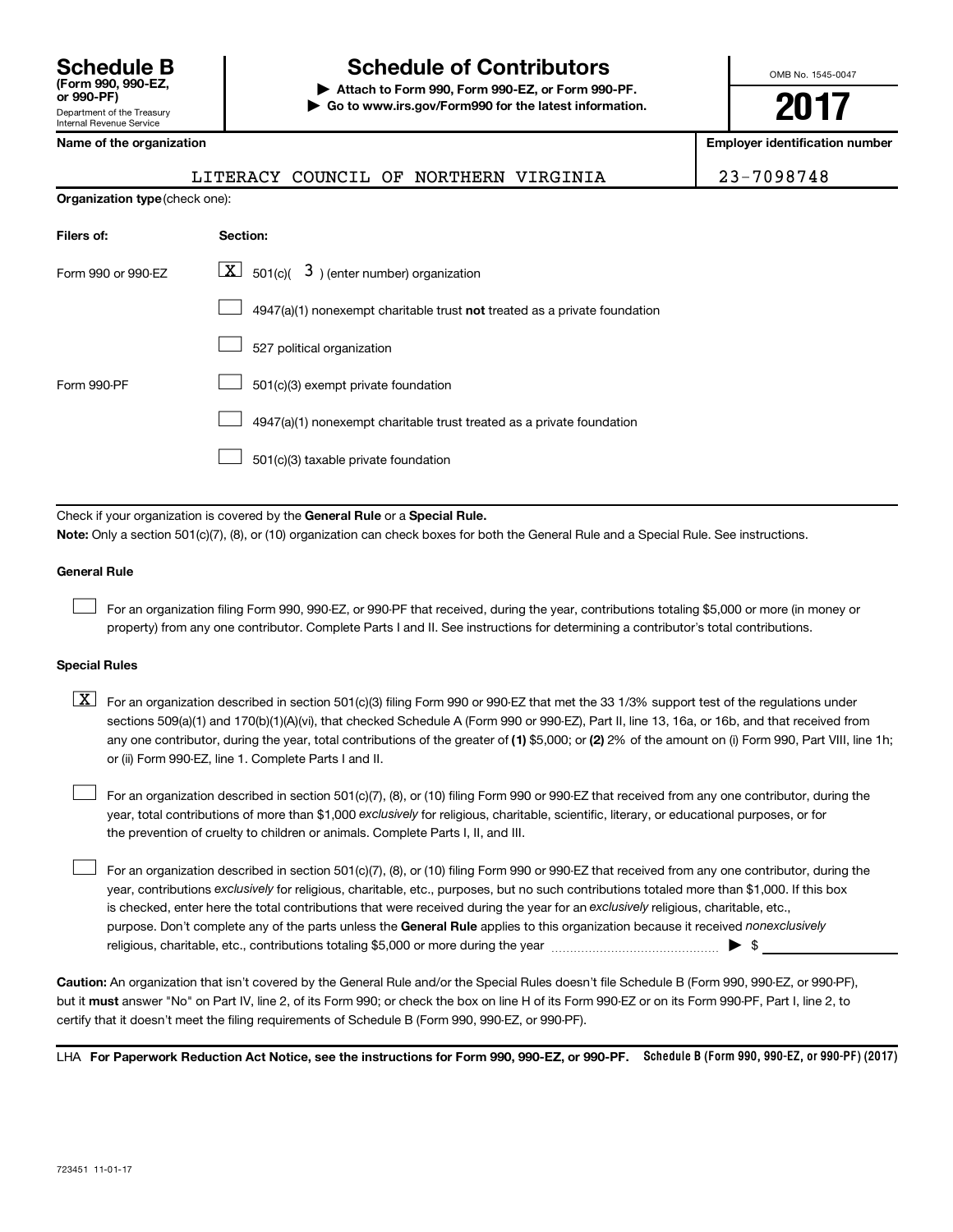### Schedule B (Form 990, 990-EZ, or 990-PF) (2017)

**Name of organization Employer identification number**

## LITERACY COUNCIL OF NORTHERN VIRGINIA 23-7098748

**Part I** Contributors (see instructions). Use duplicate copies of Part I if additional space is needed.

| (a)             | (b)                                                                                                                     | (c)                               | (d)                                                                                                                   |
|-----------------|-------------------------------------------------------------------------------------------------------------------------|-----------------------------------|-----------------------------------------------------------------------------------------------------------------------|
| No.             | Name, address, and ZIP + 4                                                                                              | <b>Total contributions</b>        | Type of contribution                                                                                                  |
| 1               | THE MORRIS AND GWENDOLYN CAFRITZ<br>FOUNDATION<br>1825 K STREET NW<br>WASHINGTON, DC 20006                              | 25,000.<br>\$                     | x<br>Person<br>Payroll<br>Noncash<br>(Complete Part II for<br>noncash contributions.)                                 |
| (a)             | (b)                                                                                                                     | (c)                               | (d)                                                                                                                   |
| No.             | Name, address, and ZIP + 4                                                                                              | <b>Total contributions</b>        | Type of contribution                                                                                                  |
| 2               | PAUL ANGELL FAMILY FOUNDATION<br>4140 W FULLERTON AVENUE<br>CHICAGO, IL 60639                                           | 40,000.<br>\$                     | x<br>Person<br>Payroll<br>Noncash<br>(Complete Part II for<br>noncash contributions.)                                 |
| (a)             | (b)                                                                                                                     | (c)                               | (d)                                                                                                                   |
| No.             | Name, address, and ZIP + 4                                                                                              | <b>Total contributions</b>        | Type of contribution                                                                                                  |
| 3               | COUNTY OF FAIRFAX, DEPT. OF<br>ADMINISTRATION FOR HUMAN SERVICE<br>12011 GOVERNMENT CENTER PARKWAY<br>FAIRFAX, VA 22035 | 239,720.<br>\$                    | x<br>Person<br>Payroll<br><b>Noncash</b><br>(Complete Part II for<br>noncash contributions.)                          |
|                 |                                                                                                                         |                                   |                                                                                                                       |
| (a)             | (b)                                                                                                                     | (c)                               | (d)                                                                                                                   |
| No.             | Name, address, and ZIP + 4                                                                                              | <b>Total contributions</b>        | Type of contribution                                                                                                  |
| 4               | ADELE M THOMAS CHARITABLE FOUNDATION<br>304 BUXTON ROAD<br>FALLS CHURCH, VA 22046                                       | 20,000.<br>\$                     | x<br>Person<br>Payroll<br><b>Noncash</b><br>(Complete Part II for<br>noncash contributions.)                          |
| (a)<br>No.      | (b)<br>Name, address, and ZIP + 4                                                                                       | (c)<br><b>Total contributions</b> | (d)<br><b>Type of contribution</b>                                                                                    |
| 5               | ARLINGTON COUNTY PUBLIC LIBRARIES<br>2100 CLARENDON BOULEVARD, SUITE 500<br>ARLINGTON, VA 22201                         | 23,457.<br>\$                     | $\lfloor x \rfloor$<br>Person<br>Pavroll<br><b>Noncash</b><br>(Complete Part II for<br>noncash contributions.)        |
| (a)<br>No.      | (b)<br>Name, address, and ZIP + 4                                                                                       | (c)<br><b>Total contributions</b> | (d)<br>Type of contribution                                                                                           |
| 6               | EUGENE & AGNES E. MEYER FOUNDATION                                                                                      |                                   | $\lfloor \texttt{X} \rfloor$<br>Person<br>Payroll                                                                     |
| 723452 11-01-17 | 1250 CONNECTICUT AVENUE NW<br>WASHINGTON, DC 20036                                                                      | 30,000.<br>\$                     | <b>Noncash</b><br>(Complete Part II for<br>noncash contributions.)<br>Schedule B (Form 990, 990-EZ, or 990-PF) (2017) |

22

19471113 756386 44043.0 2017.04030 LITERACY COUNCIL OF NORTHER 44043\_01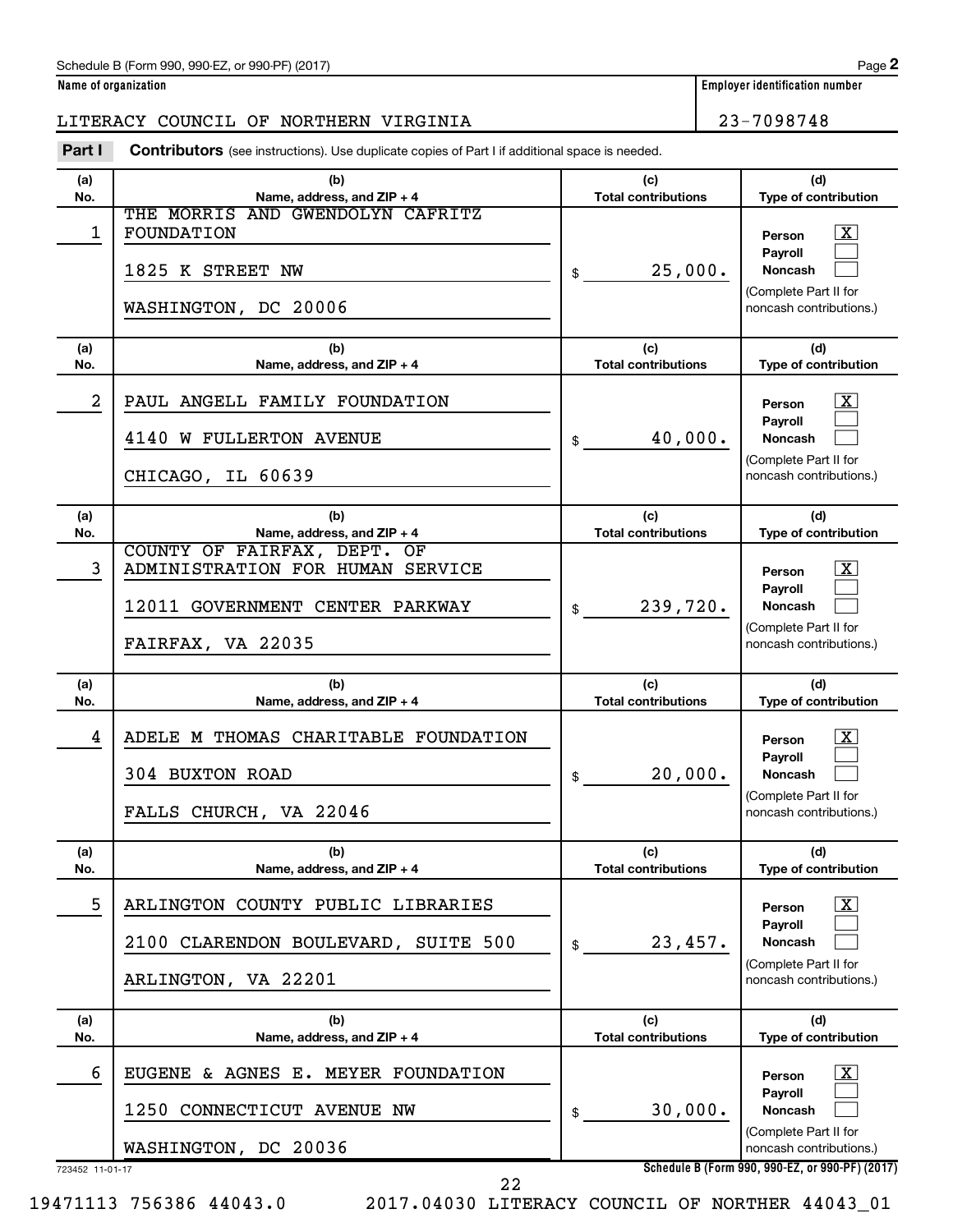**Name of organization Employer identification number**

## LITERACY COUNCIL OF NORTHERN VIRGINIA 23-7098748

|            | <b>Contributors</b> (see instructions). Use duplicate copies of Part I if additional space is needed.                                                         |                                             |                                                                                                                                  |  |  |  |
|------------|---------------------------------------------------------------------------------------------------------------------------------------------------------------|---------------------------------------------|----------------------------------------------------------------------------------------------------------------------------------|--|--|--|
| (a)        | (b)                                                                                                                                                           | (c)                                         | (d)                                                                                                                              |  |  |  |
| No.<br>7   | Name, address, and ZIP + 4<br>CITY OF ALEXANDRIA, DEPARTMENT OF<br>COMMUNITY AND HUMAN SERVICE<br>1900 N BEAUREGARD STREET, SUITE 300<br>ALEXANDRIA, VA 22311 | <b>Total contributions</b><br>49,813.<br>\$ | Type of contribution<br>$\boxed{\mathbf{X}}$<br>Person<br>Payroll<br>Noncash<br>(Complete Part II for<br>noncash contributions.) |  |  |  |
| (a)<br>No. | (b)<br>Name, address, and ZIP + 4                                                                                                                             | (c)<br><b>Total contributions</b>           | (d)<br>Type of contribution                                                                                                      |  |  |  |
| 8          | <b>ACCENTURE</b><br>800 CONNECTICUT AVE NW, SUITE 600<br>WASHINGTON, DC 20006                                                                                 | 20,000.<br>\$                               | $\boxed{\textbf{X}}$<br>Person<br>Payroll<br>Noncash<br>(Complete Part II for<br>noncash contributions.)                         |  |  |  |
| (a)<br>No. | (b)<br>Name, address, and ZIP + 4                                                                                                                             | (c)<br><b>Total contributions</b>           | (d)<br>Type of contribution                                                                                                      |  |  |  |
| 9          | BANK OF AMERICA<br>100 N TRYON STREET<br>CHARLOTTE, NC 28255                                                                                                  | 24,450.<br>\$                               | $\boxed{\textbf{X}}$<br>Person<br>Payroll<br>Noncash<br>(Complete Part II for<br>noncash contributions.)                         |  |  |  |
| (a)<br>No. | (b)<br>Name, address, and ZIP + 4                                                                                                                             | (c)<br><b>Total contributions</b>           | (d)<br>Type of contribution                                                                                                      |  |  |  |
|            |                                                                                                                                                               | \$                                          | Person<br>Payroll<br>Noncash<br>(Complete Part II for<br>noncash contributions.)                                                 |  |  |  |
| (a)<br>No. | (b)<br>Name, address, and ZIP + 4                                                                                                                             | (c)<br><b>Total contributions</b>           | (d)<br>Type of contribution                                                                                                      |  |  |  |
|            |                                                                                                                                                               | \$                                          | Person<br>Payroll<br><b>Noncash</b><br>(Complete Part II for<br>noncash contributions.)                                          |  |  |  |
| (a)<br>No. | (b)<br>Name, address, and ZIP + 4                                                                                                                             | (c)<br><b>Total contributions</b>           | (d)<br>Type of contribution                                                                                                      |  |  |  |
|            |                                                                                                                                                               | \$                                          | Person<br>Payroll<br><b>Noncash</b><br>(Complete Part II for<br>noncash contributions.)                                          |  |  |  |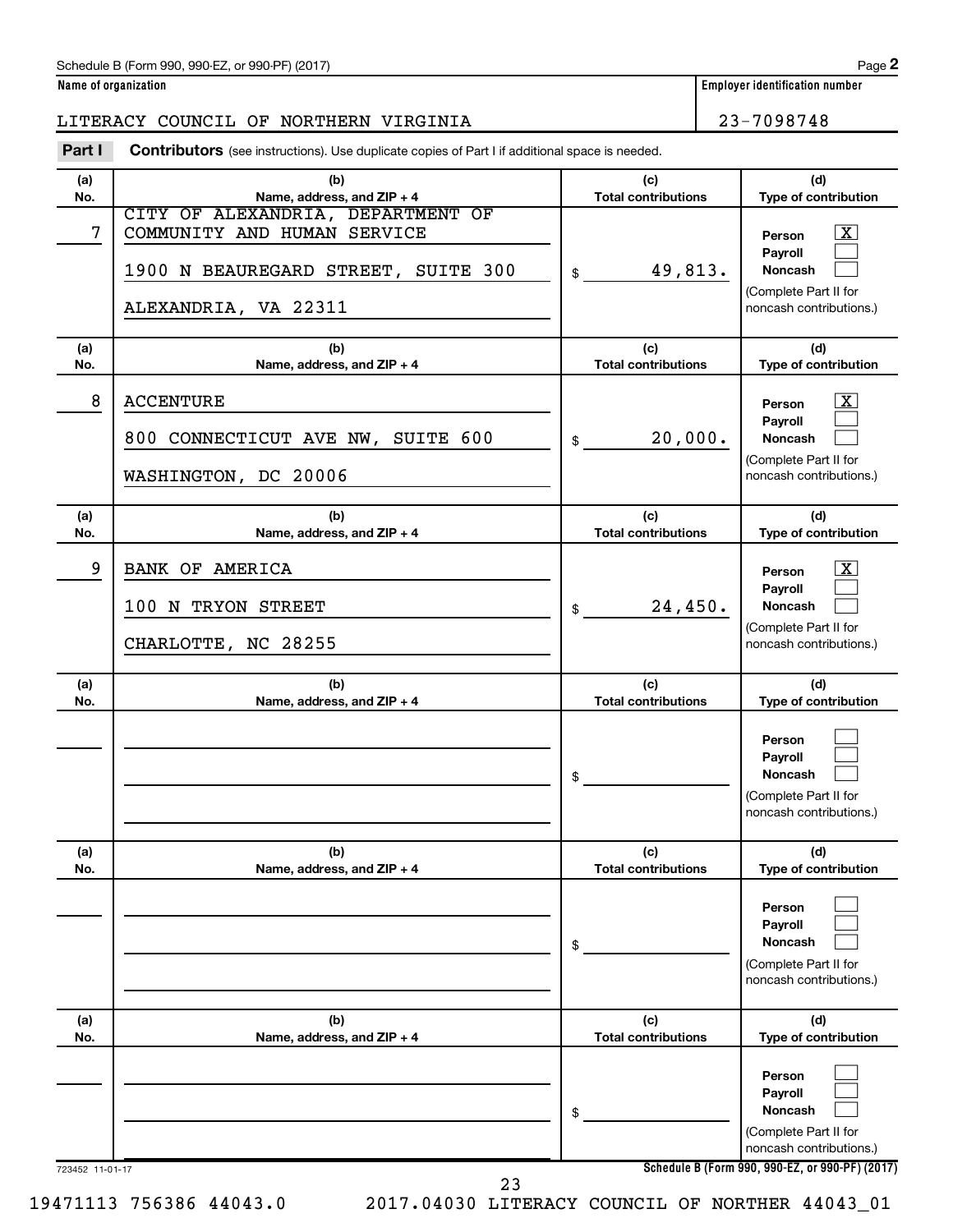## LITERACY COUNCIL OF NORTHERN VIRGINIA  $\vert$  23-7098748

Part II Noncash Property (see instructions). Use duplicate copies of Part II if additional space is needed.

| (a)<br>No.<br>from<br>Part I | (b)<br>Description of noncash property given | (c)<br>FMV (or estimate)<br>(See instructions.) | (d)<br>Date received |
|------------------------------|----------------------------------------------|-------------------------------------------------|----------------------|
|                              |                                              | $\,$                                            |                      |
| (a)<br>No.<br>from<br>Part I | (b)<br>Description of noncash property given | (c)<br>FMV (or estimate)<br>(See instructions.) | (d)<br>Date received |
|                              |                                              | \$                                              |                      |
| (a)<br>No.<br>from<br>Part I | (b)<br>Description of noncash property given | (c)<br>FMV (or estimate)<br>(See instructions.) | (d)<br>Date received |
|                              |                                              | \$                                              |                      |
| (a)<br>No.<br>from<br>Part I | (b)<br>Description of noncash property given | (c)<br>FMV (or estimate)<br>(See instructions.) | (d)<br>Date received |
|                              |                                              | $\$$                                            |                      |
| (a)<br>No.<br>from<br>Part I | (b)<br>Description of noncash property given | (c)<br>FMV (or estimate)<br>(See instructions.) | (d)<br>Date received |
|                              |                                              | $\$$                                            |                      |
| (a)<br>No.<br>from<br>Part I | (b)<br>Description of noncash property given | (c)<br>FMV (or estimate)<br>(See instructions.) | (d)<br>Date received |
|                              |                                              | \$                                              |                      |

19471113 756386 44043.0 2017.04030 LITERACY COUNCIL OF NORTHER 44043\_01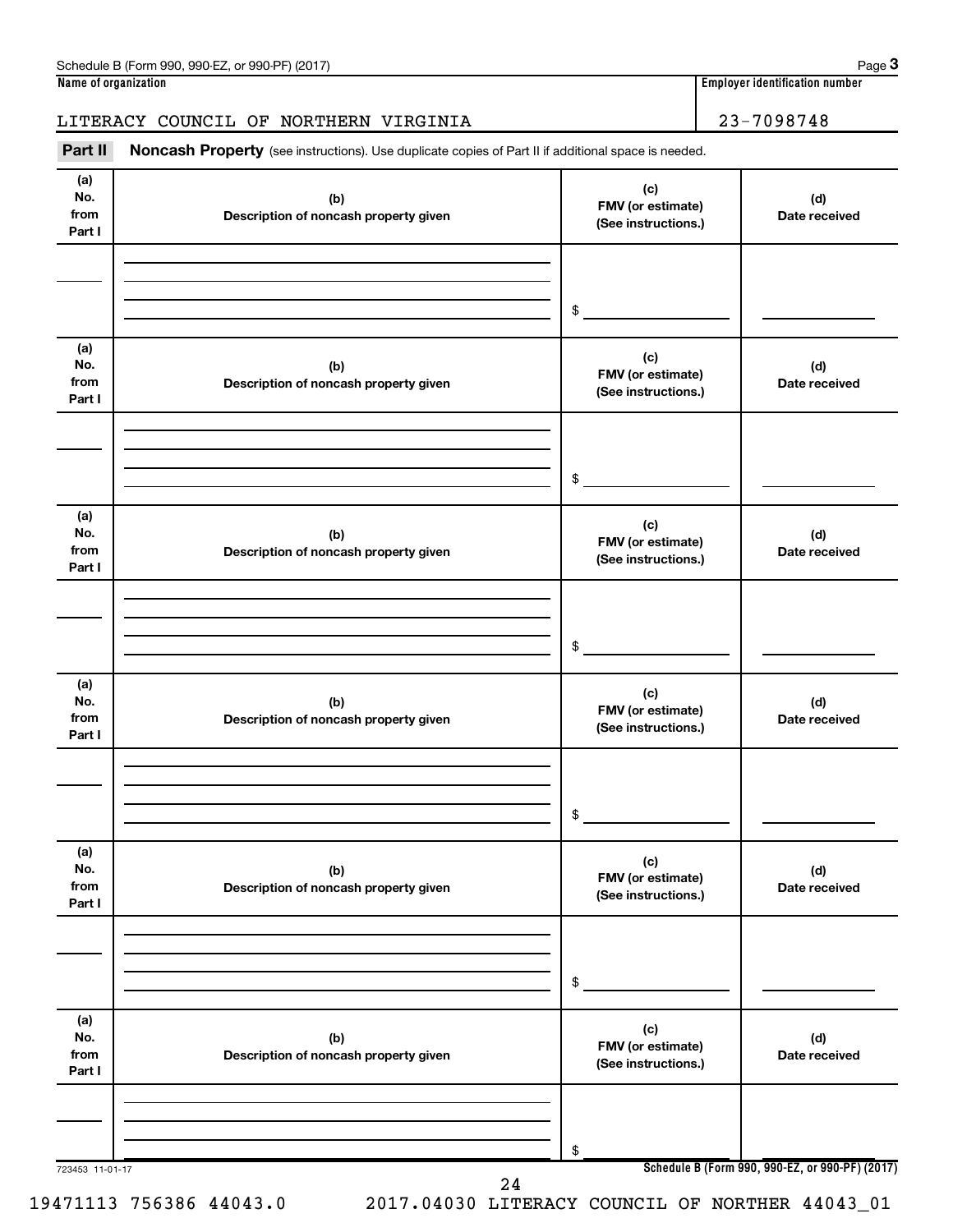| Name of organization |                                                                                                                                                          |                      | <b>Employer identification number</b>                                                                                                                    |
|----------------------|----------------------------------------------------------------------------------------------------------------------------------------------------------|----------------------|----------------------------------------------------------------------------------------------------------------------------------------------------------|
|                      | LITERACY COUNCIL OF NORTHERN VIRGINIA                                                                                                                    |                      | 23-7098748                                                                                                                                               |
| Part III             | the year from any one contributor. Complete columns (a) through (e) and the following line entry. For organizations                                      |                      | Exclusively religious, charitable, etc., contributions to organizations described in section $501(c)(7)$ , (8), or (10) that total more than \$1,000 for |
|                      | completing Part III, enter the total of exclusively religious, charitable, etc., contributions of \$1,000 or less for the year. (Enter this info. once.) |                      |                                                                                                                                                          |
| (a) No.              | Use duplicate copies of Part III if additional space is needed.                                                                                          |                      |                                                                                                                                                          |
| from<br>Part I       | (b) Purpose of gift                                                                                                                                      | (c) Use of gift      | (d) Description of how gift is held                                                                                                                      |
|                      |                                                                                                                                                          |                      |                                                                                                                                                          |
|                      |                                                                                                                                                          |                      |                                                                                                                                                          |
|                      |                                                                                                                                                          |                      |                                                                                                                                                          |
|                      |                                                                                                                                                          | (e) Transfer of gift |                                                                                                                                                          |
|                      |                                                                                                                                                          |                      |                                                                                                                                                          |
|                      | Transferee's name, address, and ZIP + 4                                                                                                                  |                      | Relationship of transferor to transferee                                                                                                                 |
|                      |                                                                                                                                                          |                      |                                                                                                                                                          |
|                      |                                                                                                                                                          |                      |                                                                                                                                                          |
| (a) No.              |                                                                                                                                                          |                      |                                                                                                                                                          |
| from<br>Part I       | (b) Purpose of gift                                                                                                                                      | (c) Use of gift      | (d) Description of how gift is held                                                                                                                      |
|                      |                                                                                                                                                          |                      |                                                                                                                                                          |
|                      |                                                                                                                                                          |                      |                                                                                                                                                          |
|                      |                                                                                                                                                          |                      |                                                                                                                                                          |
|                      |                                                                                                                                                          | (e) Transfer of gift |                                                                                                                                                          |
|                      |                                                                                                                                                          |                      |                                                                                                                                                          |
|                      | Transferee's name, address, and ZIP + 4                                                                                                                  |                      | Relationship of transferor to transferee                                                                                                                 |
|                      |                                                                                                                                                          |                      |                                                                                                                                                          |
|                      |                                                                                                                                                          |                      |                                                                                                                                                          |
| (a) No.<br>from      |                                                                                                                                                          |                      |                                                                                                                                                          |
| Part I               | (b) Purpose of gift                                                                                                                                      | (c) Use of gift      | (d) Description of how gift is held                                                                                                                      |
|                      |                                                                                                                                                          |                      |                                                                                                                                                          |
|                      |                                                                                                                                                          |                      |                                                                                                                                                          |
|                      |                                                                                                                                                          |                      |                                                                                                                                                          |
|                      |                                                                                                                                                          | (e) Transfer of gift |                                                                                                                                                          |
|                      | Transferee's name, address, and ZIP + 4                                                                                                                  |                      | Relationship of transferor to transferee                                                                                                                 |
|                      |                                                                                                                                                          |                      |                                                                                                                                                          |
|                      |                                                                                                                                                          |                      |                                                                                                                                                          |
|                      |                                                                                                                                                          |                      |                                                                                                                                                          |
| (a) No.<br>from      | (b) Purpose of gift                                                                                                                                      | (c) Use of gift      | (d) Description of how gift is held                                                                                                                      |
| Part I               |                                                                                                                                                          |                      |                                                                                                                                                          |
|                      |                                                                                                                                                          |                      |                                                                                                                                                          |
|                      |                                                                                                                                                          |                      |                                                                                                                                                          |
|                      |                                                                                                                                                          |                      |                                                                                                                                                          |
|                      |                                                                                                                                                          | (e) Transfer of gift |                                                                                                                                                          |
|                      | Transferee's name, address, and ZIP + 4                                                                                                                  |                      | Relationship of transferor to transferee                                                                                                                 |
|                      |                                                                                                                                                          |                      |                                                                                                                                                          |
|                      |                                                                                                                                                          |                      |                                                                                                                                                          |
|                      |                                                                                                                                                          |                      |                                                                                                                                                          |
|                      |                                                                                                                                                          |                      | Schedule B (Form 990, 990-EZ, or 990-PF) (2017)                                                                                                          |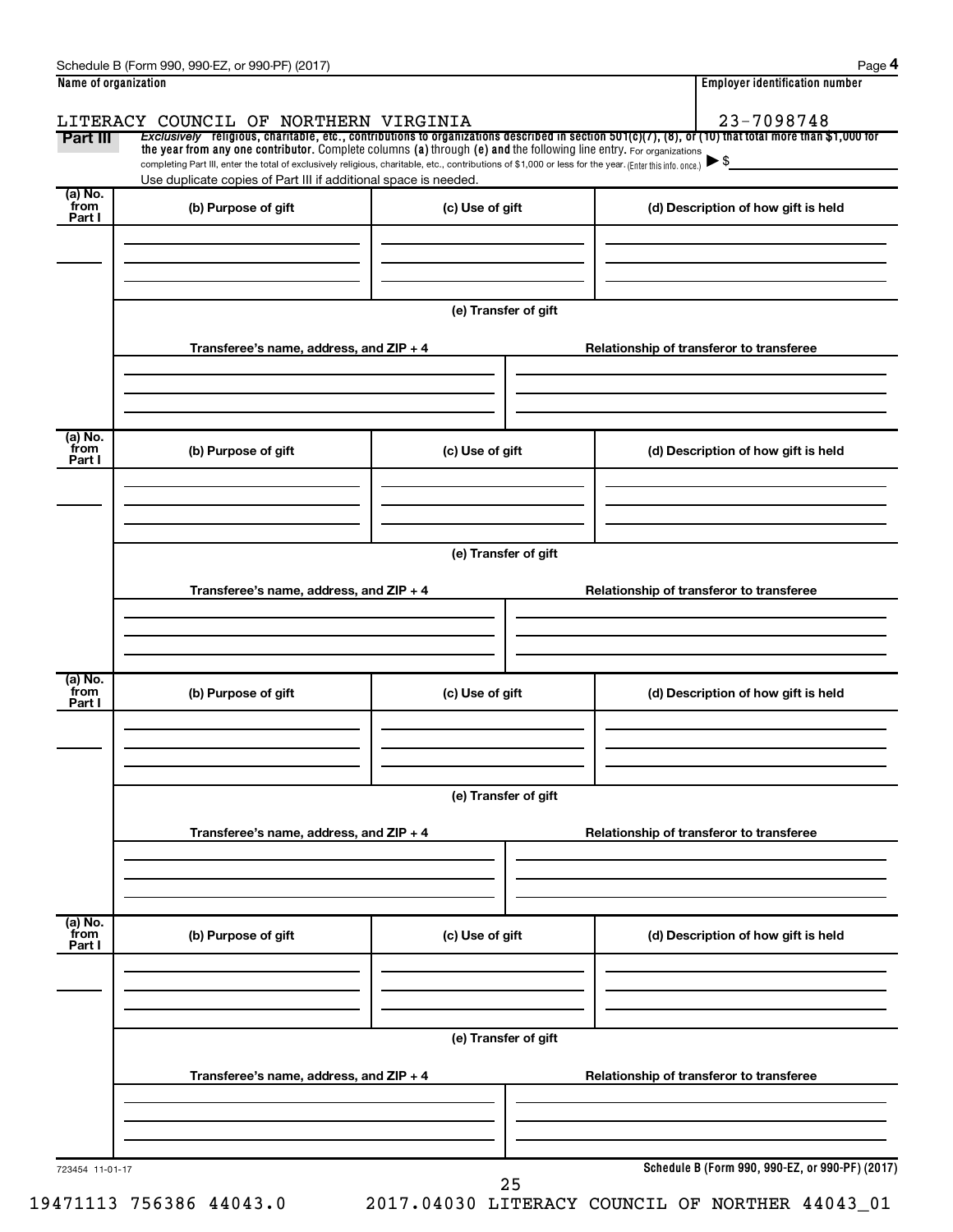Department of the Treasury

| (Form 990) |  |
|------------|--|
|------------|--|

# **SCHEDULE D Supplemental Financial Statements**<br> **Form 990 2017**<br> **Part IV** line 6.7.8.9.10, 11a, 11b, 11d, 11d, 11d, 11d, 11d, 12a, 0r, 12b

**(Form 990) | Complete if the organization answered "Yes" on Form 990, Part IV, line 6, 7, 8, 9, 10, 11a, 11b, 11c, 11d, 11e, 11f, 12a, or 12b.**

**| Attach to Form 990. |Go to www.irs.gov/Form990 for instructions and the latest information.**



|         | Internal Revenue Service                                                                                                                                   | $\blacktriangleright$ Go to www.irs.gov/Form990 for instructions and the latest information. | mspection                                           |
|---------|------------------------------------------------------------------------------------------------------------------------------------------------------------|----------------------------------------------------------------------------------------------|-----------------------------------------------------|
|         | Name of the organization                                                                                                                                   | LITERACY COUNCIL OF NORTHERN VIRGINIA                                                        | <b>Employer identification number</b><br>23-7098748 |
| Part I  | Organizations Maintaining Donor Advised Funds or Other Similar Funds or Accounts. Complete if the                                                          |                                                                                              |                                                     |
|         | organization answered "Yes" on Form 990, Part IV, line 6.                                                                                                  |                                                                                              |                                                     |
|         |                                                                                                                                                            | (a) Donor advised funds                                                                      | (b) Funds and other accounts                        |
| 1       |                                                                                                                                                            |                                                                                              |                                                     |
| 2       | Aggregate value of contributions to (during year)                                                                                                          |                                                                                              |                                                     |
| з       | Aggregate value of grants from (during year)                                                                                                               |                                                                                              |                                                     |
| 4       |                                                                                                                                                            |                                                                                              |                                                     |
| 5       | Did the organization inform all donors and donor advisors in writing that the assets held in donor advised funds                                           |                                                                                              |                                                     |
|         |                                                                                                                                                            |                                                                                              | Yes<br>No                                           |
| 6       | Did the organization inform all grantees, donors, and donor advisors in writing that grant funds can be used only                                          |                                                                                              |                                                     |
|         | for charitable purposes and not for the benefit of the donor or donor advisor, or for any other purpose conferring                                         |                                                                                              |                                                     |
|         | impermissible private benefit?                                                                                                                             |                                                                                              | Yes<br>No                                           |
| Part II | Conservation Easements. Complete if the organization answered "Yes" on Form 990, Part IV, line 7.                                                          |                                                                                              |                                                     |
| 1       | Purpose(s) of conservation easements held by the organization (check all that apply).                                                                      |                                                                                              |                                                     |
|         | Preservation of land for public use (e.g., recreation or education)                                                                                        |                                                                                              | Preservation of a historically important land area  |
|         | Protection of natural habitat                                                                                                                              |                                                                                              | Preservation of a certified historic structure      |
|         | Preservation of open space                                                                                                                                 |                                                                                              |                                                     |
| 2       | Complete lines 2a through 2d if the organization held a qualified conservation contribution in the form of a conservation easement on the last             |                                                                                              |                                                     |
|         | day of the tax year.                                                                                                                                       |                                                                                              | Held at the End of the Tax Year                     |
|         | Total number of conservation easements                                                                                                                     |                                                                                              | 2a                                                  |
| b       |                                                                                                                                                            |                                                                                              | 2b                                                  |
| с       |                                                                                                                                                            |                                                                                              | 2c                                                  |
|         | d Number of conservation easements included in (c) acquired after 7/25/06, and not on a historic structure                                                 |                                                                                              |                                                     |
|         | listed in the National Register [1,1,2000] and the National Register [1,1,2000] and the National Register [1,1                                             |                                                                                              | 2d                                                  |
| З       | Number of conservation easements modified, transferred, released, extinguished, or terminated by the organization during the tax                           |                                                                                              |                                                     |
|         | year                                                                                                                                                       |                                                                                              |                                                     |
| 4       | Number of states where property subject to conservation easement is located >                                                                              |                                                                                              |                                                     |
| 5       | Does the organization have a written policy regarding the periodic monitoring, inspection, handling of                                                     |                                                                                              |                                                     |
|         | violations, and enforcement of the conservation easements it holds?                                                                                        |                                                                                              | Yes<br><b>No</b>                                    |
| 6       | Staff and volunteer hours devoted to monitoring, inspecting, handling of violations, and enforcing conservation easements during the year                  |                                                                                              |                                                     |
|         |                                                                                                                                                            |                                                                                              |                                                     |
| 7       | Amount of expenses incurred in monitoring, inspecting, handling of violations, and enforcing conservation easements during the year                        |                                                                                              |                                                     |
|         | ▶ \$                                                                                                                                                       |                                                                                              |                                                     |
|         | Does each conservation easement reported on line 2(d) above satisfy the requirements of section 170(h)(4)(B)(i)                                            |                                                                                              |                                                     |
|         | and section $170(h)(4)(B)(ii)?$                                                                                                                            |                                                                                              | Yes<br>No                                           |
| 9       | In Part XIII, describe how the organization reports conservation easements in its revenue and expense statement, and balance sheet, and                    |                                                                                              |                                                     |
|         | include, if applicable, the text of the footnote to the organization's financial statements that describes the organization's accounting for               |                                                                                              |                                                     |
|         | conservation easements.<br>Part III   Organizations Maintaining Collections of Art, Historical Treasures, or Other Similar Assets.                         |                                                                                              |                                                     |
|         |                                                                                                                                                            |                                                                                              |                                                     |
|         | Complete if the organization answered "Yes" on Form 990, Part IV, line 8.                                                                                  |                                                                                              |                                                     |
|         | 1a If the organization elected, as permitted under SFAS 116 (ASC 958), not to report in its revenue statement and balance sheet works of art,              |                                                                                              |                                                     |
|         | historical treasures, or other similar assets held for public exhibition, education, or research in furtherance of public service, provide, in Part XIII,  |                                                                                              |                                                     |
|         | the text of the footnote to its financial statements that describes these items.                                                                           |                                                                                              |                                                     |
|         | <b>b</b> If the organization elected, as permitted under SFAS 116 (ASC 958), to report in its revenue statement and balance sheet works of art, historical |                                                                                              |                                                     |
|         | treasures, or other similar assets held for public exhibition, education, or research in furtherance of public service, provide the following amounts      |                                                                                              |                                                     |
|         | relating to these items:                                                                                                                                   |                                                                                              |                                                     |
|         |                                                                                                                                                            |                                                                                              | - \$                                                |
|         |                                                                                                                                                            |                                                                                              | $\blacktriangleright$ \$                            |
| 2       | If the organization received or held works of art, historical treasures, or other similar assets for financial gain, provide                               |                                                                                              |                                                     |
|         | the following amounts required to be reported under SFAS 116 (ASC 958) relating to these items:                                                            |                                                                                              |                                                     |
|         |                                                                                                                                                            |                                                                                              | -\$                                                 |
|         |                                                                                                                                                            |                                                                                              | $\blacktriangleright$ \$                            |

732051 10-09-17 **For Paperwork Reduction Act Notice, see the Instructions for Form 990. Schedule D (Form 990) 2017** LHA

19471113 756386 44043.0 2017.04030 LITERACY COUNCIL OF NORTHER 44043\_01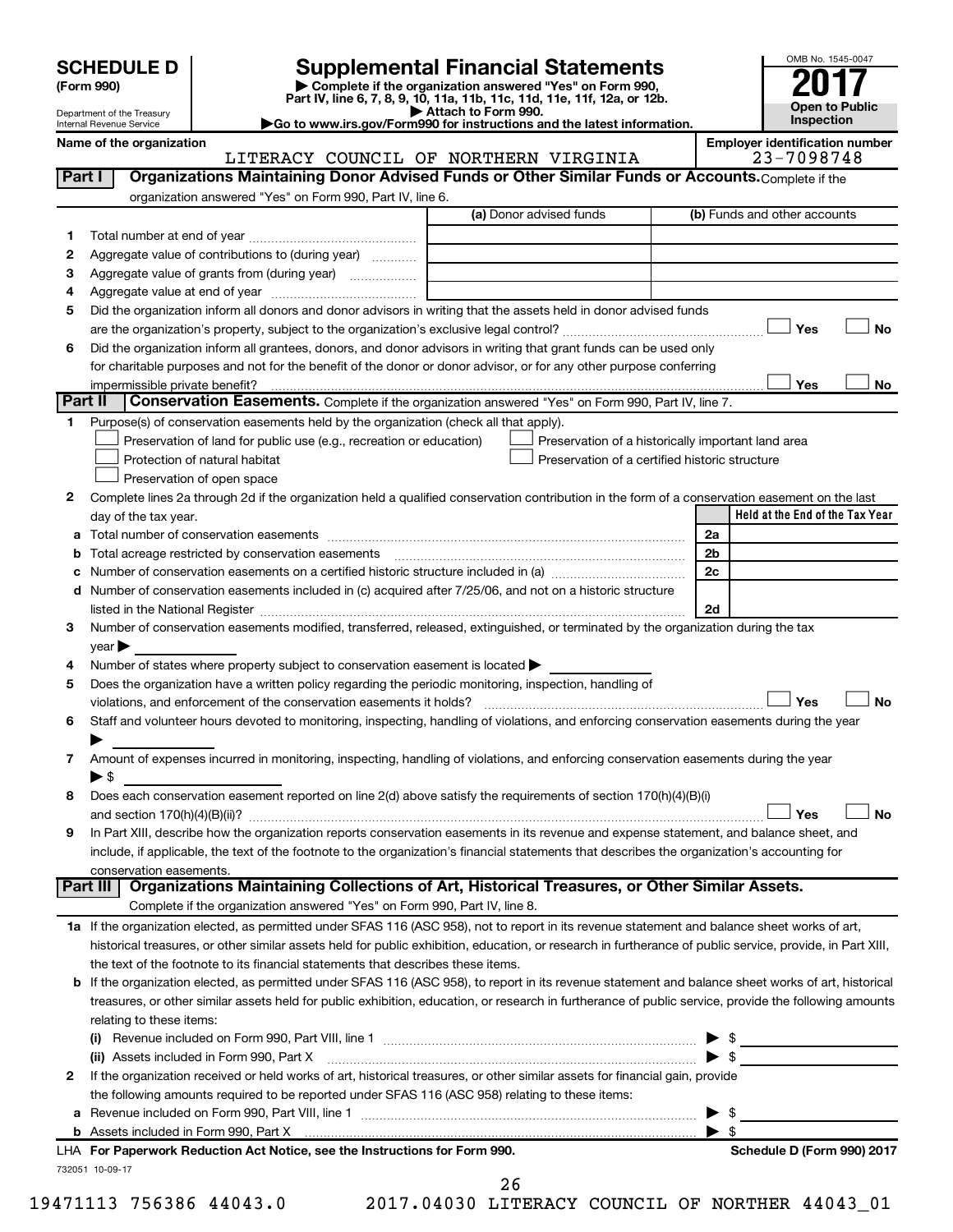|                     | Schedule D (Form 990) 2017                                                                                                                                                                                                     | LITERACY COUNCIL OF NORTHERN VIRGINIA   |   |                                    |                                                                                                                                                                                                                                      |  |                                 | 23-7098748 Page 2 |                |         |    |  |
|---------------------|--------------------------------------------------------------------------------------------------------------------------------------------------------------------------------------------------------------------------------|-----------------------------------------|---|------------------------------------|--------------------------------------------------------------------------------------------------------------------------------------------------------------------------------------------------------------------------------------|--|---------------------------------|-------------------|----------------|---------|----|--|
| Part III            | Organizations Maintaining Collections of Art, Historical Treasures, or Other Similar Assets (continued)                                                                                                                        |                                         |   |                                    |                                                                                                                                                                                                                                      |  |                                 |                   |                |         |    |  |
| 3                   | Using the organization's acquisition, accession, and other records, check any of the following that are a significant use of its collection items                                                                              |                                         |   |                                    |                                                                                                                                                                                                                                      |  |                                 |                   |                |         |    |  |
|                     | (check all that apply):                                                                                                                                                                                                        |                                         |   |                                    |                                                                                                                                                                                                                                      |  |                                 |                   |                |         |    |  |
| a                   | Public exhibition                                                                                                                                                                                                              | d                                       |   |                                    | Loan or exchange programs                                                                                                                                                                                                            |  |                                 |                   |                |         |    |  |
| b                   | Scholarly research                                                                                                                                                                                                             | e                                       |   |                                    | Other <u>the contract of the contract of the contract of the contract of the contract of the contract of the contract of the contract of the contract of the contract of the contract of the contract of the contract of the con</u> |  |                                 |                   |                |         |    |  |
| c                   | Preservation for future generations                                                                                                                                                                                            |                                         |   |                                    |                                                                                                                                                                                                                                      |  |                                 |                   |                |         |    |  |
| 4                   | Provide a description of the organization's collections and explain how they further the organization's exempt purpose in Part XIII.                                                                                           |                                         |   |                                    |                                                                                                                                                                                                                                      |  |                                 |                   |                |         |    |  |
| 5                   | During the year, did the organization solicit or receive donations of art, historical treasures, or other similar assets                                                                                                       |                                         |   |                                    |                                                                                                                                                                                                                                      |  |                                 |                   |                |         |    |  |
|                     |                                                                                                                                                                                                                                |                                         |   |                                    |                                                                                                                                                                                                                                      |  |                                 |                   | Yes            |         | No |  |
|                     | Part IV<br>Escrow and Custodial Arrangements. Complete if the organization answered "Yes" on Form 990, Part IV, line 9, or<br>reported an amount on Form 990, Part X, line 21.                                                 |                                         |   |                                    |                                                                                                                                                                                                                                      |  |                                 |                   |                |         |    |  |
|                     | 1a Is the organization an agent, trustee, custodian or other intermediary for contributions or other assets not included                                                                                                       |                                         |   |                                    |                                                                                                                                                                                                                                      |  |                                 |                   |                |         |    |  |
|                     | on Form 990, Part X? [11] matter and the contract of the contract of the contract of the contract of the contract of the contract of the contract of the contract of the contract of the contract of the contract of the contr |                                         |   |                                    |                                                                                                                                                                                                                                      |  |                                 |                   | Yes            |         | No |  |
|                     | b If "Yes," explain the arrangement in Part XIII and complete the following table:                                                                                                                                             |                                         |   |                                    |                                                                                                                                                                                                                                      |  |                                 |                   |                |         |    |  |
|                     |                                                                                                                                                                                                                                |                                         |   |                                    |                                                                                                                                                                                                                                      |  |                                 |                   | Amount         |         |    |  |
|                     | c Beginning balance measurements and the contract of the contract of the contract of the contract of the contract of the contract of the contract of the contract of the contract of the contract of the contract of the contr |                                         |   |                                    |                                                                                                                                                                                                                                      |  | 1c                              |                   |                |         |    |  |
|                     |                                                                                                                                                                                                                                |                                         |   |                                    |                                                                                                                                                                                                                                      |  | 1d                              |                   |                |         |    |  |
|                     | e Distributions during the year manufactured and continuum and contact the year manufactured and contact the year manufactured and contact the year manufactured and contact the year manufactured and contact the year manufa |                                         |   |                                    |                                                                                                                                                                                                                                      |  | 1e                              |                   |                |         |    |  |
|                     |                                                                                                                                                                                                                                |                                         |   |                                    |                                                                                                                                                                                                                                      |  | 1f                              |                   |                |         |    |  |
|                     | 2a Did the organization include an amount on Form 990, Part X, line 21, for escrow or custodial account liability?                                                                                                             |                                         |   |                                    |                                                                                                                                                                                                                                      |  |                                 |                   | Yes            |         | No |  |
|                     | <b>b</b> If "Yes," explain the arrangement in Part XIII. Check here if the explanation has been provided on Part XIII                                                                                                          |                                         |   |                                    |                                                                                                                                                                                                                                      |  |                                 |                   |                |         |    |  |
| <b>Part V</b>       | <b>Endowment Funds.</b> Complete if the organization answered "Yes" on Form 990, Part IV, line 10.                                                                                                                             |                                         |   |                                    |                                                                                                                                                                                                                                      |  |                                 |                   |                |         |    |  |
|                     |                                                                                                                                                                                                                                | (a) Current year                        |   | (b) Prior year                     | (c) Two years back   (d) Three years back   (e) Four years back                                                                                                                                                                      |  |                                 |                   |                |         |    |  |
| ٦а                  | Beginning of year balance                                                                                                                                                                                                      |                                         |   |                                    |                                                                                                                                                                                                                                      |  |                                 |                   |                |         |    |  |
| b                   |                                                                                                                                                                                                                                |                                         |   |                                    |                                                                                                                                                                                                                                      |  |                                 |                   |                |         |    |  |
|                     | Net investment earnings, gains, and losses                                                                                                                                                                                     |                                         |   |                                    |                                                                                                                                                                                                                                      |  |                                 |                   |                |         |    |  |
|                     |                                                                                                                                                                                                                                |                                         |   |                                    |                                                                                                                                                                                                                                      |  |                                 |                   |                |         |    |  |
|                     | e Other expenditures for facilities                                                                                                                                                                                            |                                         |   |                                    |                                                                                                                                                                                                                                      |  |                                 |                   |                |         |    |  |
|                     | and programs                                                                                                                                                                                                                   |                                         |   |                                    |                                                                                                                                                                                                                                      |  |                                 |                   |                |         |    |  |
| Ť.                  |                                                                                                                                                                                                                                |                                         |   |                                    |                                                                                                                                                                                                                                      |  |                                 |                   |                |         |    |  |
| g                   | End of year balance                                                                                                                                                                                                            |                                         |   |                                    |                                                                                                                                                                                                                                      |  |                                 |                   |                |         |    |  |
| 2                   | Provide the estimated percentage of the current year end balance (line 1g, column (a)) held as:                                                                                                                                |                                         |   |                                    |                                                                                                                                                                                                                                      |  |                                 |                   |                |         |    |  |
| а                   | Board designated or quasi-endowment                                                                                                                                                                                            |                                         | ℅ |                                    |                                                                                                                                                                                                                                      |  |                                 |                   |                |         |    |  |
| b                   | Permanent endowment                                                                                                                                                                                                            | %                                       |   |                                    |                                                                                                                                                                                                                                      |  |                                 |                   |                |         |    |  |
|                     | c Temporarily restricted endowment $\blacktriangleright$                                                                                                                                                                       | %                                       |   |                                    |                                                                                                                                                                                                                                      |  |                                 |                   |                |         |    |  |
|                     | The percentages on lines 2a, 2b, and 2c should equal 100%.                                                                                                                                                                     |                                         |   |                                    |                                                                                                                                                                                                                                      |  |                                 |                   |                |         |    |  |
|                     | 3a Are there endowment funds not in the possession of the organization that are held and administered for the organization                                                                                                     |                                         |   |                                    |                                                                                                                                                                                                                                      |  |                                 |                   |                |         |    |  |
|                     | by:                                                                                                                                                                                                                            |                                         |   |                                    |                                                                                                                                                                                                                                      |  |                                 |                   |                | Yes     | No |  |
|                     | (i)                                                                                                                                                                                                                            |                                         |   |                                    |                                                                                                                                                                                                                                      |  |                                 |                   | 3a(i)          |         |    |  |
|                     |                                                                                                                                                                                                                                |                                         |   |                                    |                                                                                                                                                                                                                                      |  |                                 |                   | 3a(ii)         |         |    |  |
|                     |                                                                                                                                                                                                                                |                                         |   |                                    |                                                                                                                                                                                                                                      |  |                                 |                   | 3b             |         |    |  |
| 4<br><b>Part VI</b> | Describe in Part XIII the intended uses of the organization's endowment funds.                                                                                                                                                 |                                         |   |                                    |                                                                                                                                                                                                                                      |  |                                 |                   |                |         |    |  |
|                     | Land, Buildings, and Equipment.                                                                                                                                                                                                |                                         |   |                                    |                                                                                                                                                                                                                                      |  |                                 |                   |                |         |    |  |
|                     | Complete if the organization answered "Yes" on Form 990, Part IV, line 11a. See Form 990, Part X, line 10.                                                                                                                     |                                         |   |                                    |                                                                                                                                                                                                                                      |  |                                 |                   |                |         |    |  |
|                     | Description of property                                                                                                                                                                                                        | (a) Cost or other<br>basis (investment) |   | (b) Cost or other<br>basis (other) |                                                                                                                                                                                                                                      |  | (c) Accumulated<br>depreciation |                   | (d) Book value |         |    |  |
|                     |                                                                                                                                                                                                                                |                                         |   |                                    |                                                                                                                                                                                                                                      |  |                                 |                   |                |         |    |  |
|                     |                                                                                                                                                                                                                                |                                         |   |                                    |                                                                                                                                                                                                                                      |  |                                 |                   |                |         |    |  |
|                     |                                                                                                                                                                                                                                |                                         |   |                                    |                                                                                                                                                                                                                                      |  |                                 |                   |                |         |    |  |
|                     |                                                                                                                                                                                                                                |                                         |   |                                    | 77,710.                                                                                                                                                                                                                              |  | 61,095.                         |                   |                | 16,615. |    |  |
|                     |                                                                                                                                                                                                                                |                                         |   |                                    | 114,109.                                                                                                                                                                                                                             |  | 111,670.                        |                   |                | 2,439.  |    |  |
|                     | Total. Add lines 1a through 1e. (Column (d) must equal Form 990, Part X, column (B), line 10c.)                                                                                                                                |                                         |   |                                    |                                                                                                                                                                                                                                      |  |                                 |                   |                | 19,054. |    |  |

**Schedule D (Form 990) 2017**

732052 10-09-17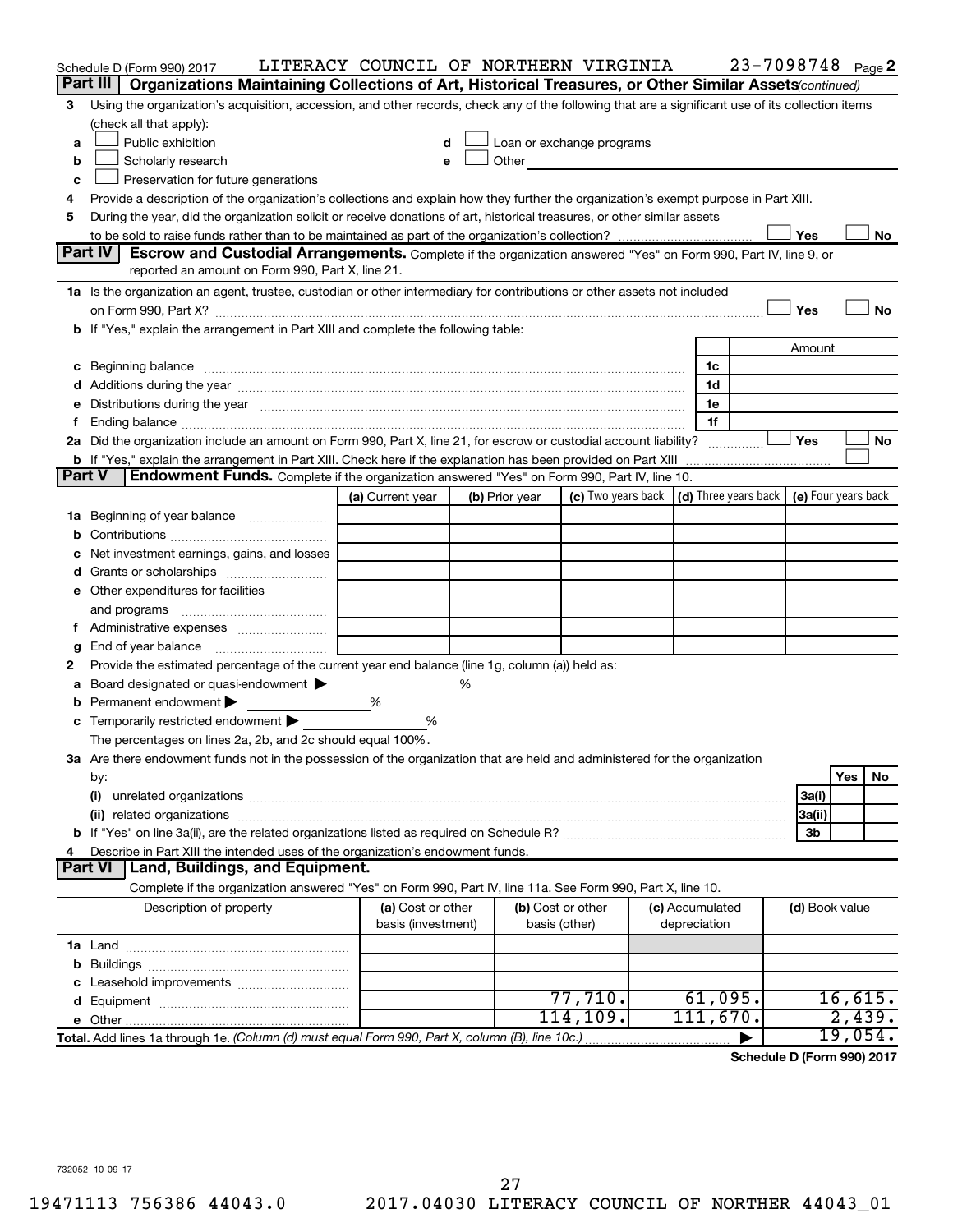|    |                | Schedule D (Form 990) 2017<br><b>Part VII</b> Investments - Other Securities. |                                                                                                                                                                                    |                 | LITERACY COUNCIL OF NORTHERN VIRGINIA |                                                           | $23 - 7098748$ Page 3                                                                                                                                    |
|----|----------------|-------------------------------------------------------------------------------|------------------------------------------------------------------------------------------------------------------------------------------------------------------------------------|-----------------|---------------------------------------|-----------------------------------------------------------|----------------------------------------------------------------------------------------------------------------------------------------------------------|
|    |                |                                                                               |                                                                                                                                                                                    |                 |                                       |                                                           |                                                                                                                                                          |
|    |                |                                                                               | Complete if the organization answered "Yes" on Form 990, Part IV, line 11b. See Form 990, Part X, line 12.<br>(a) Description of security or category (including name of security) | (b) Book value  |                                       | (c) Method of valuation: Cost or end-of-year market value |                                                                                                                                                          |
|    |                |                                                                               |                                                                                                                                                                                    |                 |                                       |                                                           |                                                                                                                                                          |
|    |                | (1) Financial derivatives                                                     |                                                                                                                                                                                    |                 |                                       |                                                           |                                                                                                                                                          |
|    |                |                                                                               |                                                                                                                                                                                    |                 |                                       |                                                           |                                                                                                                                                          |
|    | (3) Other      |                                                                               |                                                                                                                                                                                    |                 |                                       |                                                           |                                                                                                                                                          |
|    | (A)            |                                                                               |                                                                                                                                                                                    |                 |                                       |                                                           |                                                                                                                                                          |
|    | (B)            |                                                                               |                                                                                                                                                                                    |                 |                                       |                                                           |                                                                                                                                                          |
|    | (C)            |                                                                               |                                                                                                                                                                                    |                 |                                       |                                                           |                                                                                                                                                          |
|    | (D)            |                                                                               |                                                                                                                                                                                    |                 |                                       |                                                           |                                                                                                                                                          |
|    | (E)            |                                                                               |                                                                                                                                                                                    |                 |                                       |                                                           |                                                                                                                                                          |
|    | (F)            |                                                                               |                                                                                                                                                                                    |                 |                                       |                                                           |                                                                                                                                                          |
|    | (G)            |                                                                               |                                                                                                                                                                                    |                 |                                       |                                                           |                                                                                                                                                          |
|    | (H)            |                                                                               |                                                                                                                                                                                    |                 |                                       |                                                           |                                                                                                                                                          |
|    |                |                                                                               | Total. (Col. (b) must equal Form 990, Part X, col. (B) line 12.) $\blacktriangleright$                                                                                             |                 |                                       |                                                           |                                                                                                                                                          |
|    |                |                                                                               | Part VIII Investments - Program Related.                                                                                                                                           |                 |                                       |                                                           |                                                                                                                                                          |
|    |                |                                                                               | Complete if the organization answered "Yes" on Form 990, Part IV, line 11c. See Form 990, Part X, line 13.                                                                         |                 |                                       |                                                           |                                                                                                                                                          |
|    |                | (a) Description of investment                                                 |                                                                                                                                                                                    | (b) Book value  |                                       | (c) Method of valuation: Cost or end-of-year market value |                                                                                                                                                          |
|    | (1)            |                                                                               |                                                                                                                                                                                    |                 |                                       |                                                           |                                                                                                                                                          |
|    | (2)            |                                                                               |                                                                                                                                                                                    |                 |                                       |                                                           |                                                                                                                                                          |
|    | (3)            |                                                                               |                                                                                                                                                                                    |                 |                                       |                                                           |                                                                                                                                                          |
|    | (4)            |                                                                               |                                                                                                                                                                                    |                 |                                       |                                                           |                                                                                                                                                          |
|    | (5)            |                                                                               |                                                                                                                                                                                    |                 |                                       |                                                           |                                                                                                                                                          |
|    | (6)            |                                                                               |                                                                                                                                                                                    |                 |                                       |                                                           |                                                                                                                                                          |
|    | (7)            |                                                                               |                                                                                                                                                                                    |                 |                                       |                                                           |                                                                                                                                                          |
|    | (8)            |                                                                               |                                                                                                                                                                                    |                 |                                       |                                                           |                                                                                                                                                          |
|    | (9)            |                                                                               |                                                                                                                                                                                    |                 |                                       |                                                           |                                                                                                                                                          |
|    |                |                                                                               | Total. (Col. (b) must equal Form 990, Part X, col. (B) line 13.) $\blacktriangleright$                                                                                             |                 |                                       |                                                           |                                                                                                                                                          |
|    | <b>Part IX</b> | <b>Other Assets.</b>                                                          |                                                                                                                                                                                    |                 |                                       |                                                           |                                                                                                                                                          |
|    |                |                                                                               | Complete if the organization answered "Yes" on Form 990, Part IV, line 11d. See Form 990, Part X, line 15.                                                                         |                 |                                       |                                                           |                                                                                                                                                          |
|    |                |                                                                               |                                                                                                                                                                                    | (a) Description |                                       |                                                           | (b) Book value                                                                                                                                           |
|    | (1)            |                                                                               |                                                                                                                                                                                    |                 |                                       |                                                           |                                                                                                                                                          |
|    | (2)            |                                                                               |                                                                                                                                                                                    |                 |                                       |                                                           |                                                                                                                                                          |
|    | (3)            |                                                                               |                                                                                                                                                                                    |                 |                                       |                                                           |                                                                                                                                                          |
|    | (4)            |                                                                               |                                                                                                                                                                                    |                 |                                       |                                                           |                                                                                                                                                          |
|    | (5)            |                                                                               |                                                                                                                                                                                    |                 |                                       |                                                           |                                                                                                                                                          |
|    | (6)            |                                                                               |                                                                                                                                                                                    |                 |                                       |                                                           |                                                                                                                                                          |
|    | (7)            |                                                                               |                                                                                                                                                                                    |                 |                                       |                                                           |                                                                                                                                                          |
|    | (8)            |                                                                               |                                                                                                                                                                                    |                 |                                       |                                                           |                                                                                                                                                          |
|    | (9)            |                                                                               |                                                                                                                                                                                    |                 |                                       |                                                           |                                                                                                                                                          |
|    |                |                                                                               | Total. (Column (b) must equal Form 990, Part X, col. (B) line 15.)                                                                                                                 |                 |                                       |                                                           |                                                                                                                                                          |
|    | <b>Part X</b>  | <b>Other Liabilities.</b>                                                     |                                                                                                                                                                                    |                 |                                       |                                                           |                                                                                                                                                          |
|    |                |                                                                               | Complete if the organization answered "Yes" on Form 990, Part IV, line 11e or 11f. See Form 990, Part X, line 25.                                                                  |                 |                                       |                                                           |                                                                                                                                                          |
| 1. |                |                                                                               | (a) Description of liability                                                                                                                                                       |                 | (b) Book value                        |                                                           |                                                                                                                                                          |
|    | (1)            | Federal income taxes                                                          |                                                                                                                                                                                    |                 |                                       |                                                           |                                                                                                                                                          |
|    | (2)            |                                                                               |                                                                                                                                                                                    |                 |                                       |                                                           |                                                                                                                                                          |
|    | (3)            |                                                                               |                                                                                                                                                                                    |                 |                                       |                                                           |                                                                                                                                                          |
|    | (4)            |                                                                               |                                                                                                                                                                                    |                 |                                       |                                                           |                                                                                                                                                          |
|    | (5)            |                                                                               |                                                                                                                                                                                    |                 |                                       |                                                           |                                                                                                                                                          |
|    | (6)            |                                                                               |                                                                                                                                                                                    |                 |                                       |                                                           |                                                                                                                                                          |
|    | (7)            |                                                                               |                                                                                                                                                                                    |                 |                                       |                                                           |                                                                                                                                                          |
|    | (8)            |                                                                               |                                                                                                                                                                                    |                 |                                       |                                                           |                                                                                                                                                          |
|    | (9)            |                                                                               |                                                                                                                                                                                    |                 |                                       |                                                           |                                                                                                                                                          |
|    |                |                                                                               | Total. (Column (b) must equal Form 990, Part X, col. (B) line 25.)                                                                                                                 |                 |                                       |                                                           |                                                                                                                                                          |
|    |                |                                                                               | 2. Liability for uncertain tax positions. In Part XIII, provide the text of the footnote to the organization's financial statements that reports the                               |                 |                                       |                                                           |                                                                                                                                                          |
|    |                |                                                                               |                                                                                                                                                                                    |                 |                                       |                                                           | organization's liability for uncertain tax positions under FIN 48 (ASC 740). Check here if the text of the footnote has been provided in Part XIII $ X $ |
|    |                |                                                                               |                                                                                                                                                                                    |                 |                                       |                                                           | Schedule D (Form 990) 2017                                                                                                                               |
|    |                |                                                                               |                                                                                                                                                                                    |                 |                                       |                                                           |                                                                                                                                                          |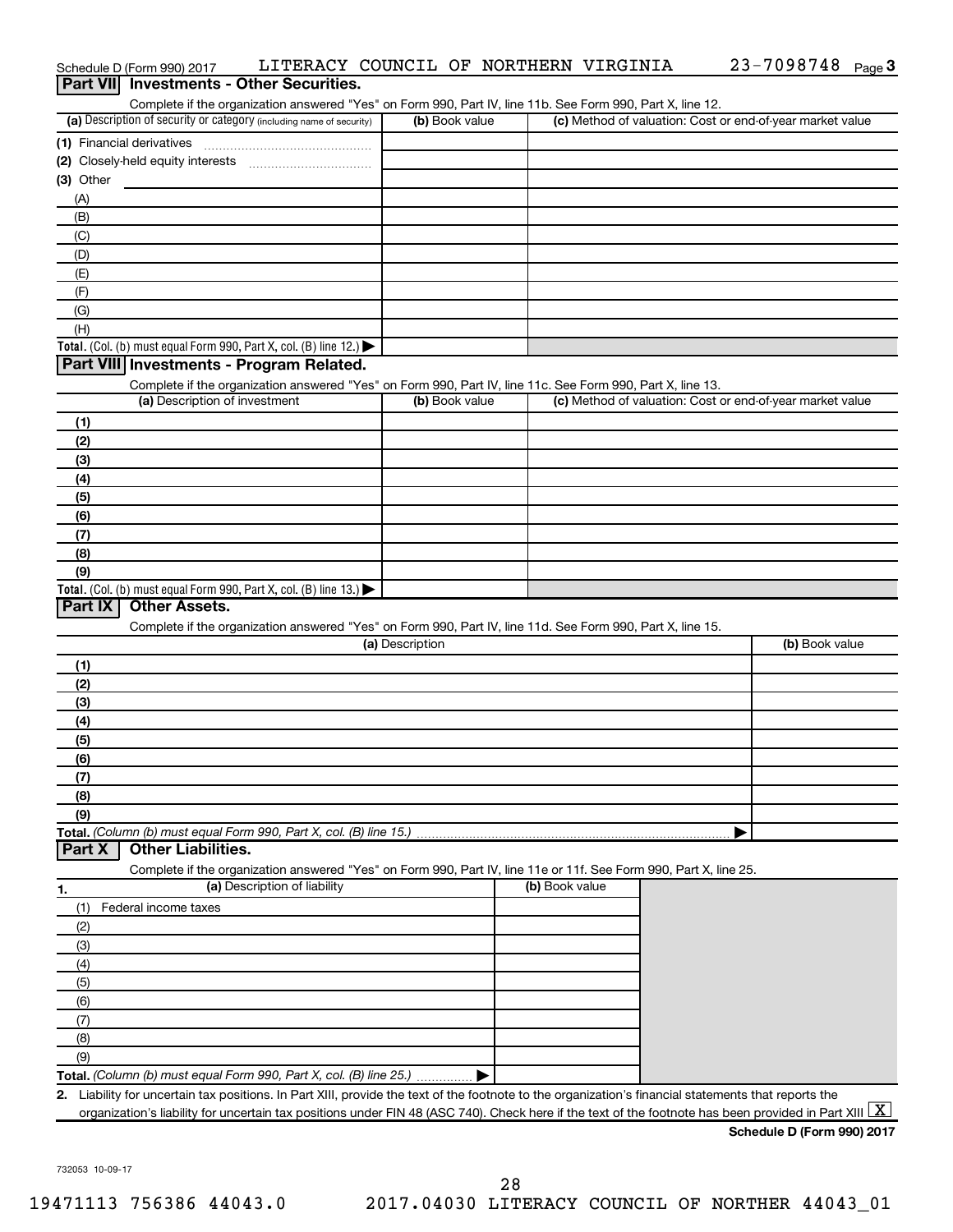|    | LITERACY COUNCIL OF NORTHERN VIRGINIA<br>Schedule D (Form 990) 2017                                                                                          |                |            |                | 23-7098748 Page 4 |
|----|--------------------------------------------------------------------------------------------------------------------------------------------------------------|----------------|------------|----------------|-------------------|
|    | Part XI<br>Reconciliation of Revenue per Audited Financial Statements With Revenue per Return.                                                               |                |            |                |                   |
|    | Complete if the organization answered "Yes" on Form 990, Part IV, line 12a.                                                                                  |                |            |                |                   |
| 1  | Total revenue, gains, and other support per audited financial statements [111] [11] Total revenue, gains, and other support per audited financial statements |                |            | $\blacksquare$ | 1,499,150.        |
| 2  | Amounts included on line 1 but not on Form 990, Part VIII, line 12:                                                                                          |                |            |                |                   |
| a  |                                                                                                                                                              | 2a             | $-31,110.$ |                |                   |
| b  |                                                                                                                                                              | 2 <sub>b</sub> | 559,221.   |                |                   |
| с  |                                                                                                                                                              | 2 <sub>c</sub> |            |                |                   |
| d  |                                                                                                                                                              | 2d             | 12,804.    |                |                   |
| е  |                                                                                                                                                              |                |            | 2e             | 540,915.          |
| 3  |                                                                                                                                                              |                |            | $\mathbf{3}$   | 958, 235.         |
| 4  | Amounts included on Form 990, Part VIII, line 12, but not on line 1:                                                                                         |                |            |                |                   |
|    |                                                                                                                                                              | 4a             |            |                |                   |
| b  |                                                                                                                                                              | 4 <sub>h</sub> |            |                |                   |
| c. | Add lines 4a and 4b                                                                                                                                          |                |            | 4с             |                   |
| 5  |                                                                                                                                                              |                |            | 5              | 958, 235.         |
|    |                                                                                                                                                              |                |            |                |                   |
|    | Part XII   Reconciliation of Expenses per Audited Financial Statements With Expenses per Return.                                                             |                |            |                |                   |
|    | Complete if the organization answered "Yes" on Form 990, Part IV, line 12a.                                                                                  |                |            |                |                   |
| 1  |                                                                                                                                                              |                |            | $\mathbf{1}$   | 1,846,811.        |
| 2  | Amounts included on line 1 but not on Form 990, Part IX, line 25:                                                                                            |                |            |                |                   |
| a  |                                                                                                                                                              | 2a             | 559,221.   |                |                   |
| b  |                                                                                                                                                              | 2 <sub>b</sub> |            |                |                   |
| c  |                                                                                                                                                              | 2 <sub>c</sub> |            |                |                   |
| d  |                                                                                                                                                              | 2d             | 12,804.    |                |                   |
|    |                                                                                                                                                              |                |            | 2e             | 572,025.          |
| з  |                                                                                                                                                              |                |            | 3              | 1, 274, 786.      |
| 4  | Amounts included on Form 990, Part IX, line 25, but not on line 1:                                                                                           |                |            |                |                   |
|    |                                                                                                                                                              | 4a             |            |                |                   |
| b  |                                                                                                                                                              | 4 <sub>h</sub> |            |                |                   |
| c. | Add lines 4a and 4b                                                                                                                                          |                |            | 4c             | 0.                |
|    | Part XIII Supplemental Information.                                                                                                                          |                |            | 5              | 1,274,786.        |

Provide the descriptions required for Part II, lines 3, 5, and 9; Part III, lines 1a and 4; Part IV, lines 1b and 2b; Part V, line 4; Part X, line 2; Part XI, lines 2d and 4b; and Part XII, lines 2d and 4b. Also complete this part to provide any additional information.

#### PART X, LINE 2:

|  | THE COUNCIL IS EXEMPT FROM FEDERAL AND LOCAL INCOME TAXES UNDER SECTION |  |  |  |  |  |  |  |  |  |  |
|--|-------------------------------------------------------------------------|--|--|--|--|--|--|--|--|--|--|
|--|-------------------------------------------------------------------------|--|--|--|--|--|--|--|--|--|--|

501(C)(3) OF THE INTERNAL

REVENUE CODE ON INCOME DERIVED FROM ACTIVITIES RELATED TO ITS EXEMPT

PURPOSE. THIS CODE SECTION

ENABLES THE COUNCIL TO ACCEPT DONATIONS THAT QUALIFY AS CHARITABLE

CONTRIBUTIONS TO THE DONOR. THE

COUNCIL IS SUBJECT TO INCOME TAXES ON TAXABLE INCOME FROM UNRELATED

BUSINESS ACTIVITIES. FOR THE YEARS ENDED JUNE 30, 2018 AND 2017, THE

COUNCIL DID NOT RECOGNIZE INCOME TAX EXPENSE IN THE

ACCOMPANYING FINANCIAL STATEMENTS AS THERE WAS NO UNRELATED BUSINESS

#### TAXABLE INCOME.

732054 10-09-17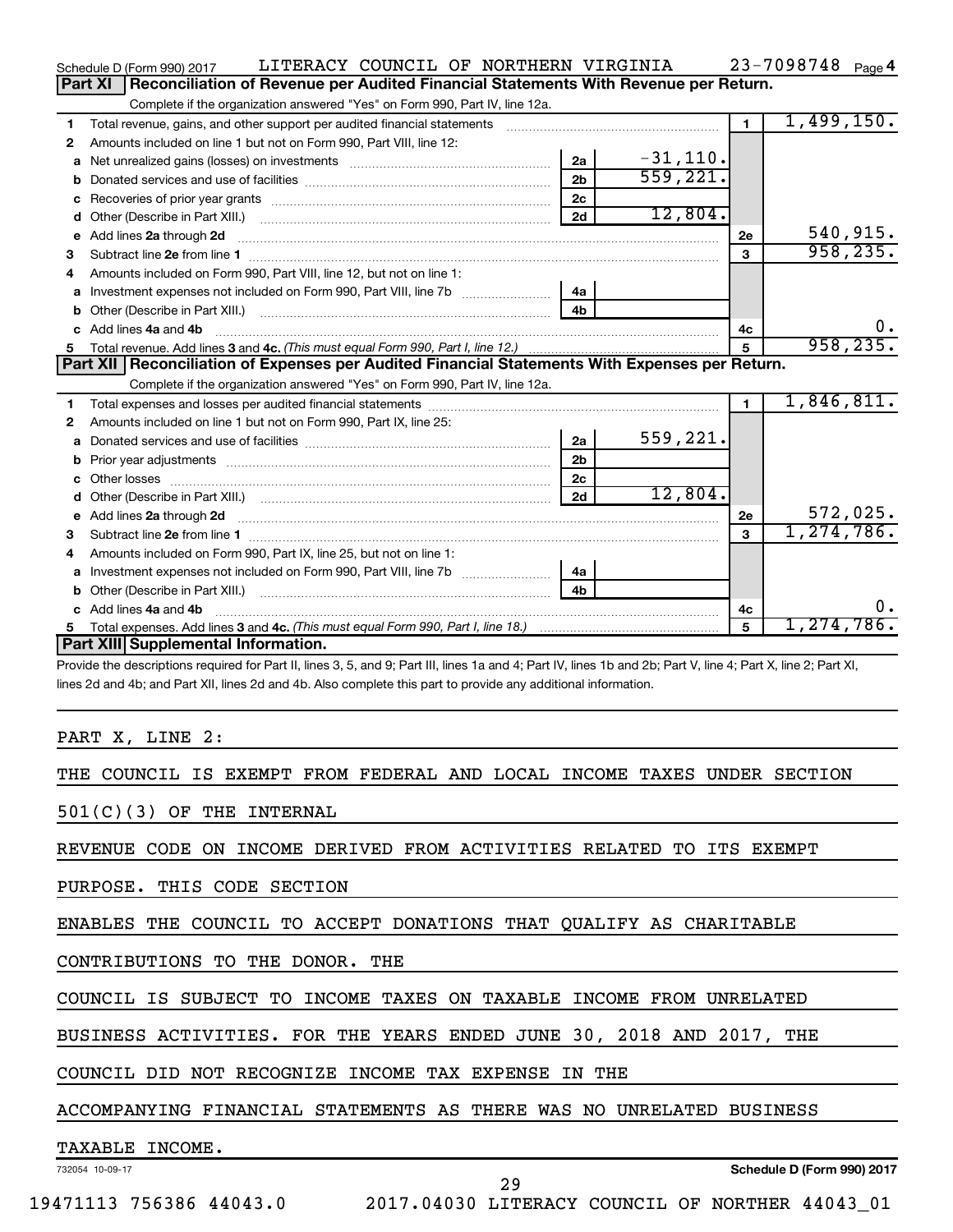#### 23-7098748 Page 5 *(continued)* **Part XIII Supplemental Information**  Schedule D (Form 990) 2017 LITERACY COUNCIL OF NORTHERN VIRGINIA 23-7098748 Page

THE COUNCIL IS NOT AWARE OF ANY ACTIVITIES THAT WOULD JEOPARDIZE THEIR TAX-EXEMPT STATUS THAT WOULD REQUIRE RECOGNITION IN THE ACCOMPANYING FINANCIAL STATEMENTS. GENERALLY, TAX RETURNS ARE SUBJECT TO EXAMINATION BY TAXING AUTHORITIES FOR UP TO THREE YEARS FROM THE DATE A COMPLETED RETURN IS FILED. IF THERE ARE MATERIAL OMISSIONS OF INCOME, TAX RETURNS MAY BE SUBJECT TO EXAMINATION FOR UP TO SIX YEARS. IT IS THE COUNCIL'S POLICY TO RECOGNIZE INTEREST AND/OR PENALTIES RELATED TO UNCERTAIN TAX POSITIONS, IF ANY, IN THE ACCOMPANYING FINANCIAL STATEMENTS. AS OF JUNE 30, 2018 AND 2017, THE COUNCIL HAD NO UNCERTAIN TAX POSITIONS WHICH SHOULD BE RECOGNIZED AS A LIABILITY.

PART XI, LINE 2D - OTHER ADJUSTMENTS:

COST OF GOOD SOLD REPORTED ON PAGE  $9$  12,804.

PART XII, LINE 2D - OTHER ADJUSTMENTS:

COST OF GOOD SOLD REPORTED ON PAGE  $9$  12,804.

**Schedule D (Form 990) 2017**

732055 10-09-17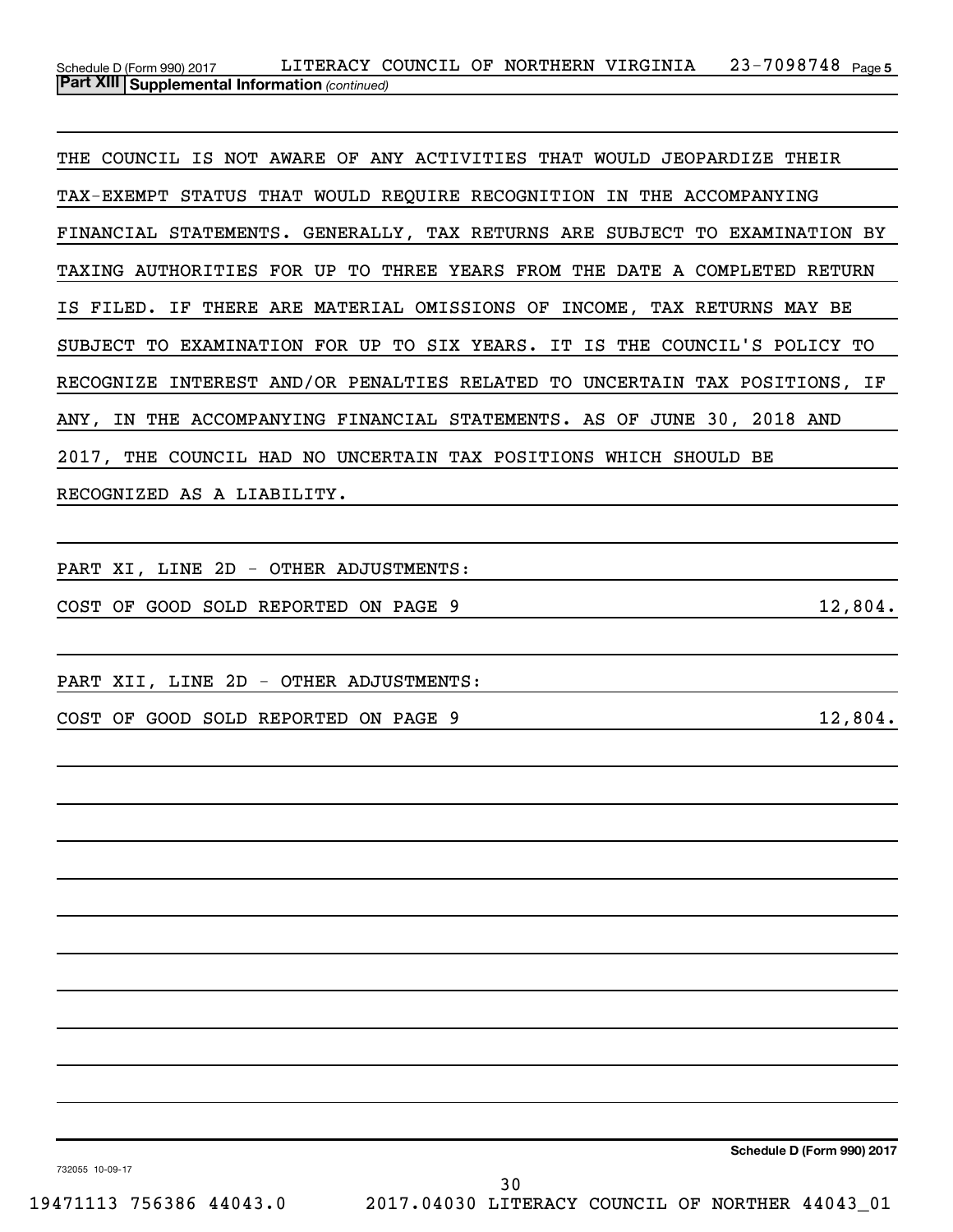**(Form 990 or 990-EZ)**

**Complete to provide information for responses to specific questions on SCHEDULE O Supplemental Information to Form 990 or 990-EZ 2017**<br>(Form 990 or 990-EZ) Complete to provide information for responses to specific questions on

Department of the Treasury Internal Revenue Service Name of the organization **Form 990 or 990-EZ or to provide any additional information. | Attach to Form 990 or 990-EZ. | Go to www.irs.gov/Form990 for the latest information.**

OMB No. 1545-0047 **Open to Public Inspection**

**Employer identification number** LITERACY COUNCIL OF NORTHERN VIRGINIA | 23-7098748

FORM 990, PART I, LINE 1, DESCRIPTION OF ORGANIZATION MISSION:

EMPOWER THEM TO PARTICIPATE MORE FULLY AND CONFIDENTLY IN THEIR

COMMUNITIES.

FORM 990, PART III, LINE 4D, OTHER PROGRAM SERVICES:

OTHER PROGRAM SERVICES

EXPENSES \$ 177,286. INCLUDING GRANTS OF \$ 0. REVENUE \$ 0.

FORM 990, PART VI, SECTION B, LINE 11B:

THE FINANCE COMMITTEE REVIEWS AND APPROVES FORM 990 PRIOR TO FILING.

FORM 990, PART VI, SECTION B, LINE 12C:

BOARD MEMBERS ARE REQUIRED TO SIGN A DOCUMENT ANNUALLY STATING THAT THERE

ARE NO CONFLICTS OF INTEREST.

FORM 990, PART VI, SECTION B, LINE 15A:

THE GOVERNANCE COMMITTEE OF THE BOARD DESIGNED THE ANNUAL REVIEW PROCESS.

ALL BOARD MEMBERS PARTICIPATE AND VOTE. COMPENSATION IS BASED ON INDUSTRY

COMPARABLES AND PERFORMANCE OF THE EXECUTIVE DIRECTOR.

FORM 990, PART VI, SECTION C, LINE 18:

AVAILABLE FOR PUBLIC INSPECTION ON LCNV'S WEBISTE AND UPON REQUEST. THESE

DOCUMENTS ARE ALSO PUBLISHED ON GUIDESTAR AND IN THE ANNUAL REPORT.

FORM 990, PART VI, SECTION C, LINE 19:

ON WEBSITE, FILED WITH GUIDESTAR, AND UPON REQUEST

732211 09-07-17 LHA For Paperwork Reduction Act Notice, see the Instructions for Form 990 or 990-EZ. Schedule O (Form 990 or 990-EZ) (2017) 31

19471113 756386 44043.0 2017.04030 LITERACY COUNCIL OF NORTHER 44043\_01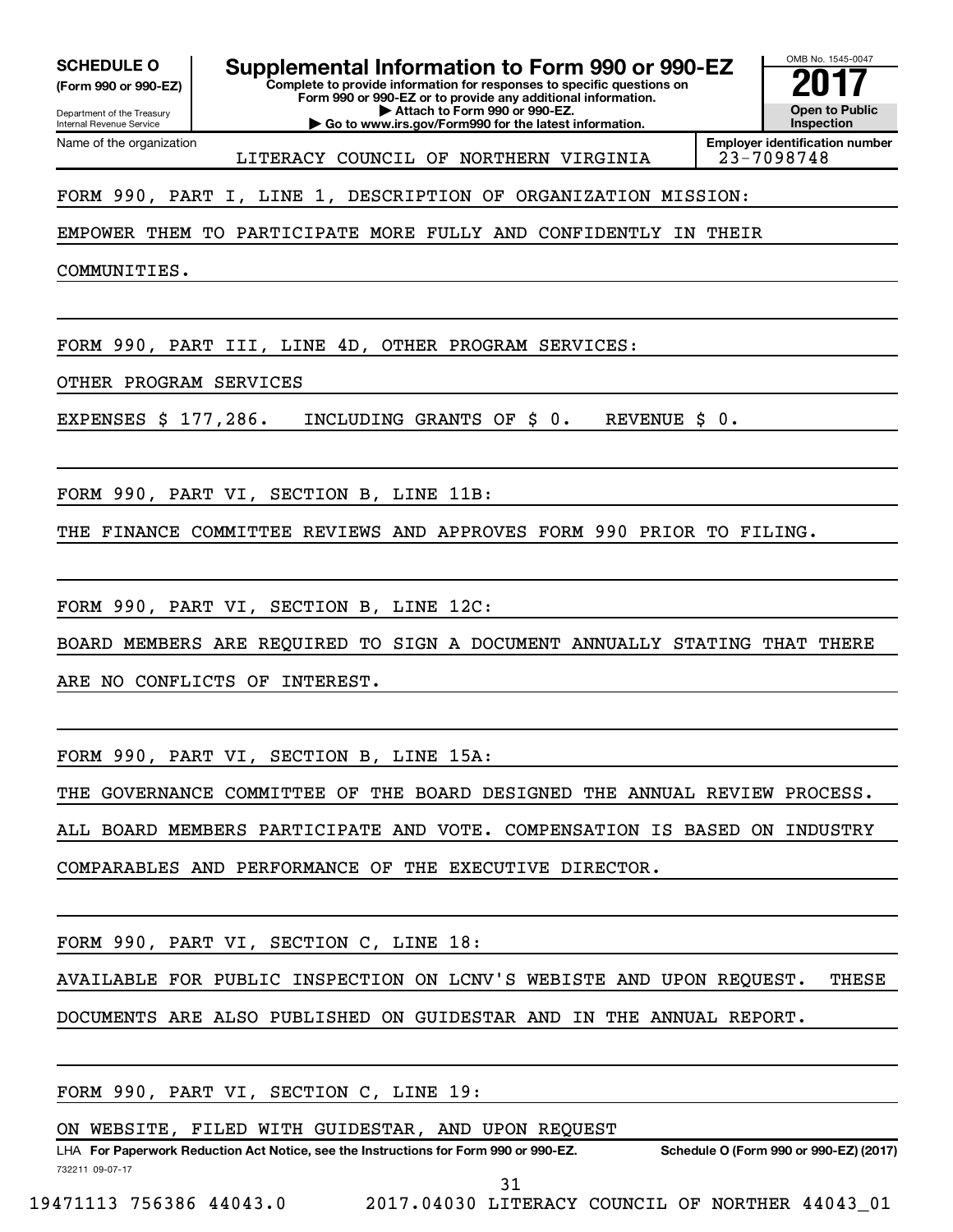Name of the organization

LITERACY COUNCIL OF NORTHERN VIRGINIA

FORM 990, PART XII, LINE 2C:

THE ORGANIZATION'S PROCESSES FOR SELECTING AN INDEPENDENT ACCOUNTANT

AND FOR OVERSIGHT OF THE AUDIT OF THE FINANCIAL STATEMENTS HAVE NOT

CHANGED DURING THE TAX YEAR.

**Schedule O (Form 990 or 990-EZ) (2017)**

732212 09-07-17

19471113 756386 44043.0 2017.04030 LITERACY COUNCIL OF NORTHER 44043\_01 32